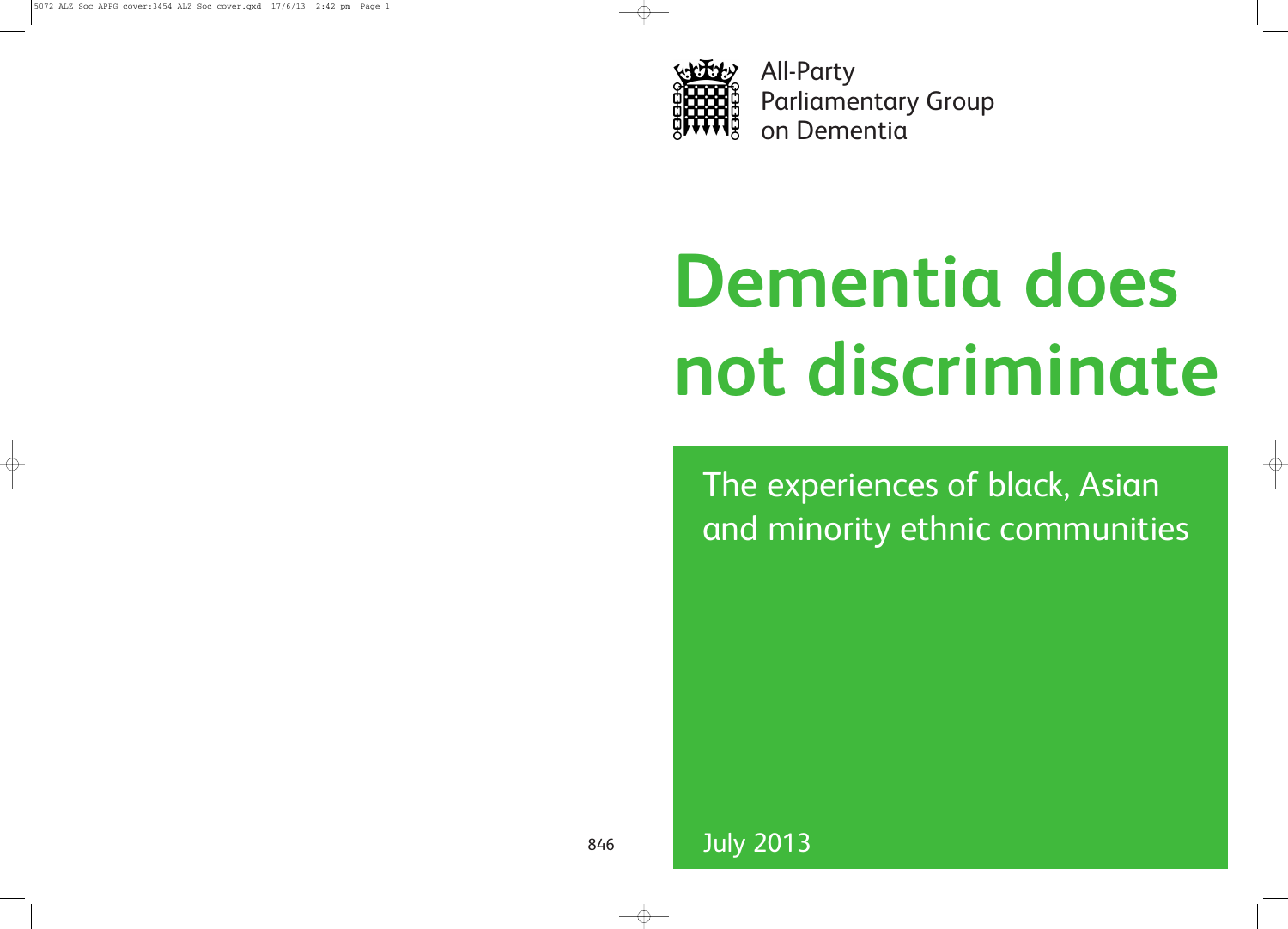

House of Commons All-Party Parliamentary Group on Dementia

# **Dementia does not discriminate**

The experiences of black, Asian and minority ethnic communities

**July 2013**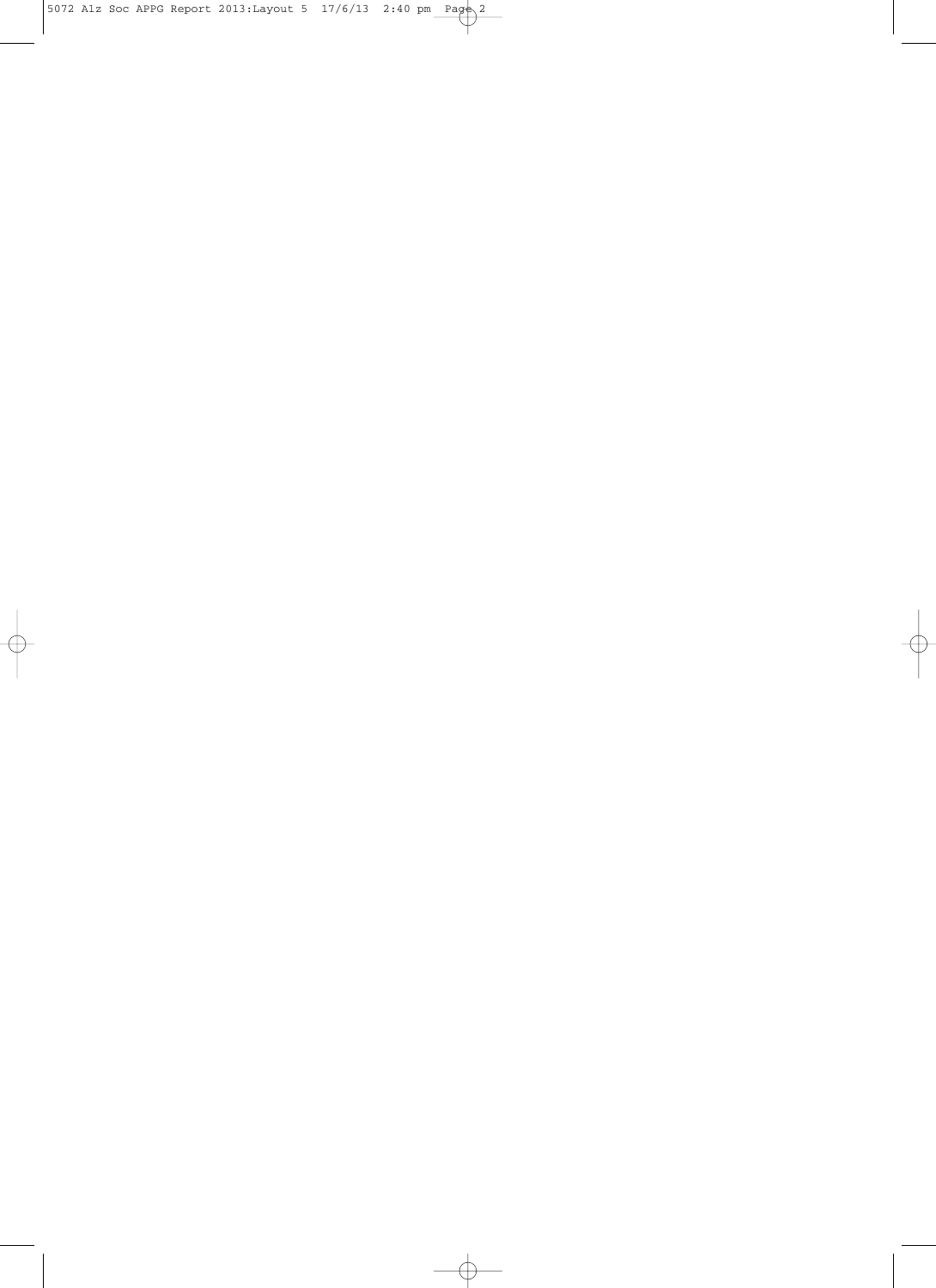## **Contents**

| 1              |                                                                  |                                                       |  |  |
|----------------|------------------------------------------------------------------|-------------------------------------------------------|--|--|
|                | 1.1                                                              |                                                       |  |  |
|                | 1.2                                                              |                                                       |  |  |
|                | 1.3                                                              |                                                       |  |  |
|                | 1.4                                                              |                                                       |  |  |
| $\overline{2}$ |                                                                  |                                                       |  |  |
|                | 2.1                                                              |                                                       |  |  |
|                | 2.2                                                              |                                                       |  |  |
| 3              |                                                                  |                                                       |  |  |
| 4              |                                                                  |                                                       |  |  |
|                | 4.1                                                              |                                                       |  |  |
|                | 4.2                                                              | Black and minority ethnic communities and dementia 17 |  |  |
|                | 4.3                                                              | Increased risk of dementia among BAME communities  18 |  |  |
|                | 4.4                                                              |                                                       |  |  |
|                | 4.5                                                              |                                                       |  |  |
| 5              |                                                                  |                                                       |  |  |
| 6              | Awareness and understanding of dementia among BAME communities24 |                                                       |  |  |
|                | 6.1                                                              |                                                       |  |  |
|                | 6.2                                                              |                                                       |  |  |
|                | 6.3                                                              |                                                       |  |  |
|                | 6.4                                                              |                                                       |  |  |
|                | 6.5                                                              |                                                       |  |  |
|                | 6.6                                                              |                                                       |  |  |
| 7              |                                                                  |                                                       |  |  |
|                | 7.1                                                              |                                                       |  |  |
|                | 7.2                                                              |                                                       |  |  |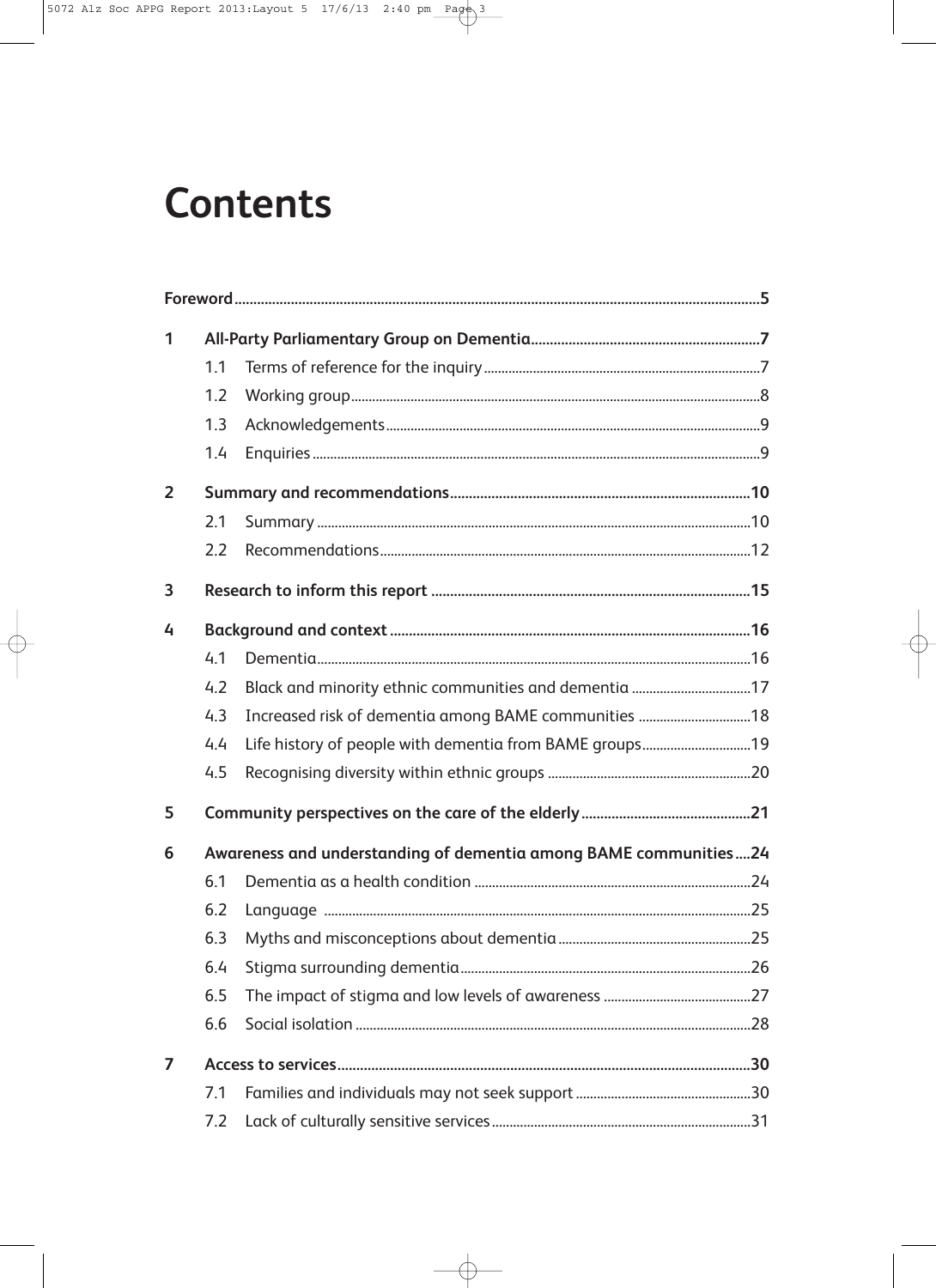| 7.3 |                                                                                                                 |  |  |
|-----|-----------------------------------------------------------------------------------------------------------------|--|--|
| 7.4 | Understanding the needs and assets of the local community34                                                     |  |  |
|     |                                                                                                                 |  |  |
|     |                                                                                                                 |  |  |
|     | A2.1 Bradford Metropolitan District Council information support                                                 |  |  |
|     |                                                                                                                 |  |  |
|     |                                                                                                                 |  |  |
|     | A2.4 Royal Borough of Kingston upon Thames Admiral Nurse service 39                                             |  |  |
|     |                                                                                                                 |  |  |
|     | A2.6 Dementia awareness sessions and a community dementia<br>link worker training programme for a range of BAME |  |  |
|     | A2.7 Somali Mental Health Network (SMHN) and Bangladeshi                                                        |  |  |
|     |                                                                                                                 |  |  |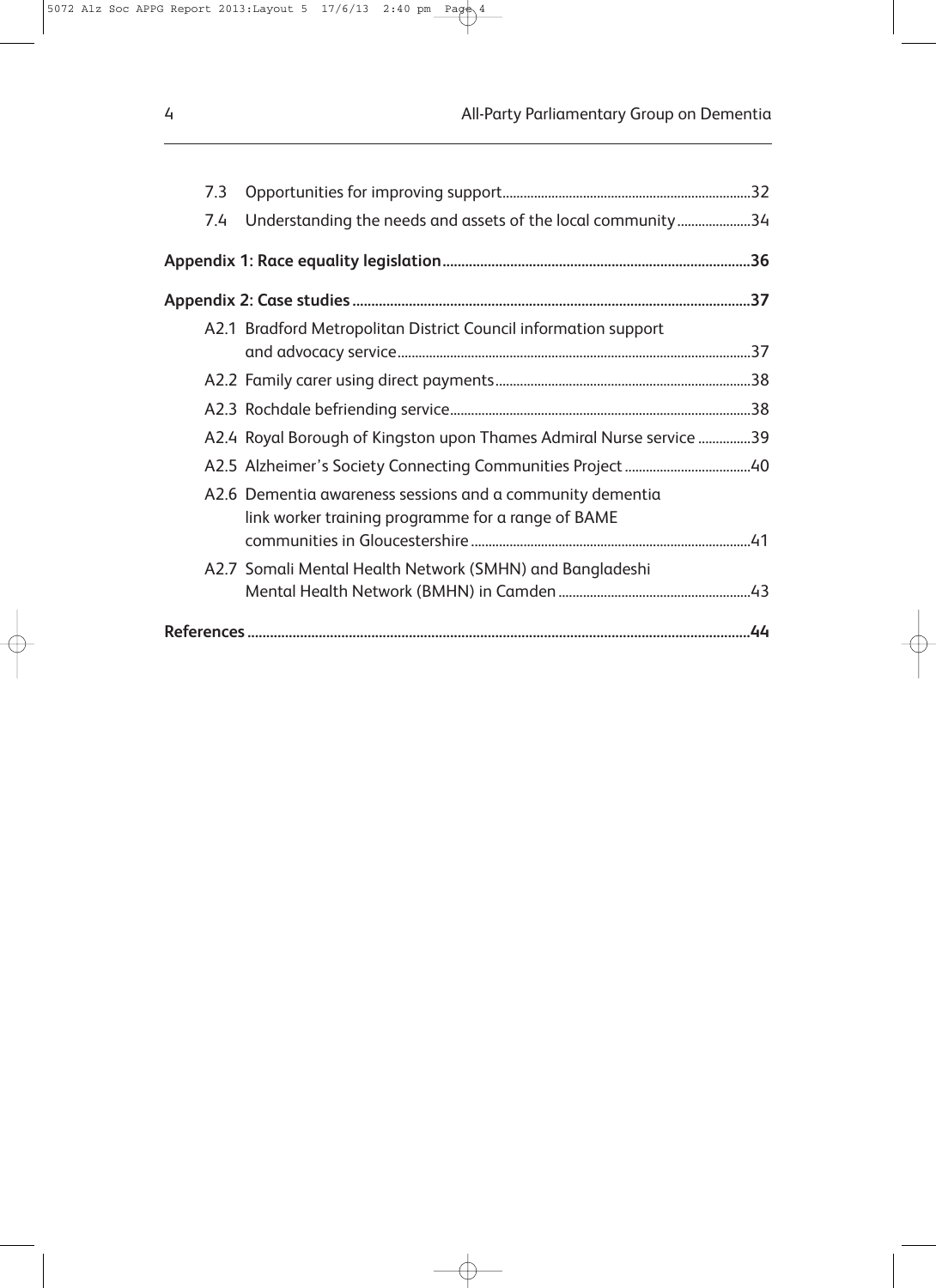## **Foreword**

Today more than 800,000 people are living with dementia. By 2021 it will be more than a million. Dementia is the biggest health and social care challenge facing our society. Finally it feels that government, politicians and the wider public are beginning to confront that challenge and take action.

More people than ever before are now getting access to a diagnosis, are being given the right information to help them cope, and are receiving real person-centred care. But I regret that there are tens of thousands of people living with dementia every day who are not getting the services they are entitled to. And disproportionately it is people from black, Asian and minority ethnic (BAME) communities who are being failed by the system.

Since its inception, the All-Party Parliamentary Group (APPG) on Dementia has shone a light on aspects of dementia care that have been neglected by policy-makers.

We uncovered the shocking over-prescription of anti-psychotic drugs to people with dementia in care homes, that later resulted in a significant reduction in their use across all care settings. Last year we investigated the reasons why fewer than half of people with dementia were getting a diagnosis. We welcome the target, announced by the government in May 2013, that two thirds of people with dementia will be diagnosed by 2015.

This year the APPG investigated the experiences of people from BAME communities with dementia. As this report sets out, the number of individuals with dementia from these communities will increase rapidly in the coming decades.

Our inquiry heard about high-quality services that were tailored to support people with dementia from BAME communities. But we uncovered that these services are too few and far between, and many people struggle on with too little support from the NHS or local government.

This inquiry has established that there is an urgent need to increase awareness of dementia among BAME communities. Service providers need to be sensitive to cultural stereotypes that mean some communities are assumed to 'look after their own', resulting in services that do not reach out to individuals and families from BAME communities.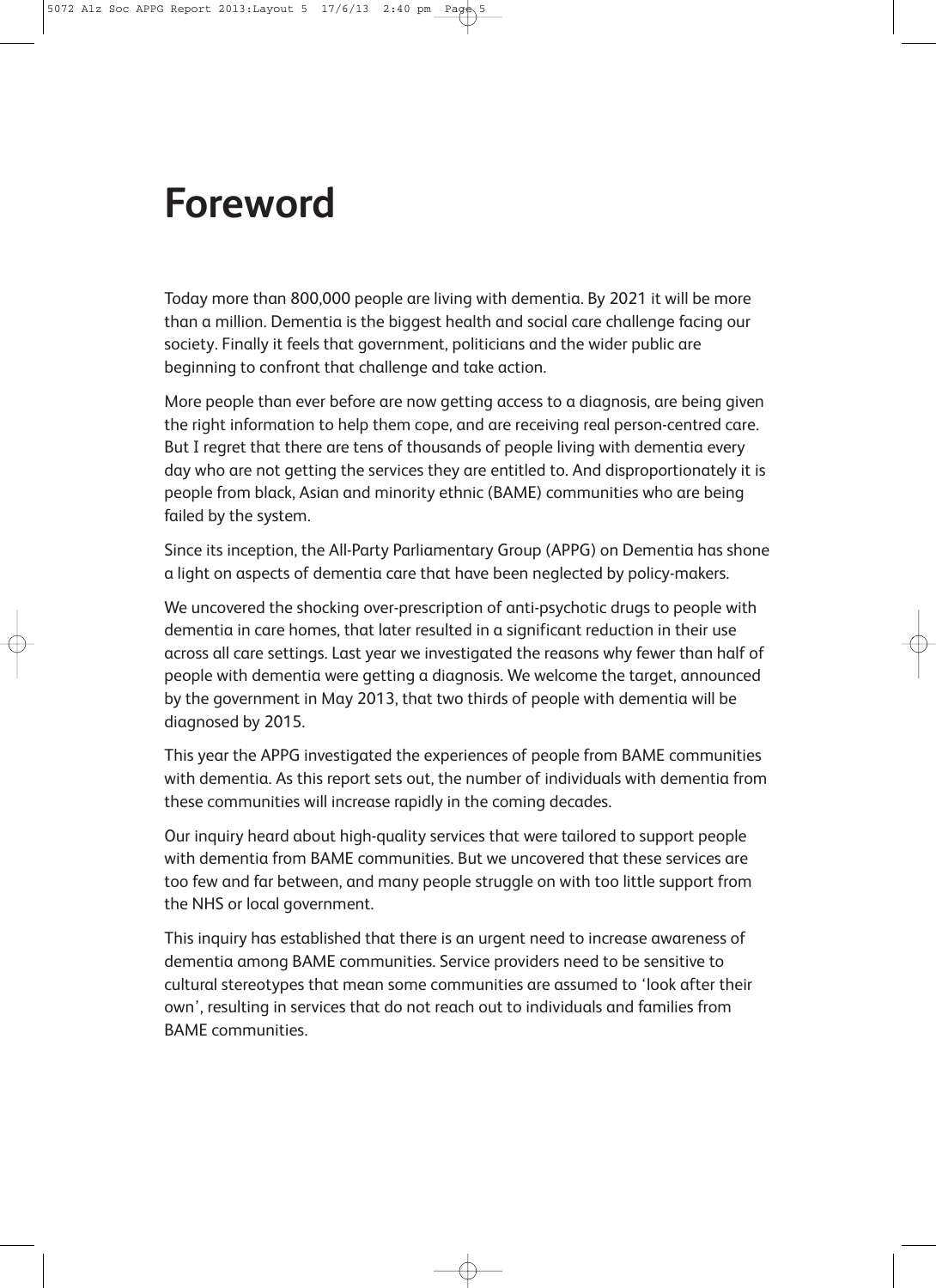We make recommendations for the UK government, for local commissioners, and to others who must take action now. Such action is desperately needed not just across the public and voluntary sector, but in society as a whole, if we are really to ensure individuals and families are not left to cope alone, in fear, and without support.

I am determined that this report and its examples of good practice will help us move forward.

Bally Greengross

Sally Greengross Chair, All-Party Parliamentary Group on Dementia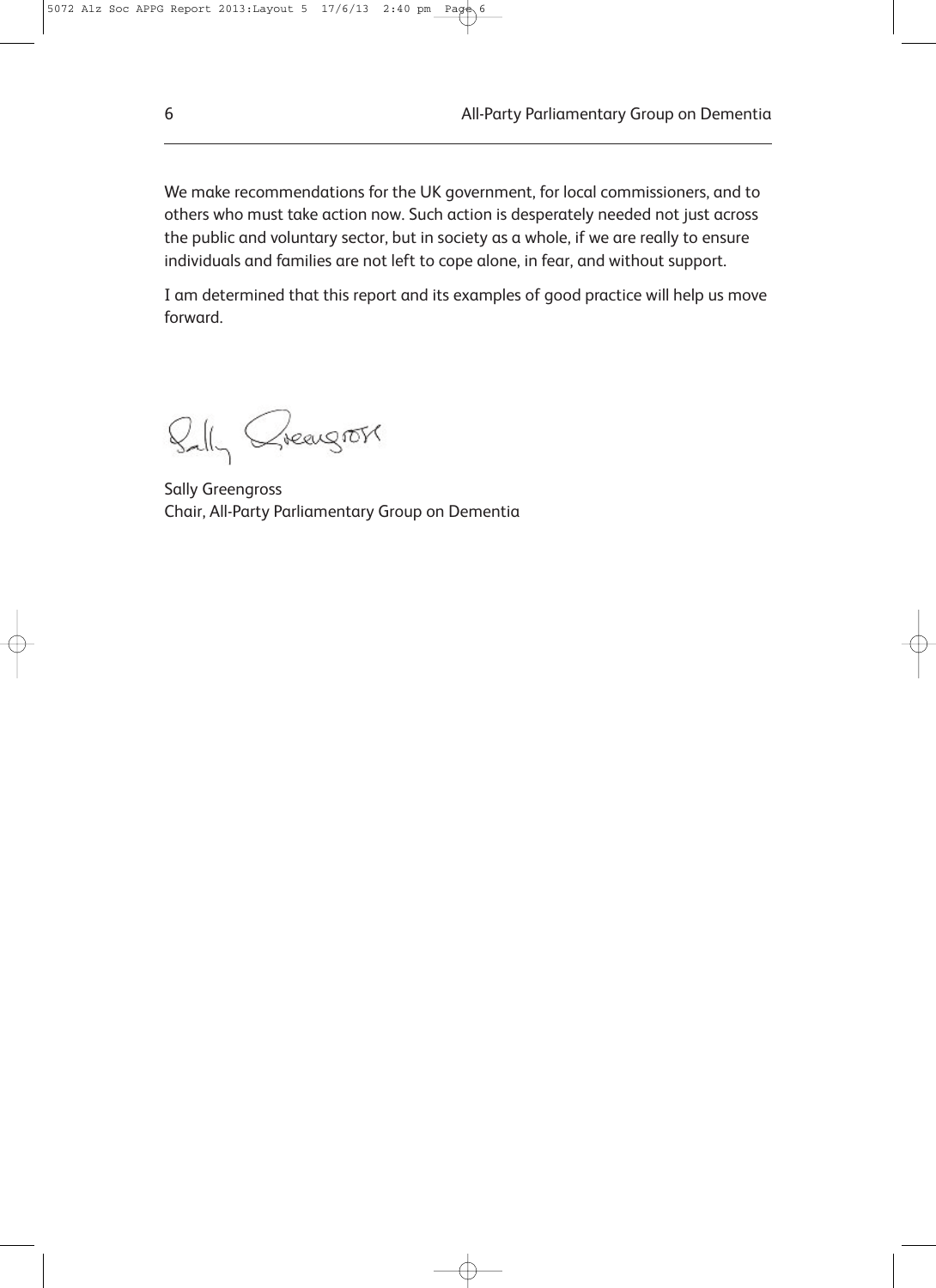# **1 All-Party Parliamentary Group on Dementia**

The All-Party Parliamentary Group (APPG) on Dementia was formed in 2007 to build support for dementia to become a publicly stated health and social care priority, and therefore meet one of the greatest challenges presented by our ageing population.

Since the establishment of the group, dementia has been recognised by all political parties as a priority for government and policy-makers. Today the challenge is to translate that commitment into actions that will have a positive impact on the lives of people with dementia and their carers.

#### **1.1 Terms of reference for the inquiry**

In December 2012 the APPG on Dementia announced that it would undertake an inquiry into services and support for people living with dementia in the UK within minority ethnic groups.

Demographic profiling has identified the white Irish, Indian, Pakistani and black Caribbean communities as the largest ethnic minority communities in the UK. The area of the UK with the highest black, Asian and minority ethnic (BAME) population is Greater London, with significant Asian communities in the West Midlands, and the North West, extending into West Yorkshire. The number of people with dementia from BAME groups in the UK is increasing as people who moved here during the period from the 1950s to the 1970s are reaching their seventies and eighties.

Current evidence in this area is limited, but it does indicate there might be lower awareness, higher levels of stigma, and different cultural understandings of dementia among people from BAME communities. Research also suggests that people present later to general dementia services than their white British counterparts, when their dementia has become more severe.

This inquiry brings together evidence and understanding about the experience of people with dementia from BAME communities. It also sought good practice examples where services have been tailored to people with dementia from BAME communities, so that these examples can be shared. The inquiry explored the following questions:

• What are the factors, if any, which stop people from BAME communities seeking early help/intervention and/or getting a diagnosis? How can these factors be overcome?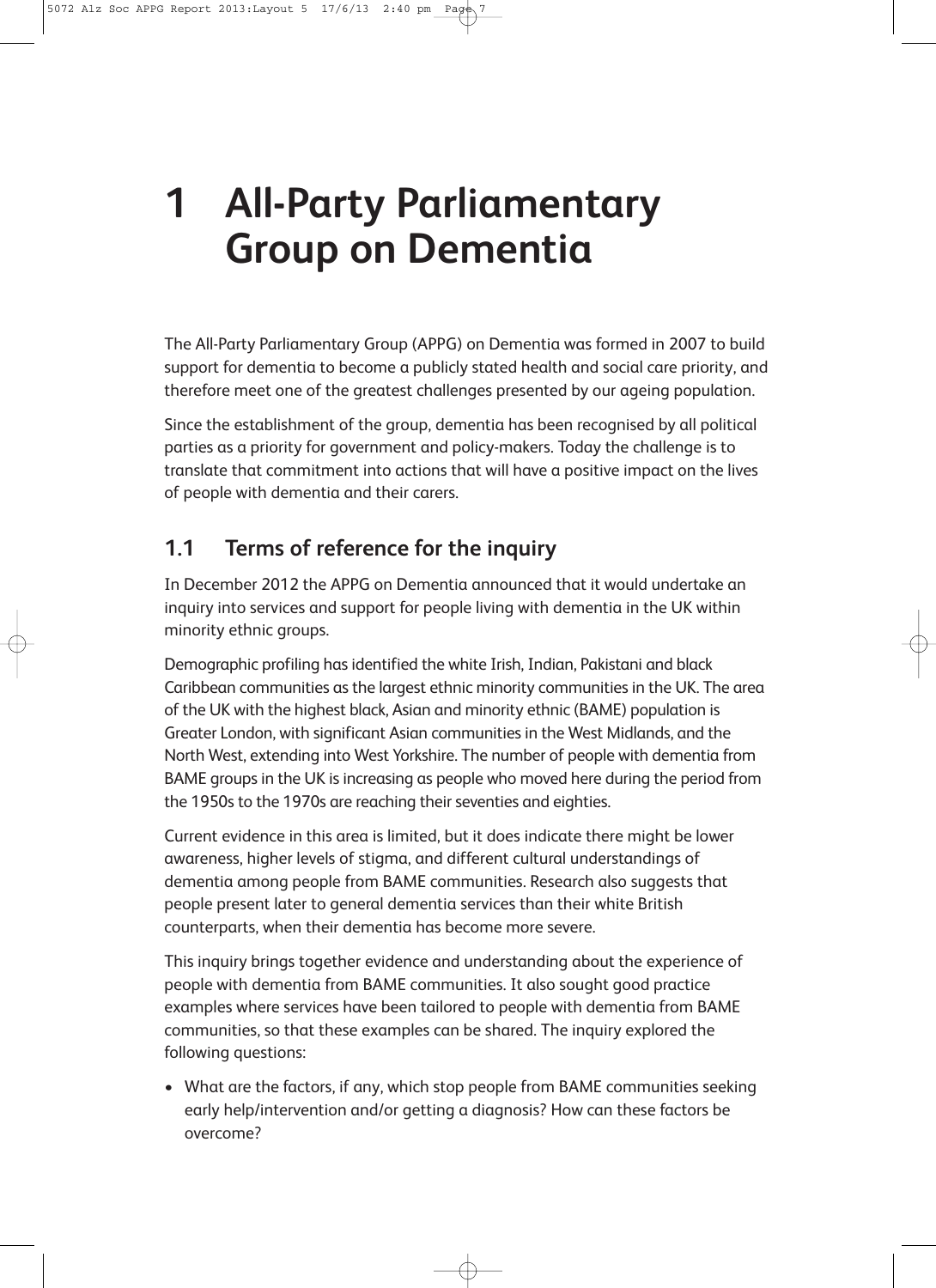- How can we improve diagnostic tools and the diagnostic experience for people from BAME communities?
- How do BAME individuals and families experience living with dementia?
- What services might BAME individuals and families be looking for?
- What are the best ways to reach BAME communities?
- What challenges might be encountered when developing and providing tailored services to people with dementia from minority groups? How can these be overcome?
- Which organisations and individuals, at local and national level, are best placed to lead this work?

The APPG on Dementia sought evidence from a wide range of people including people with dementia and their carers, health and social care providers and practitioners, and experts in dealing with those issues faced by people from different minority groups.

#### **1.2 Working group**

Members of the inquiry working group, who heard a summary of research findings and oral evidence from organisations and individuals on 19 and 21 March 2013, are as follows:

Baroness Sally Greengross (Chair) Tracey Crouch MP Debbie Abrahams MP Lord Walton of Detchant Oliver Colvile MP Stephen Lloyd MP Baroness Judith Jolly

Witnesses at oral evidence sessions:

- Alli Anthony, Alzheimer's Society
- Charlotte Curran, Federation of Irish Societies
- Chetna Shah, Enfield Asian Welfare Association
- Dr Jo Moriarty, Social Care Workforce Research Unit, King's College London
- Dr Mina Bobdey, Old Age Psychiatrist, Tees, Esk and Wear Valleys NHS Foundation **Trust**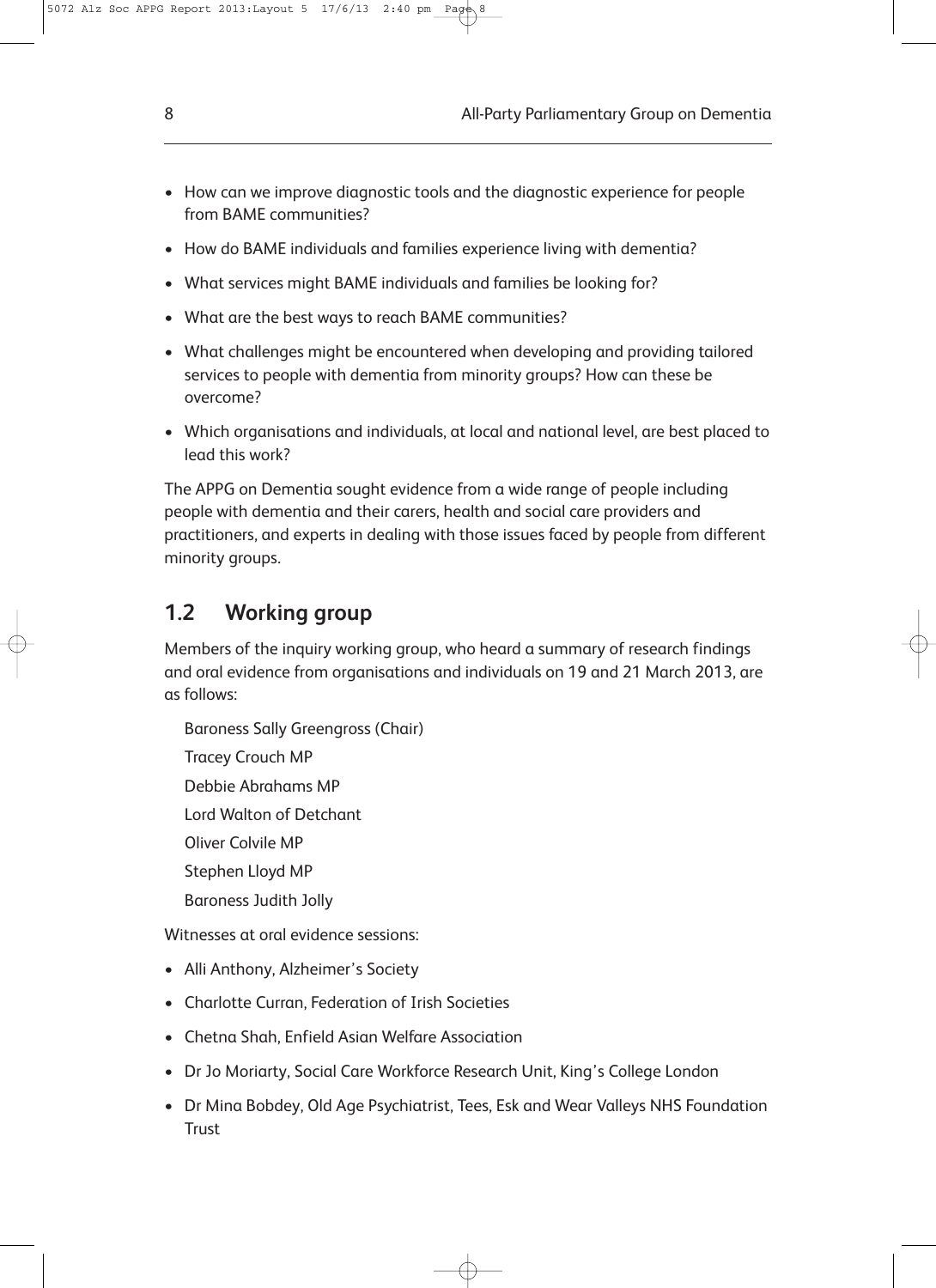- Dr Omar Khan, Runnymede Trust
- Kirit Nayee, carer
- Hamid Rehman, Ethnos Research and Consultancy
- Professor Rob Stewart, Institute of Psychiatry, King's College London

#### **1.3 Acknowledgements**

The group would like to thank Alzheimer's Society for its assistance in collating written evidence for the inquiry and organising the oral evidence sessions. We would like to thank Samantha Sharp, Senior Policy Officer at Alzheimer's Society, for writing the report along with Hamid Rehman and Radhika Howarth of Ethnos Research and Consultancy, and Nicola O'Brien, Public Affairs Adviser, for supporting and co-ordinating the inquiry.

We would also like to thank the witnesses who took part in the oral evidence sessions, as well as those individuals and organisations that submitted written evidence.

#### **1.4 Enquiries**

Please direct any comments or queries that you may have about this report or about the Group to the Secretariat at appg@alzheimers.org.uk. Alternatively, contact the Chair, Baroness Greengross, at the House of Lords, London, SW1A 0PA.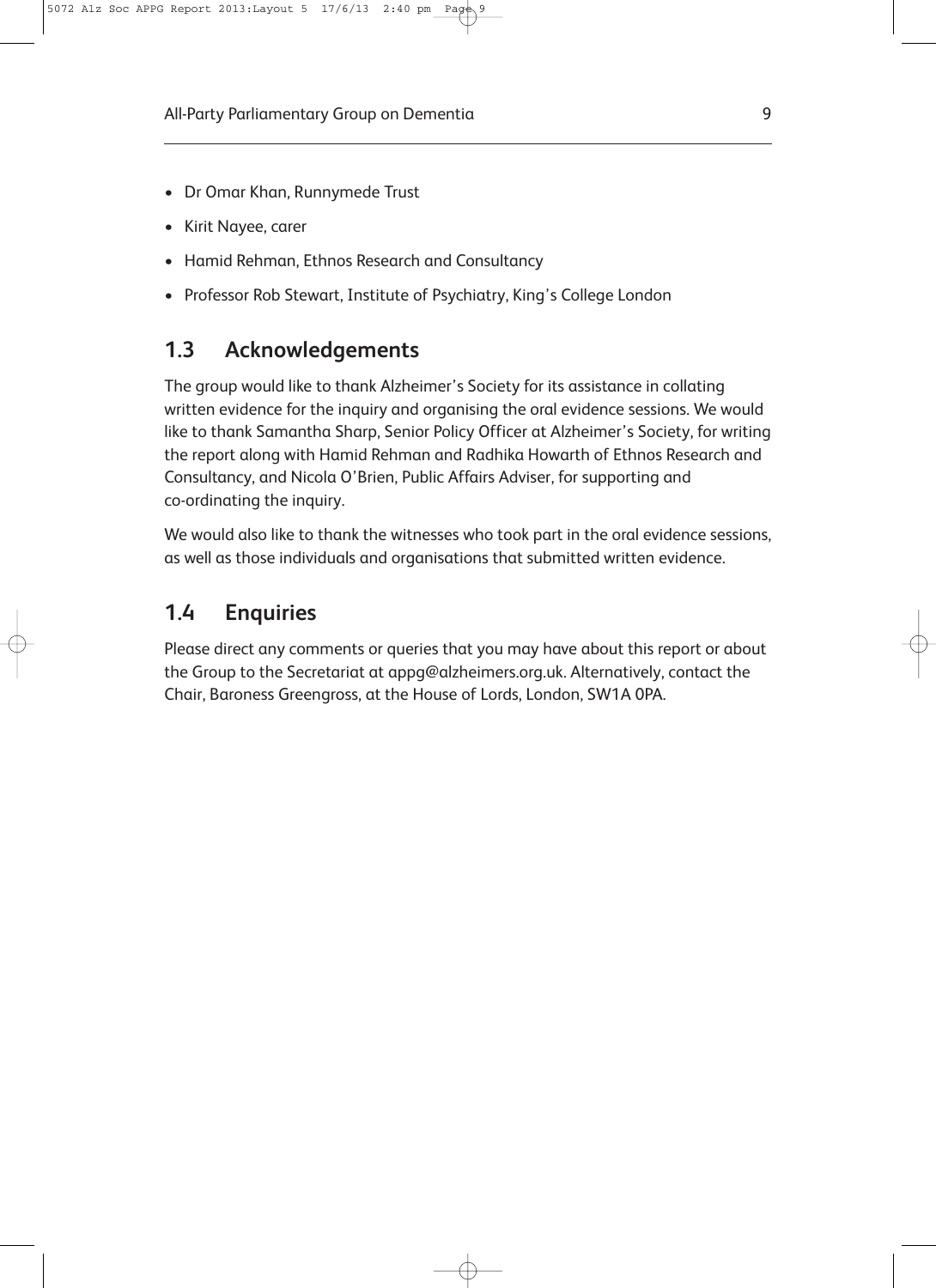# **2 Summary and recommendations**

#### **2.1 Summary**

#### **The ageing BAME population needs support**

The number of people with dementia from black, Asian and minority ethnic (BAME) groups is expected to rise significantly as the BAME population ages. The Centre for Policy on Ageing and the Runnymede Trust applied well established dementia prevalence rates to census data, giving a current estimate of nearly 25,000 people with dementia from BAME communities in England and Wales.\* This number is expected to grow to nearly 50,000 by 2026 and over 172,000 people by 2051. This is nearly a seven-fold increase in 40 years. It compares to just over a two-fold increase in the numbers of people with dementia across the whole UK population in the same time period.

Society is not geared up to deal with this increase. Currently, people from BAME communities are under-represented in services and they are often diagnosed at a later stage of the illness, or not at all. Taking action now to get appropriate services and support in place will help to ensure people can access the support they need. Families will be better able to cope and individuals with dementia will be able to experience a better quality of life.

It is important to avoid assumptions that families from BAME communities do not require any outside help. Carers of people with dementia experience greater strain and distress than carers of other older people. The risk of stereotyping is a failure by services to reach out to BAME communities and ensure services are in place to support the wellbeing of carers and individuals with dementia.

It is likely that dementia is more common among Asian and Black Caribbean communities. This is because high blood pressure, diabetes, stroke and heart disease, which are risk factors for dementia, are more common among Asian and Black Caribbean communities. These are modifiable risk factors and preventative work is vital to reduce significantly the burden of dementia among BAME communities.

<sup>\*</sup> This estimate includes all non-white groups and also the white Irish population. The white Irish community is one of the largest groups in the UK and has a significant proportion of older people. It may be possible and appropriate to include other communities from the 'White other' group in future estimates, as the number of older people in these groups increases. Data is not available for Northern Ireland or Scotland.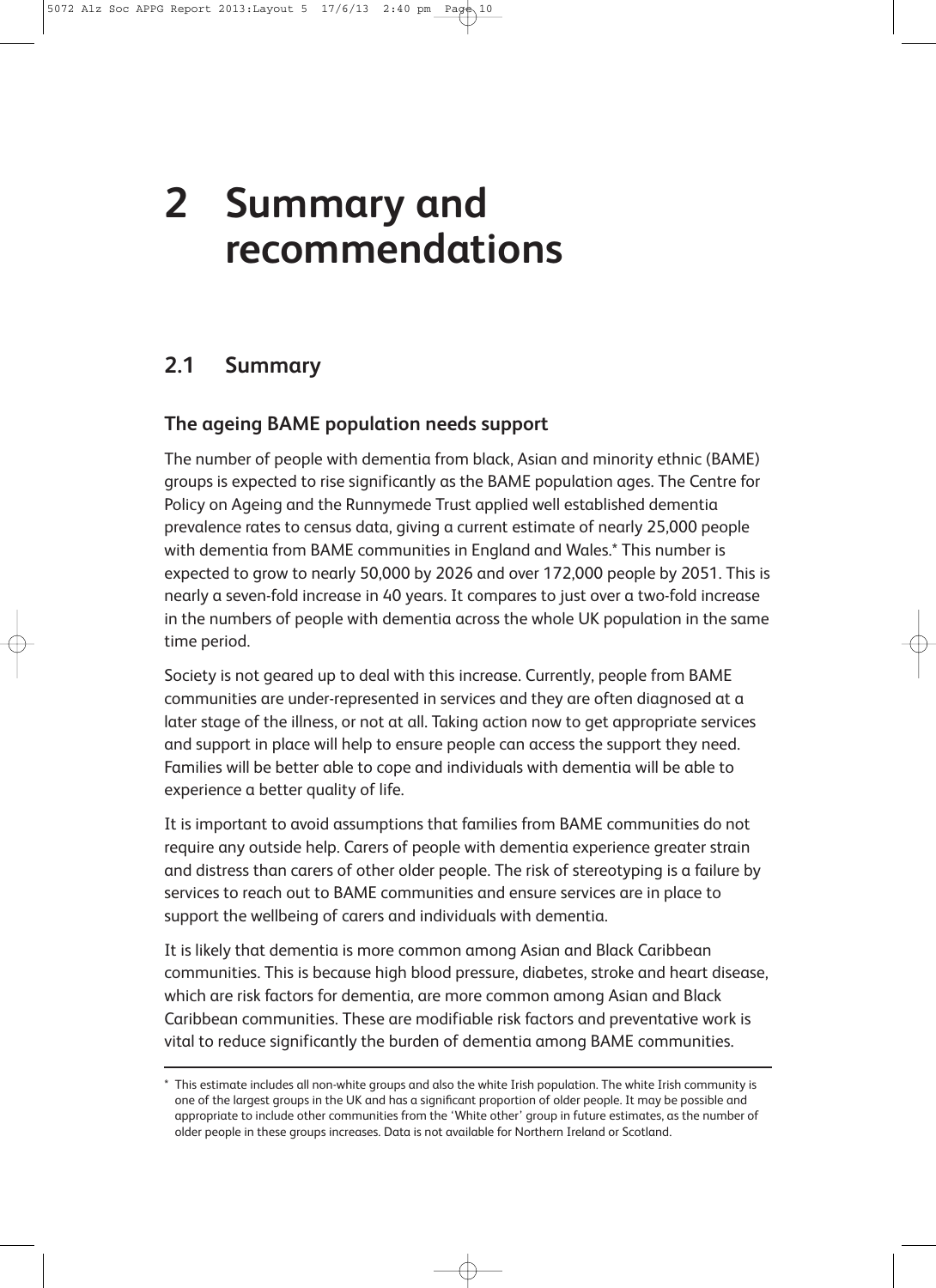#### **Improved awareness leads to improved access to services**

Government public awareness campaigns to date have had limited impact on the BAME community. Evidence shows that knowledge and understanding about dementia in these communities is very low. There are myths and taboos attached to the condition. Although stigma is attached to dementia in all communities, it is likely that levels of stigma are higher in BAME communities.

The stigma and low levels of awareness surrounding dementia make it more difficult for people to get the support they need. Social isolation and delays in diagnosis are significant risks. Diagnosis can be a gateway to support, and enables people to plan for the future. It is unacceptable that people from BAME communities have poorer access to diagnosis and support.

#### **Existing good practice should be disseminated**

Service provision for people with dementia from BAME communities is patchy. Pockets of good practice exist, but in many areas there is lack of support that meets the needs of people from BAME communities. The Department of Health, local governments and the NHS are not ensuring that good practice is disseminated.

Families may not seek support because of a desire to care for the person within the family, but also community pressure to do so even when the burden of caring is considerable. There is also a lack of awareness of services, how they might help or how to access them. Previous experience of hostility and racism among some communities may also deter people from seeking help.

There is also felt to be a lack of culturally sensitive dementia services. Families are reluctant to use services that do not meet cultural or religious needs and try to carry on alone.

There is a large ethnic minority voluntary sector providing culturally appropriate support to older people, but its members may not be skilled in providing dementia care. Shared learning between these services and specialist dementia services would improve the support each could offer people with dementia from BAME communities.

There is a significant increase in the number of people with dementia from BAME communities and the evidence presented in this report shows low levels of awareness of dementia, late diagnosis and lack of access to culturally sensitive services. Therefore, we need action from a range of bodies to ensure every individual with dementia and their families can access the high-quality, person-centred support they need.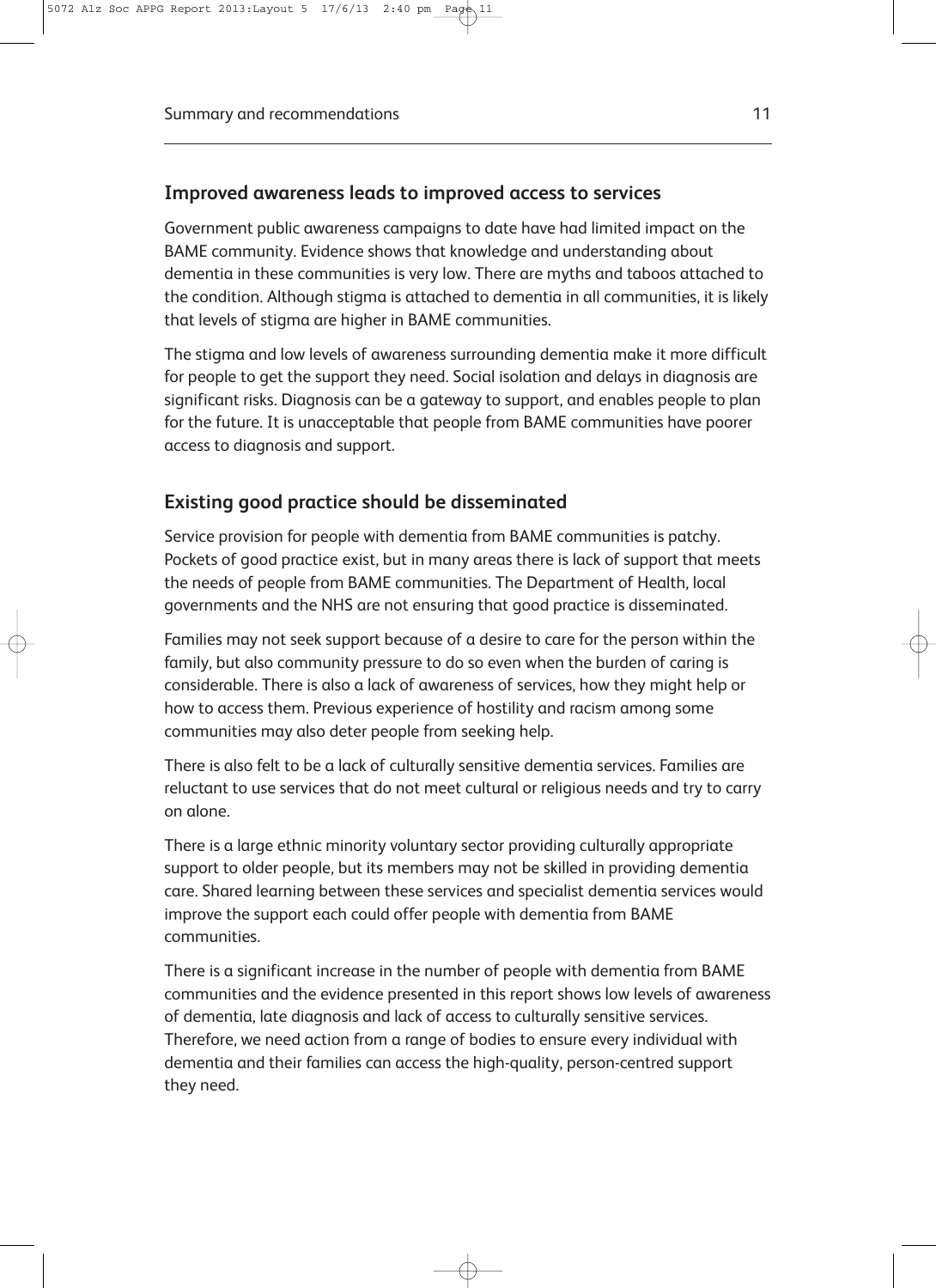#### **2.2 Recommendations**

While the APPG represents people from across the UK at Parliament, health policy is devolved to the health department of each country's government. The recommendations in the report apply to either the NHS or health and social care systems in England, or to non-governmental bodies who have UK-wide jurisdiction. However, governments in Wales and Northern Ireland should address the issues highlighted within the report in their own countries and consider what could be learnt from the evidence presented and the resulting recommendations.

#### **Recommendation 1: Raise awareness**

- **Public Health England** should fund a pilot campaign that aims to raise awareness of dementia among BAME communities and, in doing so, to challenge the stigma surrounding the condition.
- The campaign should be informed by research that considers whether different BAME communities require a different approach. BAME community and faith groups should be involved in the design of the campaign.
- A targeted campaign to raise awareness and understanding of dementia aimed at schools and young people should form part of any awareness campaigning, given the important role young people play in changing community attitudes.
- Organisations representing people with dementia and their carers, as well as ethnic minority community groups, should work with specialist BAME media in order to raise awareness of dementia among BAME groups through print and broadcast media channels.

#### **Recommendation 2: Undertake preventative work and tackle modifiable risk factors**

- **Public Health England** should lead a specific programme of work to reduce the burden of dementia among people from Asian and African-Caribbean groups by targeting the preventable risk factors that are more prevalent within these communities.
- **Clinical commissioning groups** with high numbers of older people from BAME groups should develop effective joint working practices between stroke services and dementia services. These could provide a model for good ways of working at a national level.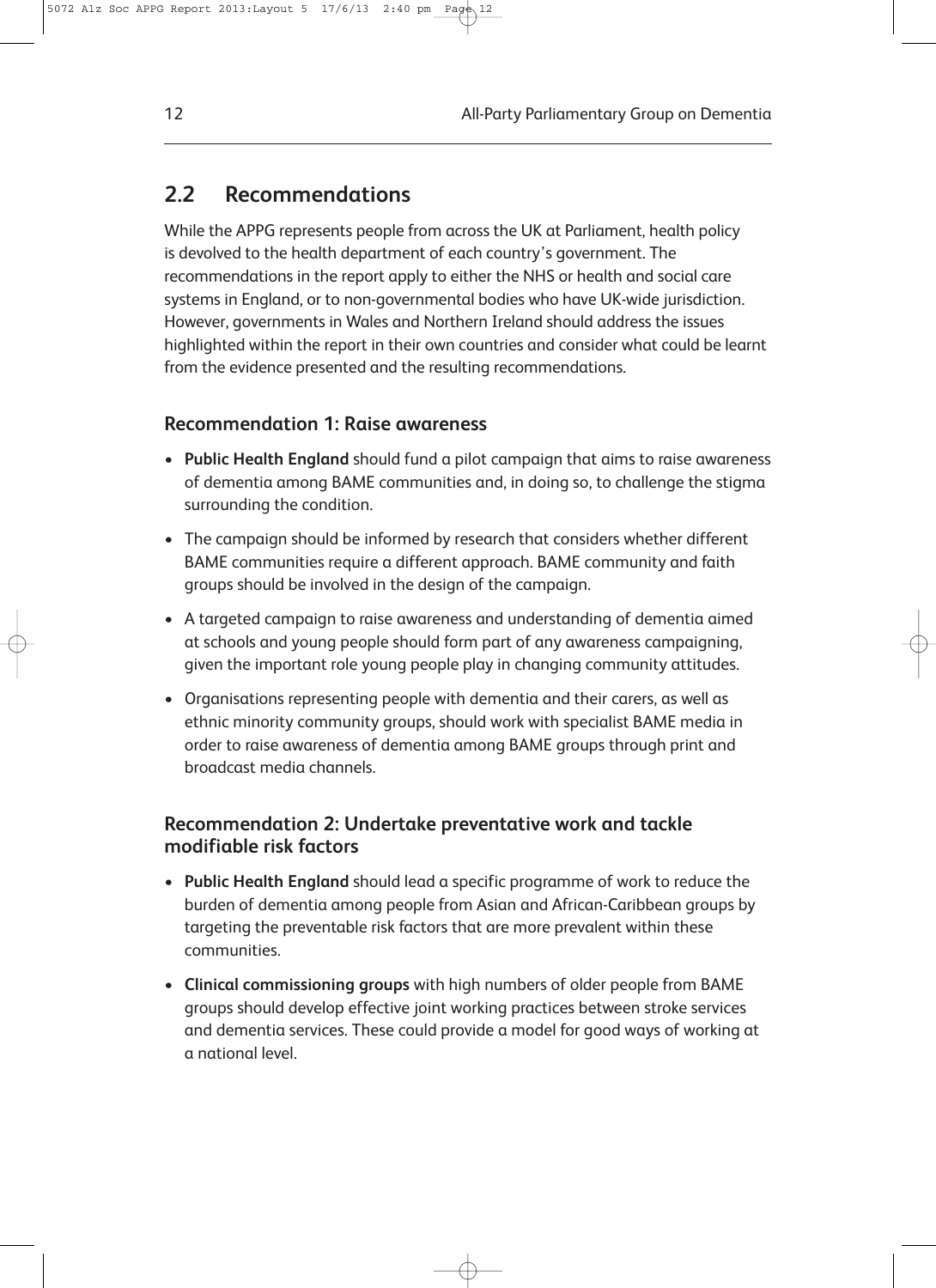#### **Recommendation 3: Ensure local areas are aware of the need to support people with dementia from BAME groups in their communities**

- **Local authorities and clinical commissioning groups** should ensure that the Joint Strategic Needs Assessment (JSNA) includes information on the numbers of people from BAME communities, their age profile and the resulting estimates of people with dementia.
- The JSNA should assess the adequacy of services available to support people with dementia from BAME communities and address gaps. As part of this, the JSNA should appraise the assets already available in the community, for example ethnic minority community groups as well as dementia services, and consider whether it would be appropriate to provide additional support to these groups in order to meet the needs of individuals with dementia from BAME communities.
- Doing so would help to fulfil the public sector duty to advance equality of opportunity within their local areas.

#### **Recommendation 4: Share good practice in commissioning and support**

- **The Department of Health** should commission work mapping specific services for people with dementia from BAME communities across England. This should form the basis of a project to share best practice and develop expert commissioning guidance for local areas.
- **The Social Care Institute for Excellence (SCIE)** should act as a hub for an online library of good practice in support for BAME people with dementia.

#### **Recommendation 5: Improve access to high-quality services for people with dementia from BAME communities**

- **Health and wellbeing boards (HWBs)** should encourage local joint working between BAME community groups and dementia services from the health, social care and voluntary sectors. HWBs should facilitate forums for sharing expertise between these groups to improve the ability/confidence of mainstream dementia services to deliver culturally sensitive services and enable community groups to better support people with dementia.
- These forums should include representatives from housing associations, domiciliary care providers and care homes, to ensure they provide people with dementia from BAME communities with good support.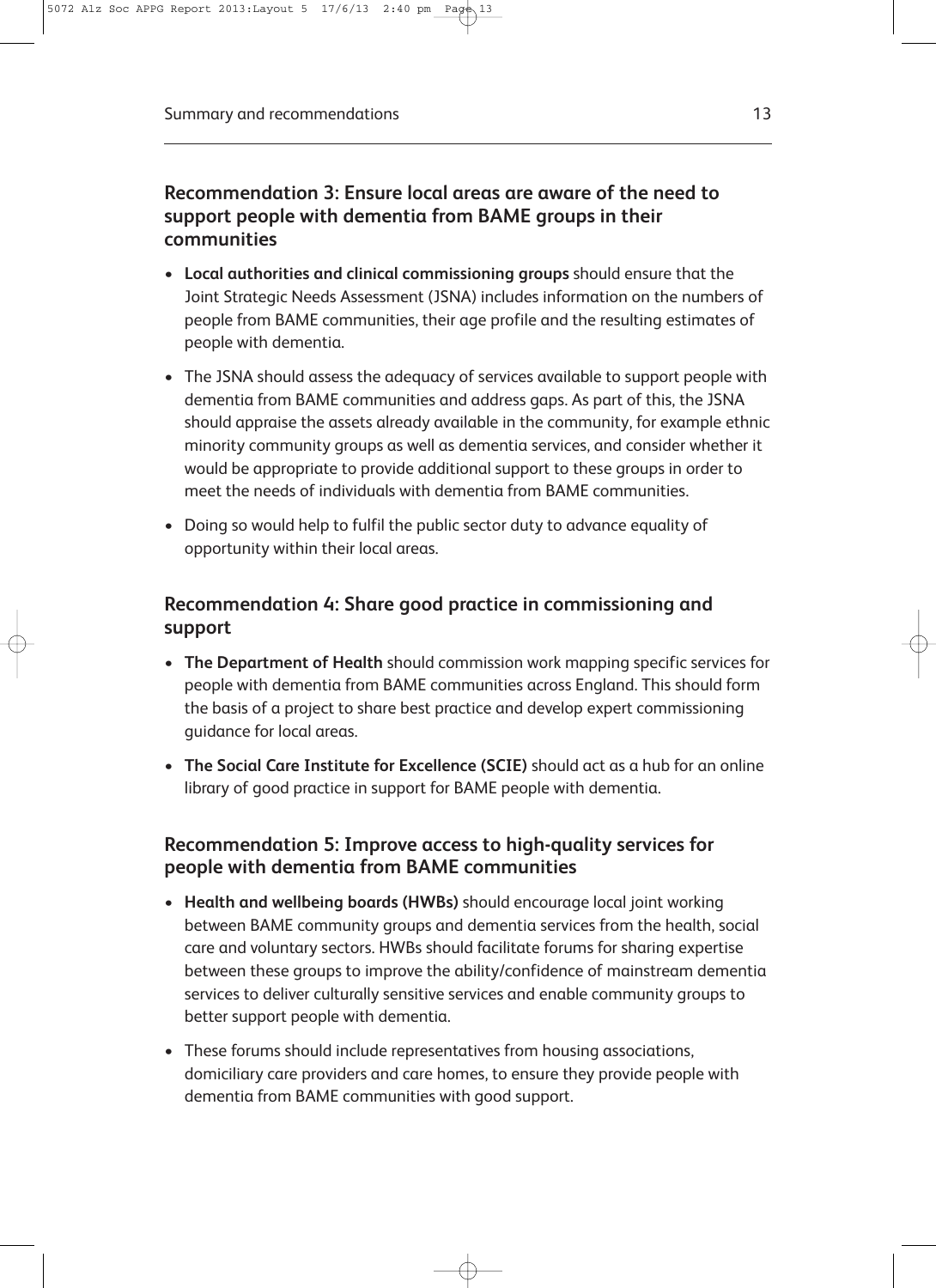- **The Care Quality Commission (CQC)** should consider as part of its inspection work whether a service is equipped to provide good care to people with dementia from BAME groups.
- **Local Healthwatch** should ensure they are accessible to BAME communities. This includes ensuring written information is available in a range of languages and BAME communities are aware of Healthwatch's service and how to access it.
- **Organisations providing services to people with dementia and their carers** should develop specific services to support people with dementia from BAME communities. These could include dementia cafes, befriending services and dementia advisers.
- **Organisations providing services to people with dementia and their carers and/or advocating on their behalf** should actively reach out to diverse audiences when advertising employment and volunteering opportunities, and should review recruitment practices to ensure all applicants are treated fairly.

#### **Recommendation 6: Alzheimer's Society programmes**

- **Alzheimer's Society** should encourage the take-up of the Dementia Friends programme among BAME groups. In particular, it should increase the numbers of Dementia Champions from BAME groups.
- **The Alzheimer's Society Dementia Roadshow** should visit areas with large BAME populations and ensure its services are appropriate and accessible to BAME communities.
- **Learning from dementia-friendly communities** with large BAME populations about how to support the wellbeing of people with dementia from minority ethnic groups should be shared across other dementia-friendly communities.
- **Building on the knowledge gained through the Connecting Communities project**, Alzheimer's Society should initiate outreach to establish the needs of a broad diversity of groups across the UK.

#### **Recommendation 7: Improve staff knowledge and skills**

- **Training bodies** for staff involved in the care and support of people with dementia, including Health Education England, the Royal College of Nursing, Skills for Care, Skills for Health, the Royal College of Psychiatrists and the Royal College of Physicians, should ensure their training programmes include the topic of culturally sensitive care.
- **The Royal College of General Practitioners** should develop guidance on improving diagnosis rates among black, Asian and minority ethnic people thought to have dementia.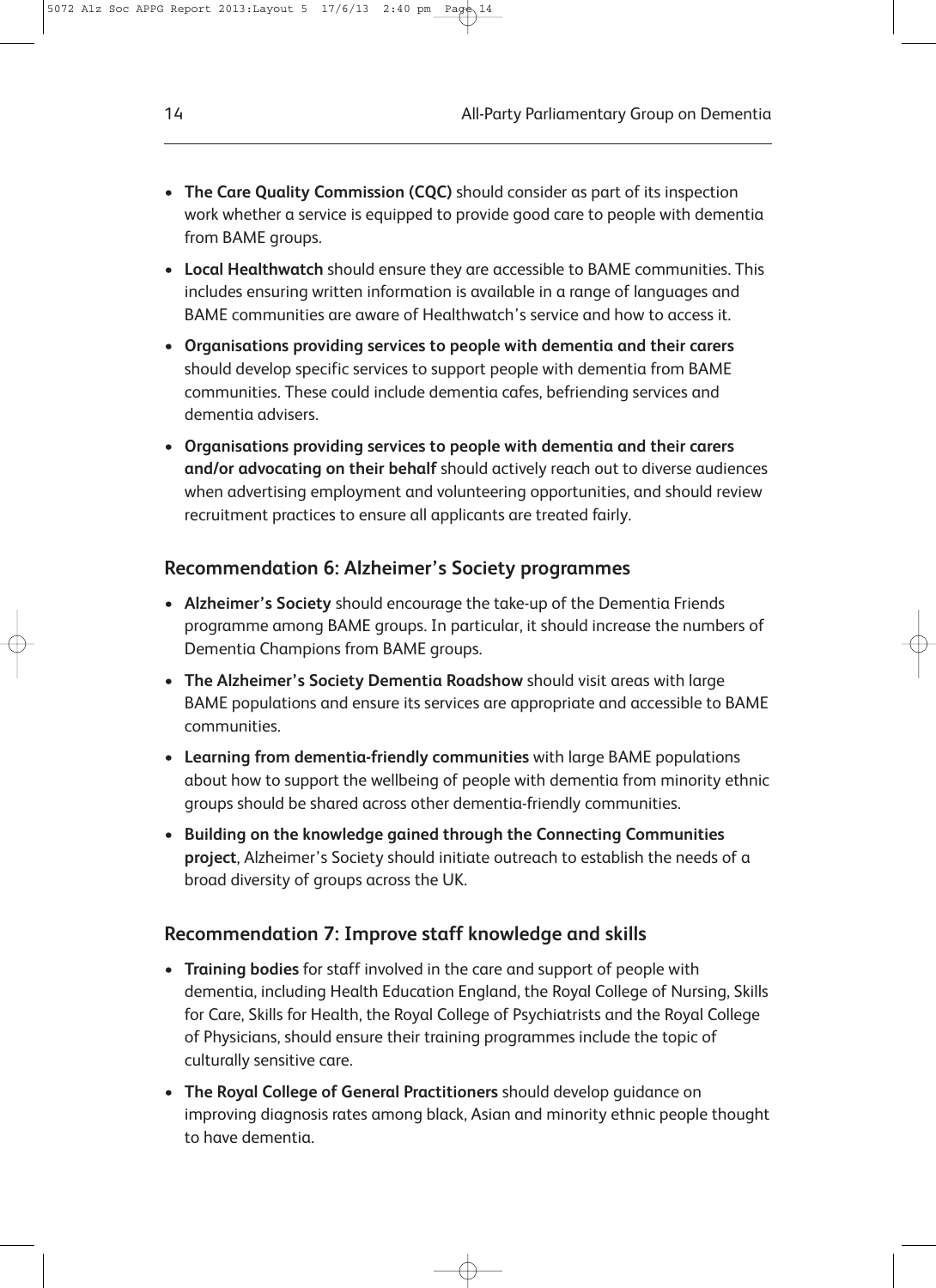# **3 Research to inform this report**

As well as the oral evidence sessions, the APPG commissioned Ethnos Research and Consultancy, a company specialising in research with ethnic minority communities, to research the needs of various communities with respect to dementia. The anonymised quotes within this report are taken from this research.

The aims of the research were to identify:

- knowledge, attitudes and behaviour concerning dementia
- ways in which people experience living with dementia
- barriers to people seeking early support for dementia
- service requirements of people with dementia and their carers
- challenges in developing services for people with dementia.

The research was conducted with five BAME communities: Irish, Indian, Pakistani, Black Caribbean and Chinese. These communities were selected based on three criteria:

- These are some of the largest groups in terms of population size.
- They have been in the UK for a significant period of time resulting in a significant proportion of elderly people.
- They have distinct cultural and religious practices that are likely to affect their knowledge, attitudes and behaviour towards dementia.

It is important to state that, as a non-visible minority, the needs of the Irish community are often overlooked by policy-makers and service providers. They are not considered to belong to an ethnic minority. As a consequence, their needs are assumed to be similar to the white British majority, with no effort made to identify their specific needs or to make special provision to meet those needs. This study found the Irish in Britain to have distinct traditions and cultural practices that have a profound bearing on the needs of Irish people with dementia. Their cultural needs are not dissimilar to the needs identified for the other BAME groups in the study.

Please email **appg@alzheimers.org.uk** for more details of the research methodology used.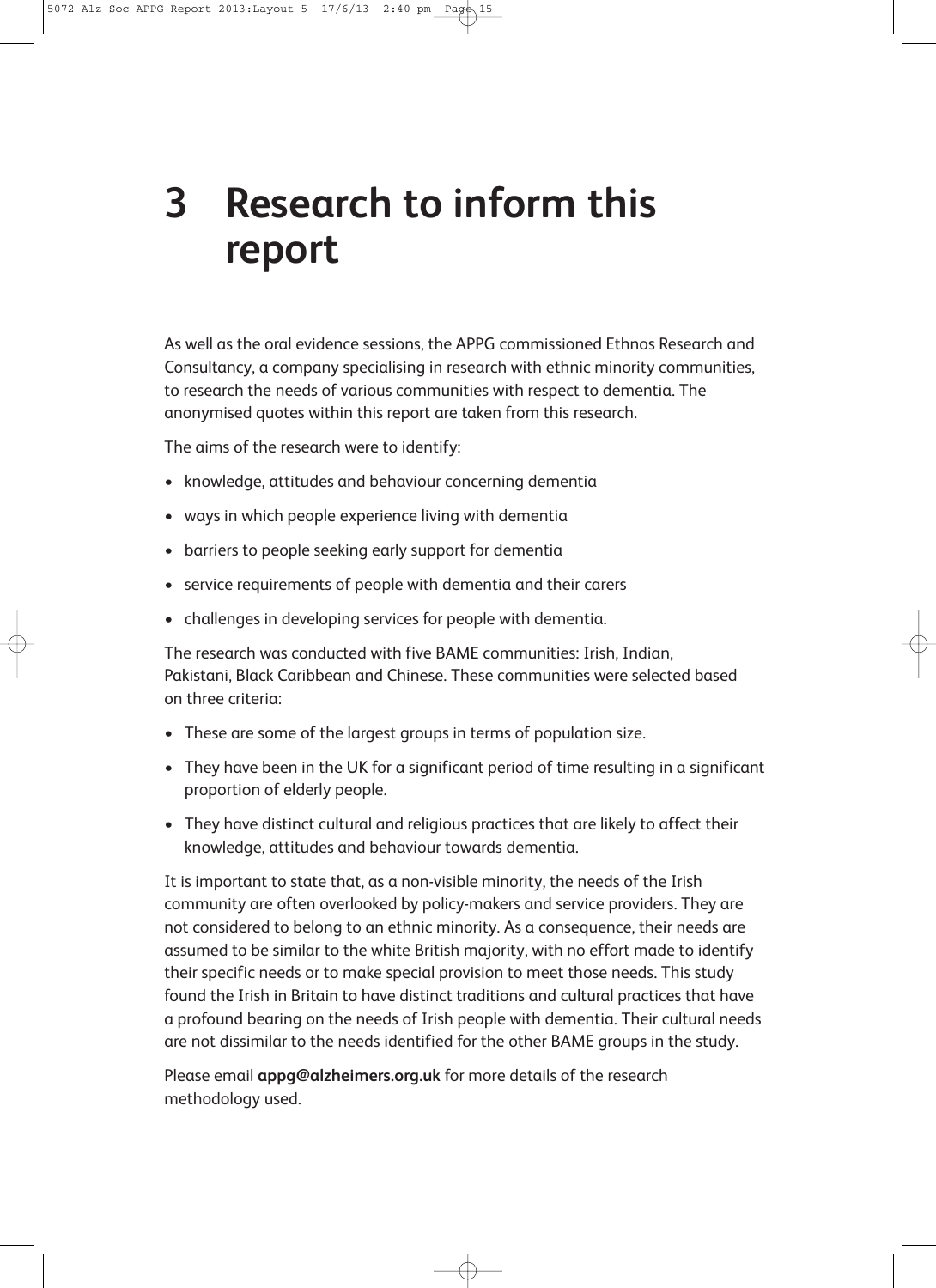# **4 Background and context**

We have to tell our community that there is nothing to be ashamed of. We need to develop the right services and tell people about them.

(Asian service provider, Ethnos research)

#### **4.1 Dementia**

The term 'dementia' describes a set of symptoms that include loss of memory, mood changes, and problems with communication and reasoning. The most common types of dementia are Alzheimer's disease and vascular dementia. Dementia is progressive, which means that people with dementia and their carers are coping with changing abilities over time. Eventually people with dementia will need help with all their daily activities.

There are around 800,000 people in the UK with dementia and an estimated 670,000 people in the UK who act as primary carers for people with dementia. Carers save the state £8 billion per year in care and support costs (Alzheimer's Society, 2012a). The numbers of people with dementia and the associated costs to the state and families are expected rise significantly as the UK population ages.

Evidence of the growing burden of dementia has led to the development of a range of public policy initiatives. Reports highlighting failings in the provision of support to people with dementia and their carers were also a stimulus for action (NAO, 2007, 2010). National dementia strategies in England, Wales and Northern Ireland have been produced to try to ensure the needs of people with dementia are properly addressed in years to come. The Prime Minister's Dementia Challenge was published in March 2012 to build on the National Dementia Strategy for England (Department of Health, 2012). The main areas for action in the challenge are driving improvements in health and care, creating dementia-friendly communities and improving dementia research.

The All-Party Parliamentary Group welcomes the ongoing focus on dementia, particularly given the slow progress in some areas. The need to improve rates of diagnosis is a particular sticking point. This was the subject of the 2012 APPG inquiry 'Unlocking diagnosis' (APPG on Dementia, 2012). Across England, Wales and Northern Ireland only 44 per cent of people living with dementia have a diagnosis (Alzheimer's Society, 2013). This figure masks considerable variation. Diagnosis rates range from 31.6 per cent in East Riding of Yorkshire to 75.5 per cent in Belfast. In response to this, NHS England (NHSE) has set a national ambition for England that two thirds of people with dementia should have a diagnosis, as well as ongoing support.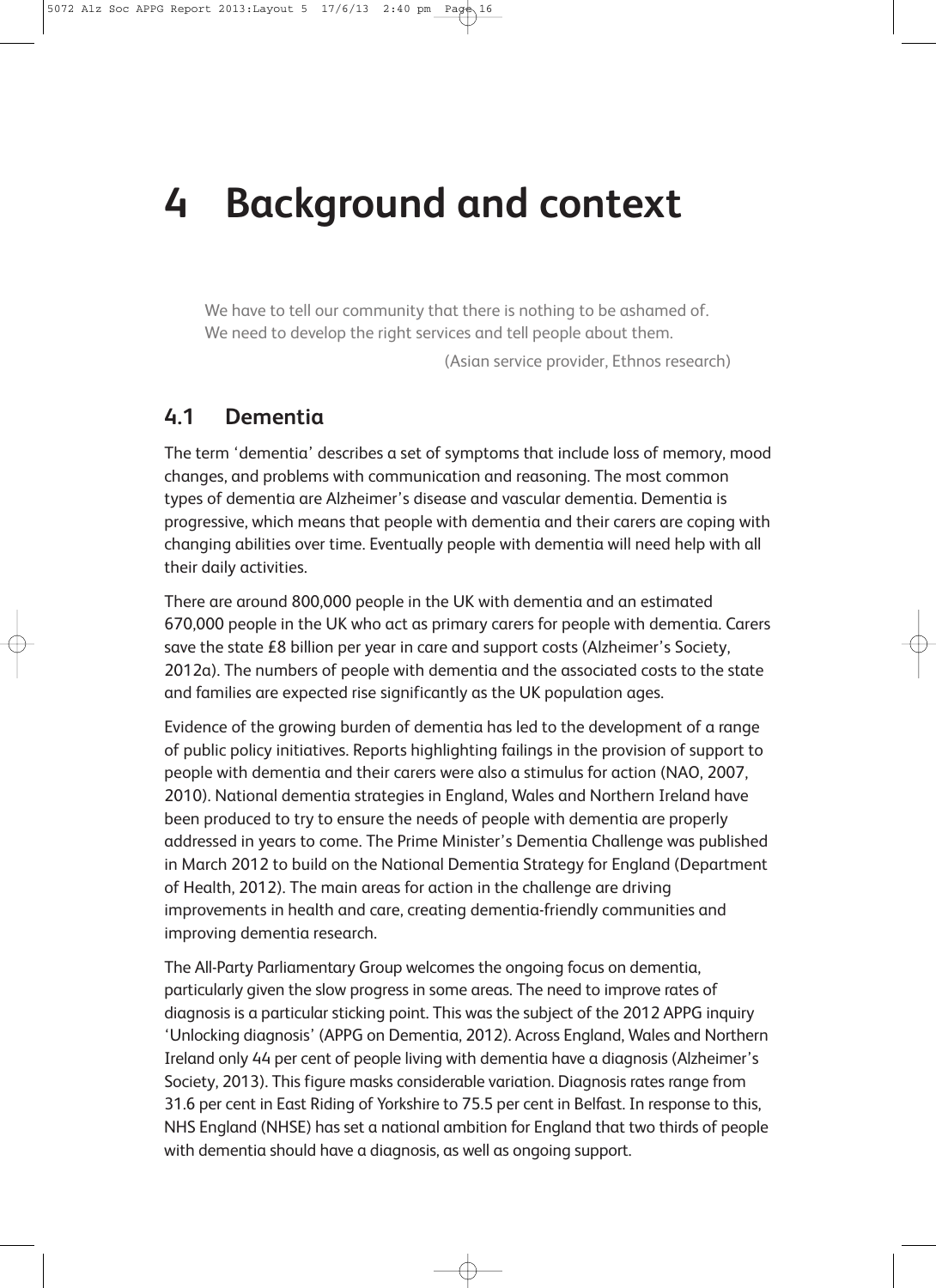#### **4.2 Black and minority ethnic communities and dementia**

Previously it has been estimated that there are 11,392 people with dementia from BAME groups (Knapp et al, 2007). In order to understand the expected growth, the Centre for Policy on Ageing and the Runnymede Trust applied well established dementia prevalence rates to census data and projections based on census data. This gives a current estimate of nearly 25,000 people with dementia from BAME communities in England and Wales.\* This number is expected to grow to nearly 50,000 by 2026 and over 172,000 people by 2051. This is nearly a seven-fold increase in 40 years. This compares to just over a two-fold increase in the numbers of people with dementia across the whole UK population in the same time period.

The huge growth in numbers of people with dementia from BAME communities is to be expected as the UK BAME population ages. In 2001 there were about 532,000 people from BAME groups aged 65 and over; by 2051 there will be 3.8 million (Lievesley, 2010). Figure 1 demonstrates the growth in BAME elders.

Previous research published by SCIE has found that people from BAME groups are under-represented in dementia services (Moriarty, Sharif and Robinson, 2011). They are also less likely to receive a diagnosis or are diagnosed at a more advanced stage



**Figure 1:** The ethnic minority population of England and Wales aged 65 and over

Source: Lievesly, N (2010). The future ageing of the ethnic minority population of England and Wales. London: Runnymede Trust

<sup>\*</sup> Data is not available for Northern Ireland or Scotland.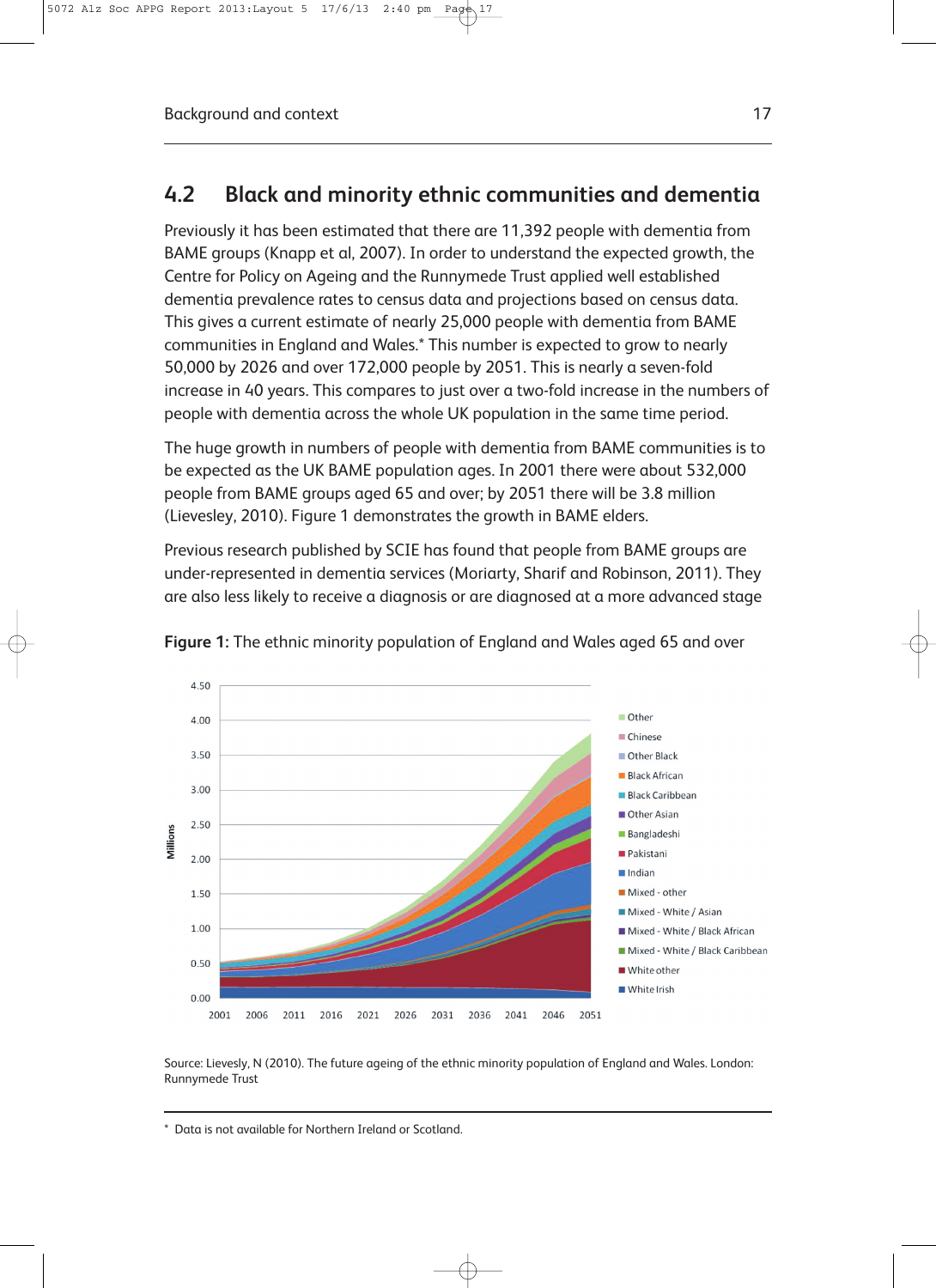of illness than white British people (Moriarty, Sharif and Robinson, 2011). These challenges are likely to affect the wellbeing of people with dementia, place unacceptable strain on families and increase the risk of avoidable crises and need for intensive, high-cost interventions.

The expected huge growth in the number of people with dementia from BAME communities demands urgent action to address the low rates of diagnosis and uptake of services. As recognised by the national dementia strategies, carefully planned strategies to establish support systems can help avert crises and enable services to cope with increasing demand. It is vital to understand the needs of individuals with dementia from BAME communities in order to get the right support in place over the coming years.

#### **4.3 Increased risk of dementia among BAME communities**

Although no data is currently available on incidence of dementia in different ethnic groups, it is likely that dementia will be more common among Asian and Black Caribbean elders. This is because high blood pressure, diabetes, stroke and heart disease, which are risk factors for dementia, are more common in these communities.

During oral evidence sessions, Professor Rob Stewart explained that:

African Caribbean populations have about double the risk of stroke compared to similarly-aged European-origin people, as well as high levels of hypertension and diabetes. This is also true for South Asians, who also have a high level of diabetes and have a raised risk of stroke, although not quite as high as African Caribbean populations.

Professor Stewart explained the implications. First, it is only now that UK BAME populations are reaching ages where dementia becomes common and where these increased risk factors will have an impact. The resulting increase in numbers of people with dementia from ethnic minority communities creates an urgent need to address the current under-diagnosis and failure to provide appropriate services highlighted by others giving oral evidence.

Second, services to assess and treat dementia and comorbidities associated with this must be well integrated. Alzheimer's Society work has already highlighted that stroke professionals are good at treating physical symptoms and giving secondary preventative advice. However, although monitoring of cognitive problems has improved, this could still be more robust. Many people who have a stroke will receive good services in relation to physical symptoms but will receive little information and support in relation to cognitive impairment. Individuals who go on to develop dementia after a stroke may not receive a diagnosis or necessary support.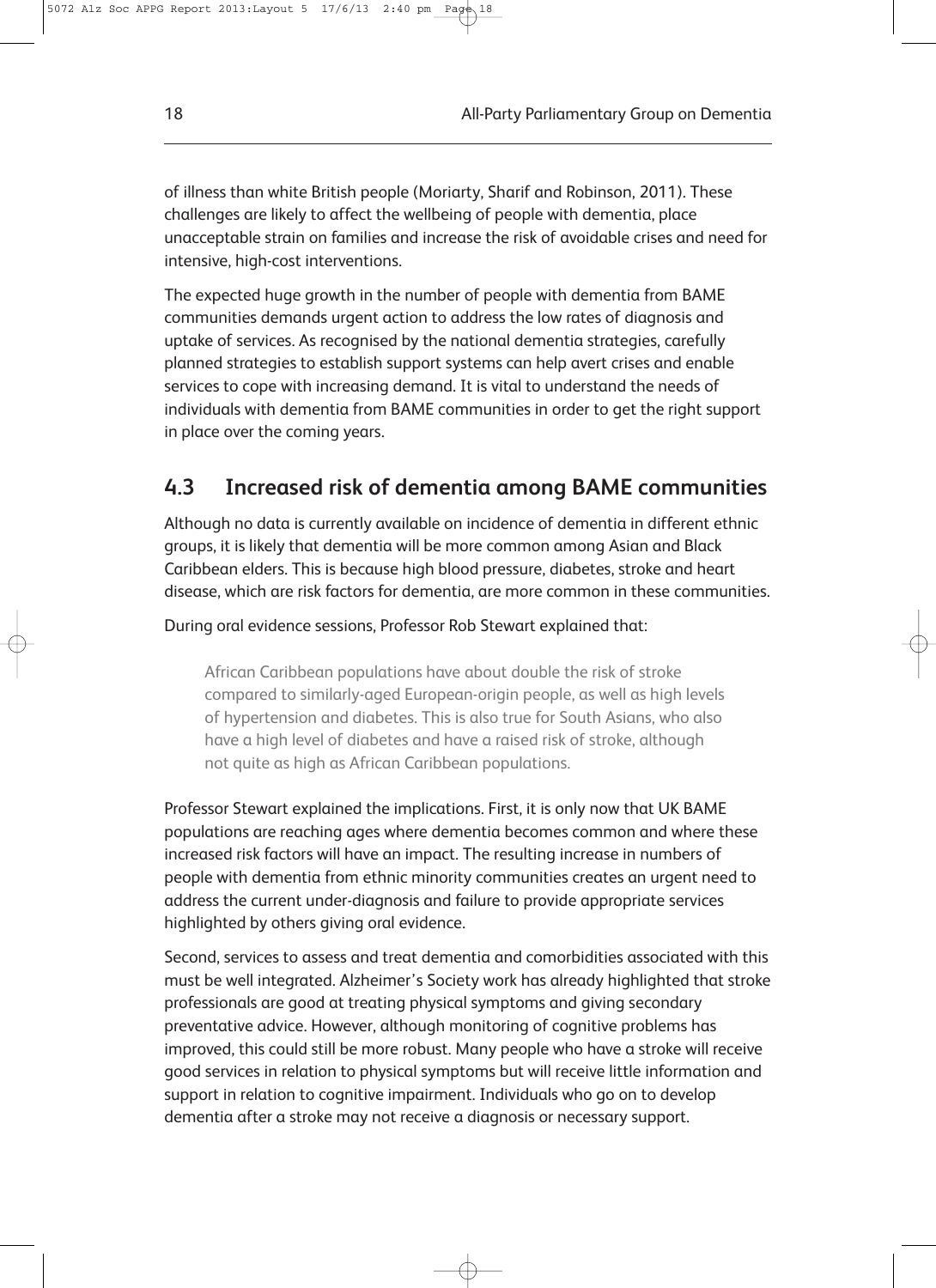Equally, mental health teams assessing someone with dementia associated with major or minor strokes may lack the knowledge and skills to treat underlying physical disorders or offer the appropriate rehabilitative support which could improve independence and wellbeing. Treatment of vascular risk factors, which may be contributing to the progression of the dementia, is not optimal at the secondary care level.

Third, Professor Stewart highlighted that the risk factors for stroke and dementia that are more common among BAME groups may be prevented and/or treated – for example, reducing high blood pressure and preventing obesity and diabetes. Therefore, services that aim to reduce these risk factors are very important and have the potential to reduce significantly the burden of dementia among BAME communities.

For the younger generations coming up there is ample opportunity to try to prevent diabetes, treat diabetes, keep blood pressure under control and prevent problems with high cholesterol. There is ample opportunity to try to intervene to reduce the future risk of dementia in these communities.

#### **4.4 Life history of people with dementia from BAME groups**

Many of the challenges faced by people with dementia and their carers from BAME groups are similar to those faced by the white British population. These include stigma surrounding dementia and difficulty accessing support from statutory services. However, some of the causes of these challenges are specific to BAME groups and therefore require a different response. It is also important to consider the life history of people from BAME groups and how this will affect their experience of dementia. During the oral evidence sessions, Omar Khan pointed out:

If you are 65 today you were born in 1948. Obviously Windrush, which is the first period of post-war large-scale migration to the UK from ethnic minority populations, happened in 1948 . . . So most of the people who are presently over 65 are overseas-born, and I think that raises a distinctive set of issues for the current older ethnic minority population.

As the symptoms of dementia develop and individuals begin to lose their short-term memories, longer-term memories may come more to the fore. This may be distressing for people who migrated to the UK during the mid-twentieth century and experienced hostility and racism. It will also make reminiscence work, which can be therapeutic for many people with dementia, very difficult as it may stir up memories of a difficult period in people's lives.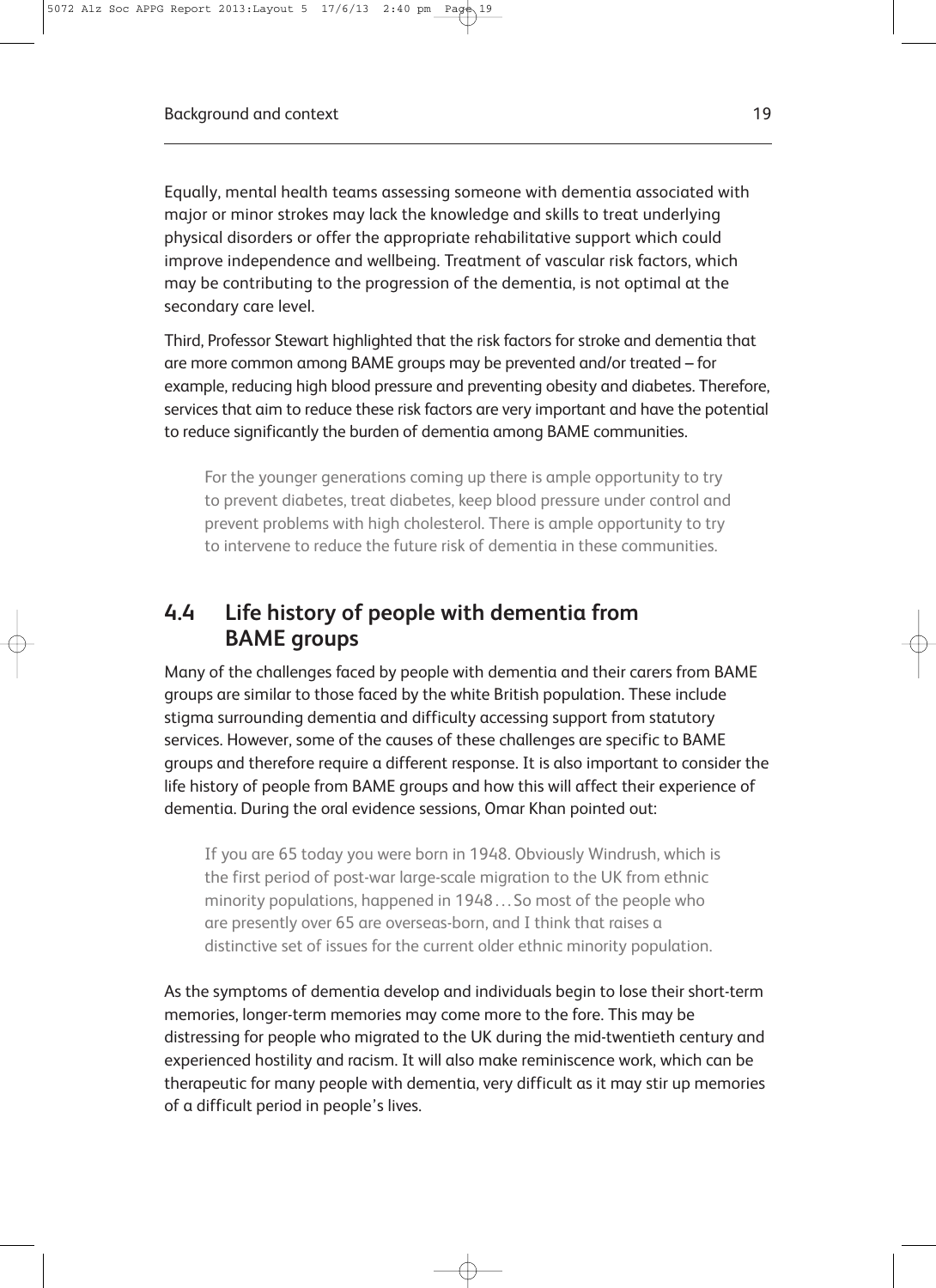Some individuals may also revert back to their native language. During the oral evidence session, Charlotte Curran also pointed out that with many people migrating when they were young men or women, they may have no experience of dementia within older generations or model of how to cope. Services for people with dementia from BAME groups will need to understand and respond to these issues.

As Dr Karan Juttla (Senior Lecturer, Association for Dementia Studies, University of Worcester) pointed out during the oral evidence sessions, understanding and responding to the unique life history of individuals is part of person-centred care, which is the essence of good dementia care. Person-centred care means valuing each individual and their unique personality, culture, life history and preferences. Staff providing person-centred care treat individuals with dementia with dignity and respect and consider situations from the perspective of the person with dementia.

#### **4.5 Recognising diversity within ethnic groups**

There has been concern that using the term 'black, Asian and minority ethnic communities' risks 'a blanket policy and practise response that doesn't take diverse individual needs into account' (Butt, 2006, p2). Furthermore, the SCIE research briefing on black and minority ethnic people with dementia notes the 'immense variety to be found among BME populations in the UK, coining the term "super diversity" to illustrate increasing diversity in aspects such as country of origin, socio-economic status, religious and cultural traditions and legal status' (Moriarty, Sharif and Robinson, 2011, p2). Rauf (2011) uses the term 'communities within communities' to explain the range of beliefs, language and cultural norms and practices found within particular groups.

The APPG feels the term 'black, Asian and minority ethnic communities' is useful in this context as it focuses attention on groups that share a similar experience and face particular challenges in getting the support they need. But nonetheless it is important to acknowledge and respond to the differences within ethnic groups and, at an individual level, ensure a person-centred approach is taken.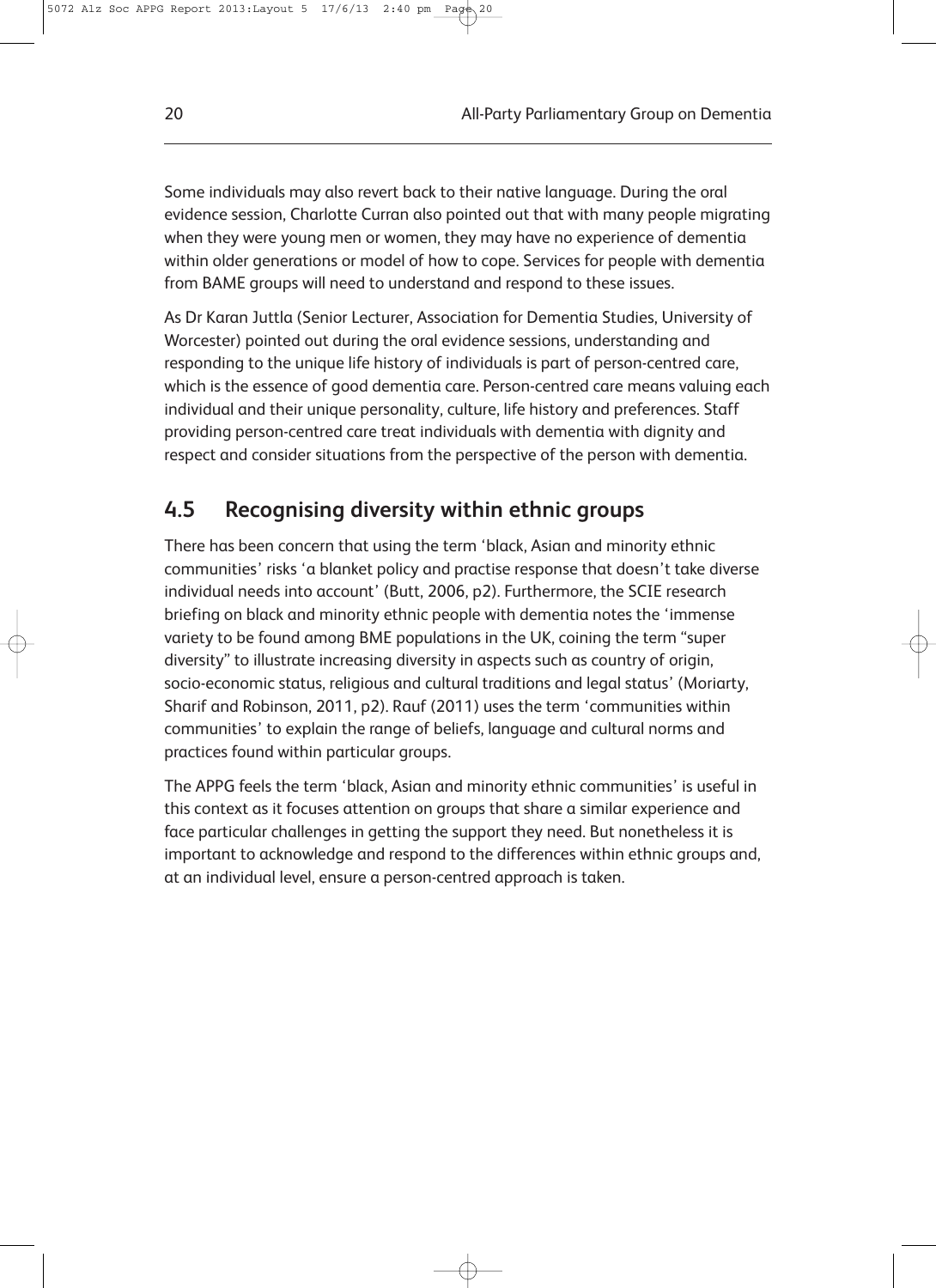## **5 Community perspectives on the care of the elderly**

Research carried out by Ethnos for this inquiry explored community perspectives on care of the elderly in general in order to create a helpful context in which to understand black, Asian and minority ethnic (BAME) perspectives on dementia. Previous research has identified assumptions that families will 'look after their own' (Social Services Inspectorate, 1998). The risk of this stereotyping is a failure by services to reach out to BAME communities and ensure support is in place.

Interviews carried out by Ethnos found that, at a personal and emotional level, most people would like to care for their elderly family members. However, among the Black Caribbean and Irish communities there is recognition that this is not always possible. There is an acceptance that family and work commitments, together with financial constraints, mean that families are often not able to look after elderly people themselves. Some continue to look after elderly family members at home, while others provide care from a distance, with regular visits or phone calls. There were, in these two ethnic minority communities, no cultural expectations or any community pressure that children should look after their parents.

For the most part the Irish community will see it as their duty to look after their elders. Daughters, wives and husbands are resistant to the thought of residential care. However, you wouldn't be classed as abandoning your elders if you were forced to resort to residential care. The pressure is internal. It's in your heart. This is compounded by the fact that residential care does not meet the cultural needs of the Irish people.

(Irish service provider)

Among the Indian, Chinese and Pakistani communities there is a strong cultural tradition that children will look after their elders, and, importantly, that they will look after them in their own homes. This puts a lot of pressure on many children.

I do feel the pressure. If I said to my father, 'I want you to go into a home,' he would be very upset and I would be made to feel guilty. And the Chinese community would think I am heartless. They would say you are neglecting your parents.

(Chinese carer)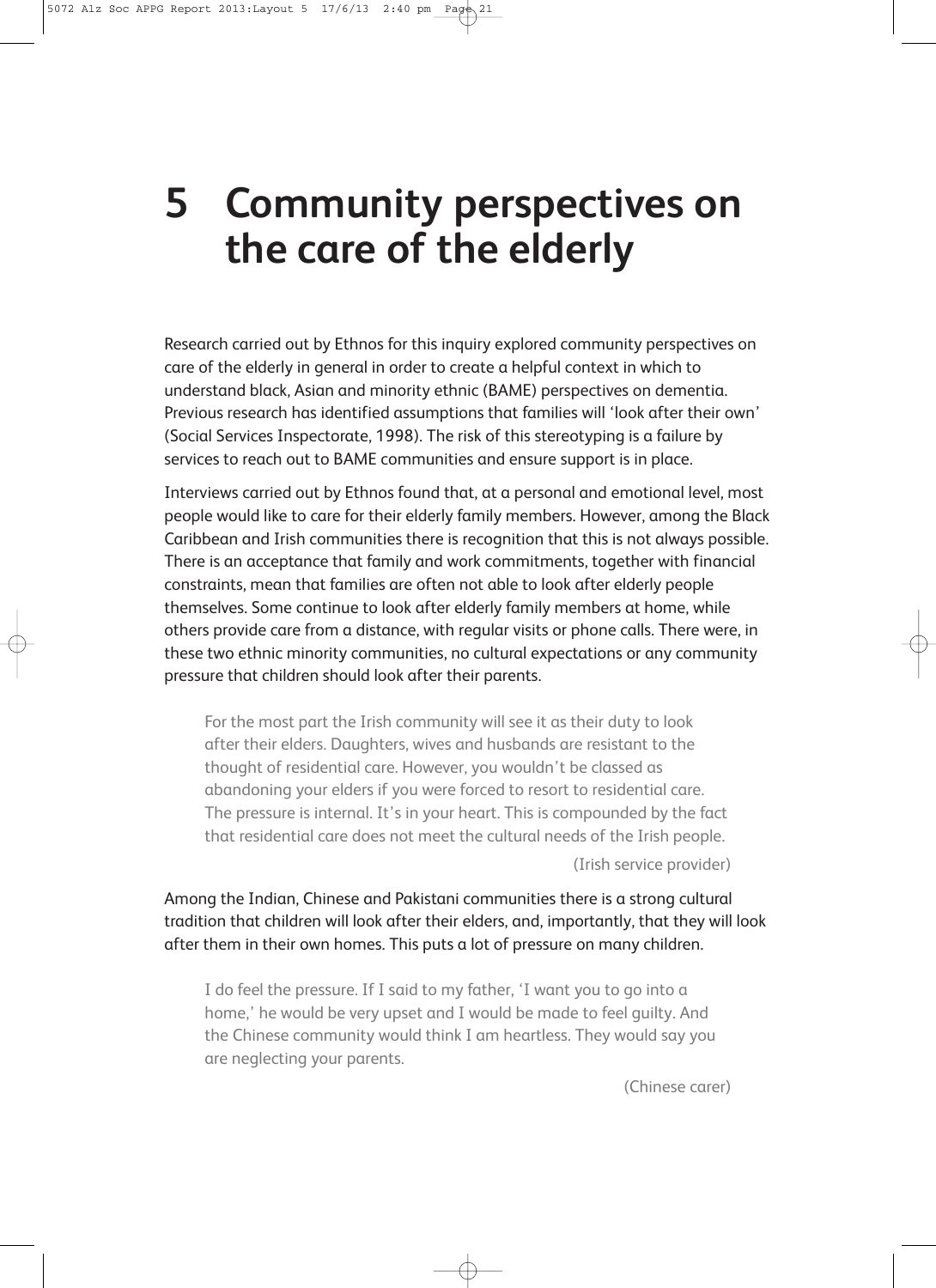However, interviews with Chinese and Indian service providers and carers suggest that this situation may be changing among these communities. Some are now accepting that caring for their elderly relatives may not be practical in this country any longer.

My son lives in Buckinghamshire. He has his own family and can't live with us. He is very nice and caring and comes with us to all hospital appointments.

(Indian carer)

People come from villages outside Hong Kong, Taiwan or Malaysia. Back home everyone lived in one big house. But here that is not possible. If you have started your own family then it's hard to support older people.

(Chinese service provider)

Service providers working with the Indian community suggest that, although the extended family unit is still very close, more and more elderly parents are living on their own. A service provider working with the Indian community stated that almost 70 per cent of the elderly Indian clients attending the Asian elderly day centre were living on their own.

Among Pakistani people there continues to be a strong tradition that children will look after their parents and live with them. The onus of looking after elderly parents often falls on the son and, if he is married, his wife.

Never in residential care. Not done in our community. How can you think about doing this when their children are still alive?

(Pakistani carer)

My mother is elderly. She doesn't like any outsiders helping with personal care. My wife does everything for her.

(Pakistani carer)

Service providers working with the Pakistani community state that there is a practice among Pakistani parents of finding a bride for their sons from Pakistan, with an expectation that she will be duty bound and adhere to the traditional norms of caring for her in-laws. One cynical viewpoint was:

I know in these communities they are still marrying and bringing daughter-in-laws who are cheap carers; free carers.

(Asian service provider)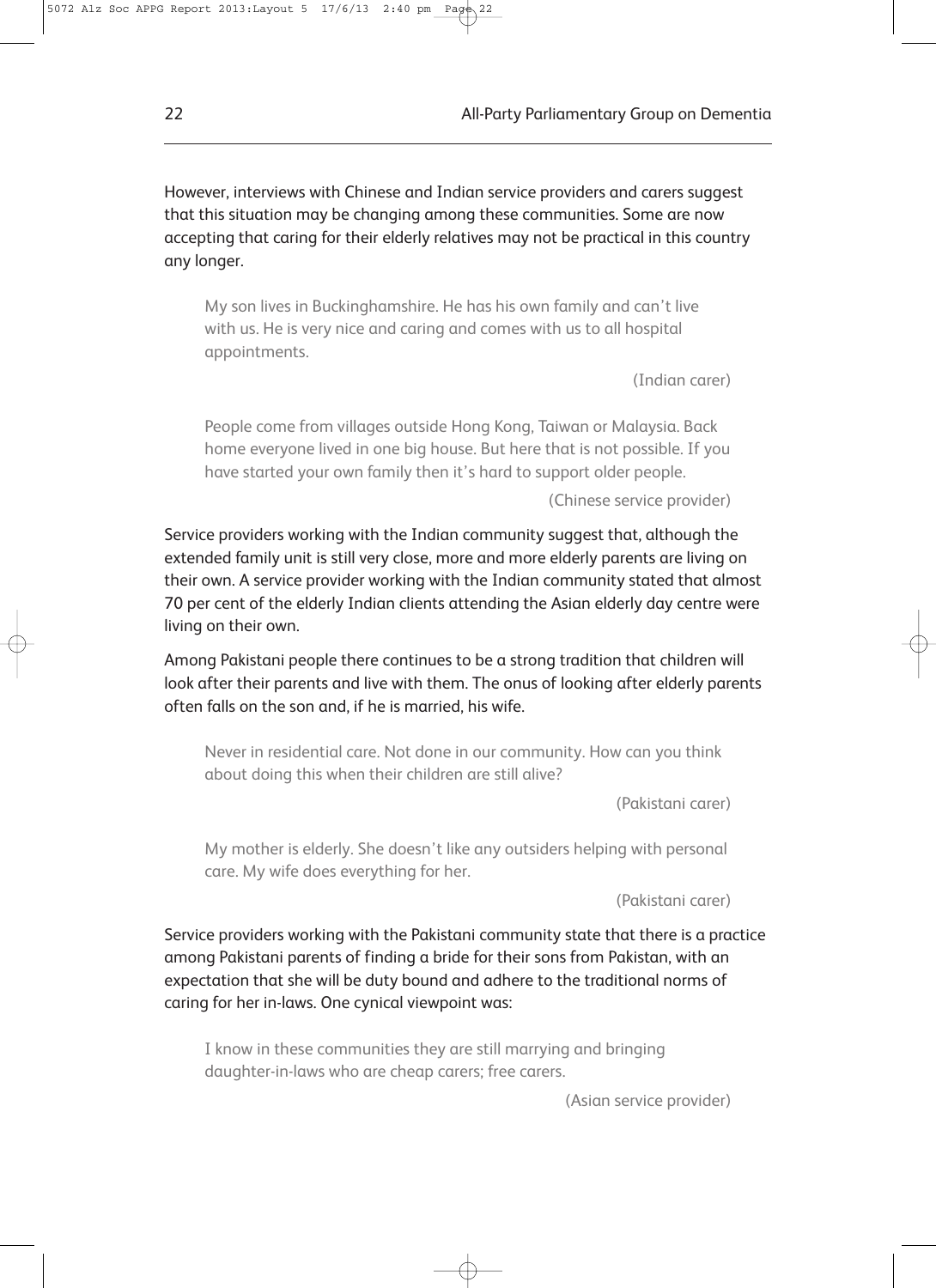Although many people take pride in caring for a family member with dementia, the burden of caring for a person with dementia can be considerable. Carers of people with dementia experience greater strain and distress than carers of other older people. When carers are well supported, they provide better care to the person they care for (Ablitt, Jones and Muers, 2009). Pressure to carry on caring even when under considerable strain risks the wellbeing of the carer as well as the person with dementia.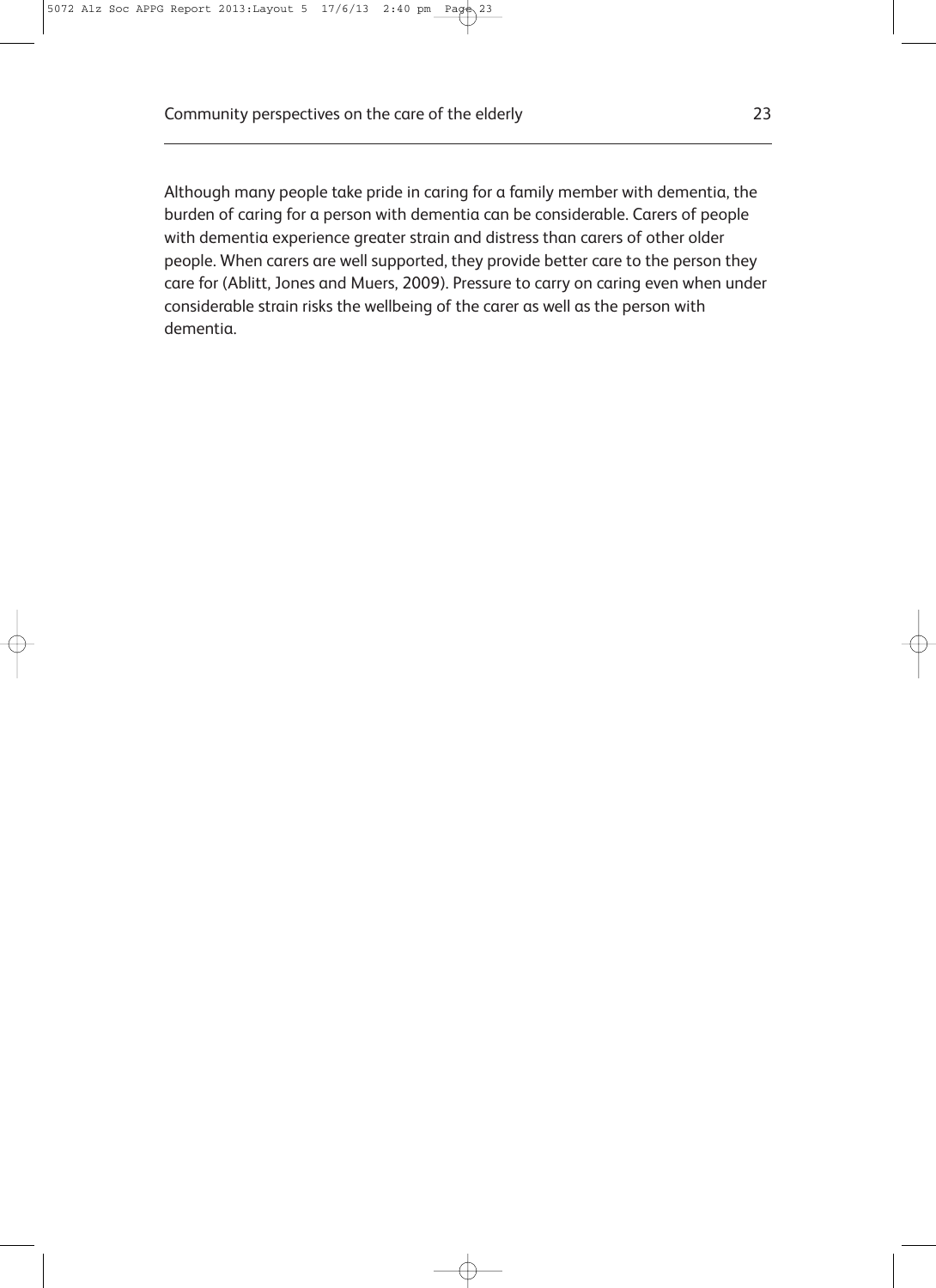# **6 Awareness and understanding of dementia among BAME communities**

My mother still refuses to accept that my father has dementia. She refuses to understand his condition and asks me the same questions about why he is behaving the way he is. I have tried explaining to her so many times. It's the cultural thing.

(Pakistani carer, Ethnos research)

Moriarty, Sharif and Robinson (2011, p5) concluded that 'there is considerable evidence suggesting lower levels of awareness among BAME groups of the causes of dementia and the way that it affects people's lives.' Ethnos' research also found the level of awareness and understanding of dementia, even among the younger carers, was minimal. Raising awareness of dementia is an important first step to ensuring people with dementia and their carers get the support they need.

#### **6.1 Dementia as a health condition**

Most respondents associated the condition with 'getting old' or mental illness. Carers interviewed as part of the Ethnos research recalled seeing grandparents and other older people acting oddly and associated this with old age. When it became more severe it was assumed the person was 'going mad'.

I remember my grandma use to forget things. We thought it was just 'cause she was old. I now think it was dementia.

(Irish person with memory loss, Ethnos research)

We had no idea about this condition.

(Indian carer, Ethnos research )

This disease actually never existed in our community. Nobody would think that this is a health problem. People in my community would say that the person has gone mad or lost his mind.

(Pakistani carer, Ethnos research )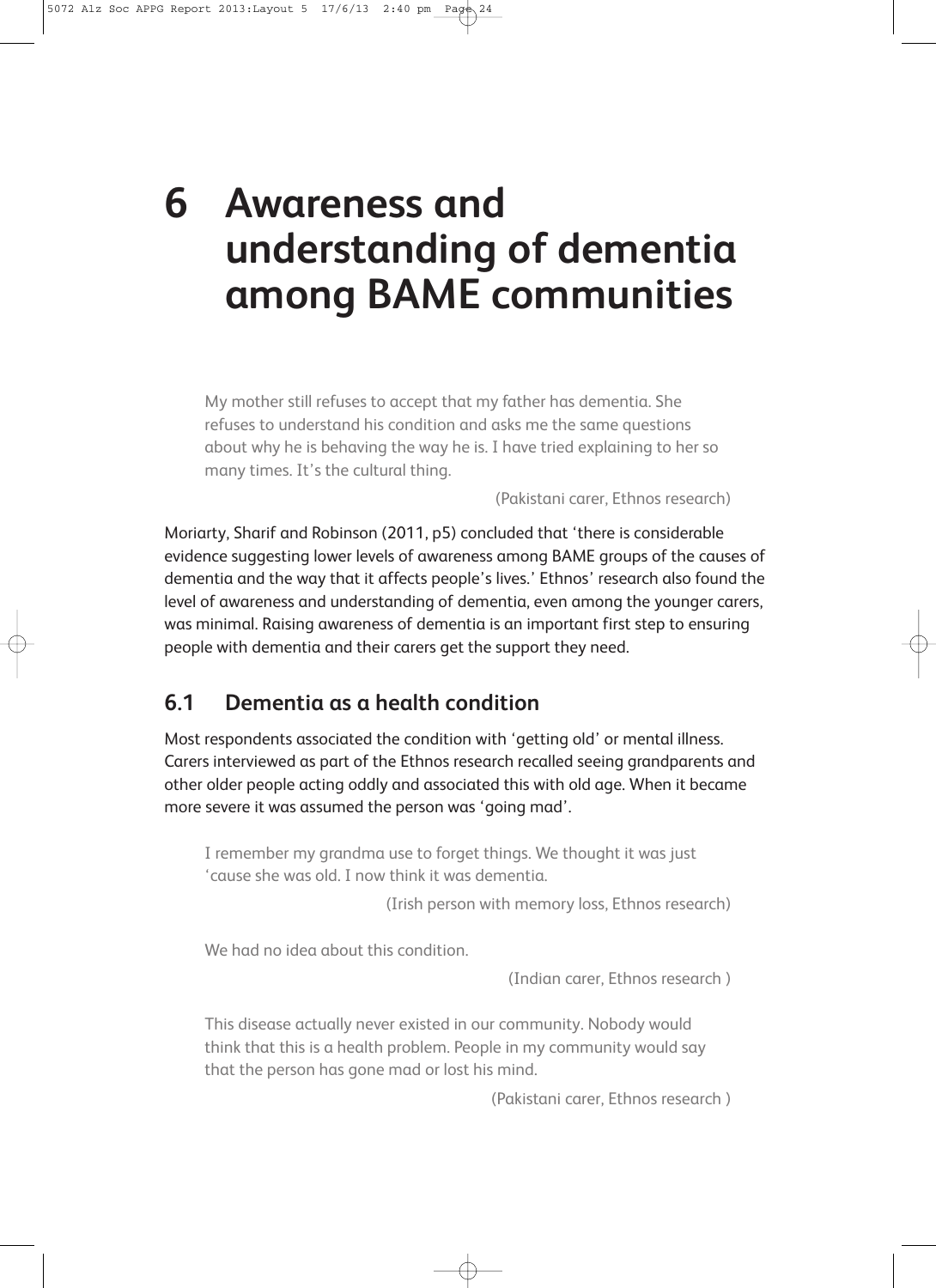Sometimes, the symptoms of dementia are thought to be linked to another illness or to be a side-effect of medication, rather than caused by a specific condition.

My husband has diabetes and other health problems. I thought that this was some reaction or side-effect of the medicines he was taking for his other problems.

(Indian carer, Ethnos research )

Dr Mina Bobdey explained during the oral evidence sessions that there was no concept of cognitive impairment among some BAME families and this could lead to negative responses to a person with dementia. She said 'many of the population feel that the elderly are putting it on because they need attention from the family.'

#### **6.2 Language**

There is no term for dementia in South Asian languages. It is often referred to in terms such as 'not being able to remember things', 'being forgetful' or 'losing memory'. Among the Chinese there was a way of describing dementia, but the description was very derogatory.

The Chinese word for dementia is really bad. It's like 'crazy' or '100 per cent docile' or 'nutty'. The term is used in an insulting way. It's very negative.

(Chinese service provider, Ethnos research )

Rauf (2011) points out that people from the South Asian groups also struggle with the concept of 'carers'.

#### **6.3 Myths and misconceptions about dementia**

Research suggests that there are a number of myths circulating about dementia among some BAME communities. This is largely to do with the association of dementia with mental illness. Some Black Caribbean people assumed that the mental illness was a result of a person being possessed by evil spirits. In the case of the Pakistani community, it was a result of possession by 'Jinns'.

I often hear in my community that somebody has done something to her like cast an evil spell.

(Black Caribbean service provider, Ethnos research)

Alzheimer's Society's Living with Dementia magazine reported the experience of Dr Shafi Patoli, a coroner of Pakistani origin (Alzheimer's Society, 2012b). His wife developed early-onset dementia. Some members of their extended family asked why his wife was seeing doctors and professors and not getting spiritual treatment. They said he should get his wife exorcised.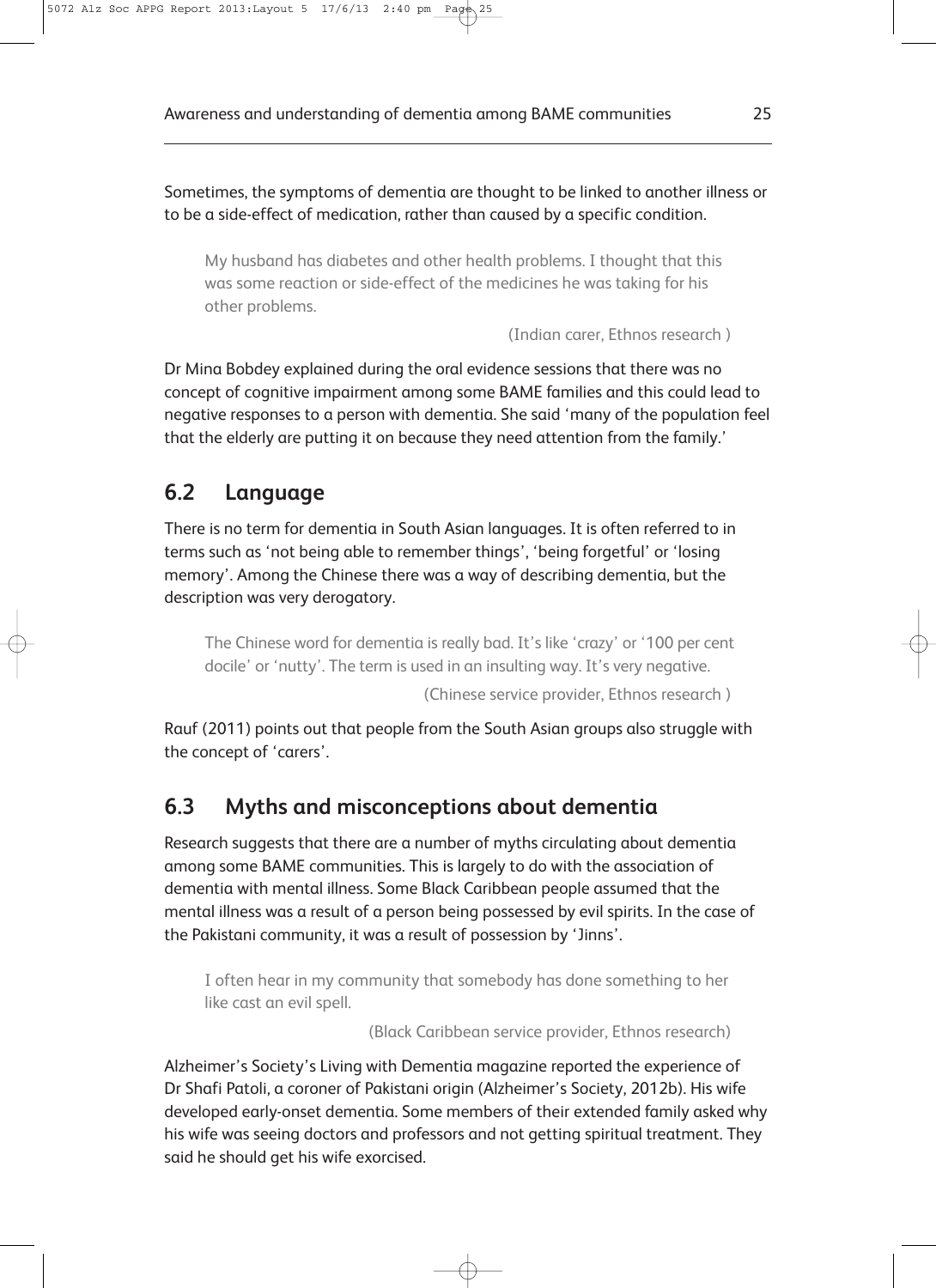Some Black Caribbean and Asian respondents viewed dementia as a 'white person's disease', because they had not come across the condition in their country of origin. They believed that people in their community got this disease as a result of coming to the UK.

Service providers interviewed by Ethnos suggest this view is most prevalent among the older age groups in the Pakistani and Black Caribbean communities.

A lot of people say to me this doesn't happen in the Caribbean. It is only since we have come here to this country that you hear about such mental problems.

(Black Caribbean service provider)

Chinese service providers suggest that the Chinese have a strong belief in retribution for bad behaviour. They believe that if you do bad things then something bad will happen to you, or your children, or even your grandchildren. Serious health problems are assumed to be retribution for past bad deeds.

There are a lot of myths among the Chinese about health. They think that if you have cancer or a brain tumour or mental illness that it will be passed onto your children or grandchildren. Before a couple get married people delve into their health to find out if they have any such problems.

(Chinese service provider, Ethnos research)

#### **6.4 Stigma surrounding dementia**

These myths create considerable stigma around dementia, which may be higher than the stigma that still exists among the white British population (Moriarty, Sharif and Robinson, 2011). During the oral evidence sessions, Kirit Nayee explained his experience as a Hindu carer, whose mother developed dementia:

People find it hard; basically, they do not want the public to know. There are a lot of concerns within our religion and culture. Dementia: you know most people think it is not a disease, it is a thing people call 'bonkers' and all that kind of stuff. So it has a stigma attached to it. People tend to hide aware from facing the facts, that there are real issues to be dealt with...

There was a consensus that the BAME media could play an important role in overcoming some of these misconceptions and increasing understanding of dementia. Over the last 10 years or so, discussion of dementia in the generalist UK media has certainly increased. The experiences of high-profile people who developed dementia have been reported and a number of soap opera characters have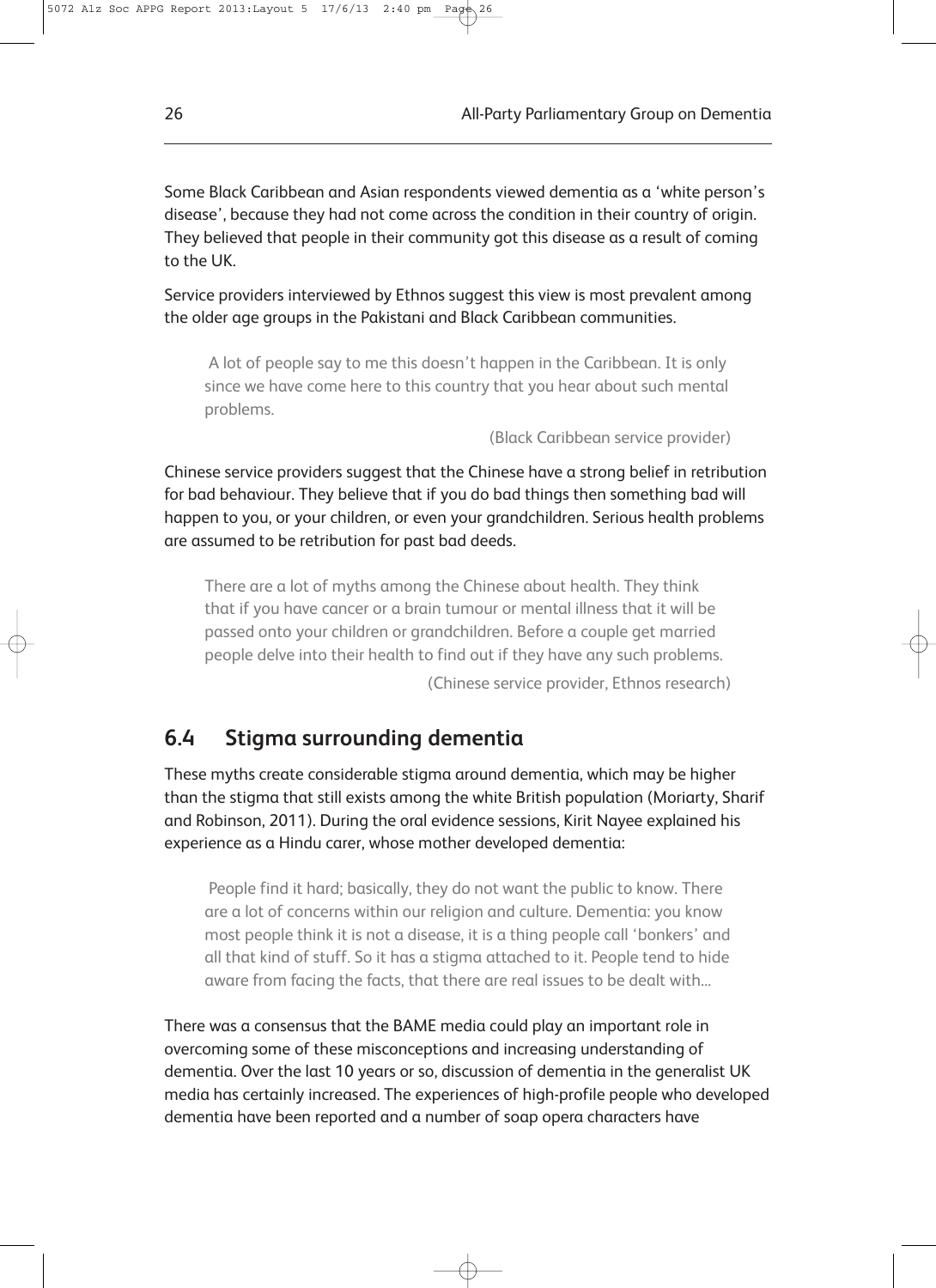developed dementia, thus bringing the subject into the homes of many people. During the oral evidence sessions, Chetna Shah of the Enfield Asian Welfare Association explained that one Asian soap opera included a character with dementia, but witnesses felt much more could be done to raise awareness of dementia through the BAME media.

Obviously for people who do not read or write in English, they do not watch the main terrestrial channels, they do not read the main newspapers. So obviously a lot of stuff there about people like Terry Pratchett and Iris Murdoch does not go out to them.

(Dr Jo Moriarty, oral evidence sessions)

#### **6.5 The impact of stigma and low levels of awareness**

The low levels of awareness and stigma surrounding dementia make it more difficult for people to get the support they need. Delays in diagnosis and accessing services are significant risks.

Individuals and their families are unlikely to recognise the early symptoms of the condition or perceive them as a health problem. Many carers reported being confused and uncertain about what to do when the behaviour persisted or the severity increased. It may only be once a person's symptoms become very severe that a family takes action.

People only take action when the conditions get worse and they are in the deep end. This is even with the second generation. Nobody will talk about it until the condition is clinical.

(Asian service provider, Ethnos research )

People accept certain behaviour as part of the ageing process. It is only when somebody becomes a danger to themselves or to somebody else that people actually take action.

(Irish service provider, Ethnos research )

When families do approach the GP with concerns about the person, the lack of a concept of cognitive impairment or dementia can make it difficult to provide a coherent account of symptoms. This creates another barrier to diagnosis.

Worryingly, some respondents report that some GPs stereotype people from certain groups. Irish are seen as 'drinkers', Asians as 'whingers'. Such stereotypes result in some people not seeing their GPs, while the symptoms of those that do are often not taken seriously.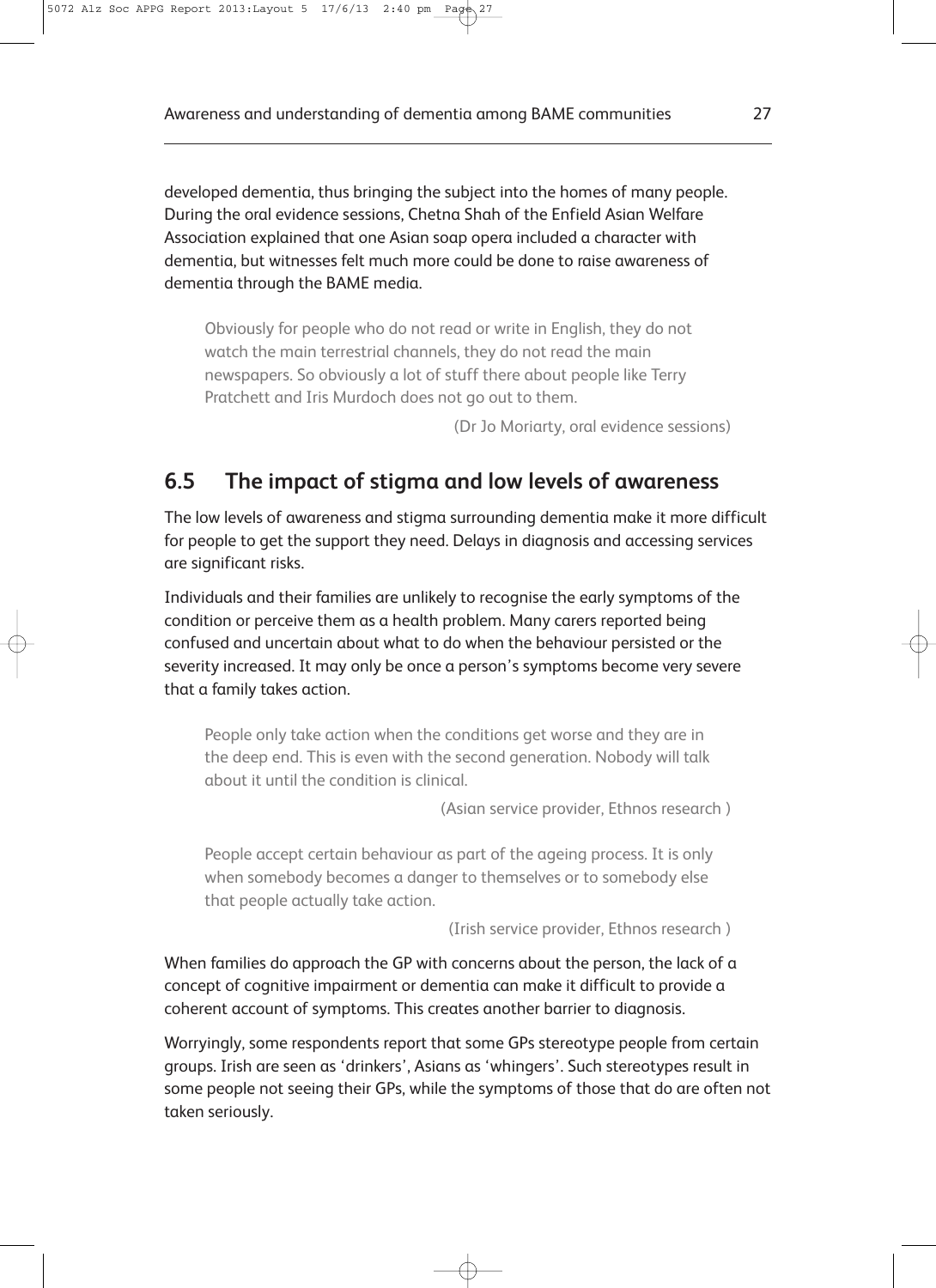We are finding that a lot of GPs have a stereotypical understanding of Irish people. They ask standard questions about alcohol, mental health and things they associate with Irish people. So people either don't tell the doctor, or when they do they are not understood or are stereotyped.

(Irish service provider, Ethnos research )

The APPG's 2012 inquiry 'Unlocking diagnosis' reviewed the benefits of receiving a diagnosis once a person has developed dementia (APPG on Dementia, 2012). Diagnosis gives a person access to treatment and, often, support services. It allows them to plan for their future. It provides individuals with knowledge of what is happening to them. Early diagnosis can also be cost effective, as reported by the Department of Health (DH, 2009). So addressing low rates of diagnosis among BAME communities is vital. During the oral evidence sessions, Jo Moriarty explained the inequalities that can result from late diagnosis:

If people are late in accessing a diagnosis then perhaps they no longer have capacity, it is very difficult for them to do things like financial planning, set up a power of attorney and make statements about where and how they would like to be cared for.

#### **6.6 Social isolation**

Myths and stigma associated with dementia can result in many people affected by the condition isolating themselves from their own communities. This is particularly the case for Chinese and Pakistani people, for whom community pressures are profound.

If someone has dementia the family will become very isolated. Only the very close family members will know about it. They will hide it from other family members or friends.

(Chinese service provider, Ethnos research )

I haven't seen anyone with dementia in my community. No one talks about it. It is hidden.

(Pakistani carer, Ethnos research)

Participants in the Ethnos research report how their social network slowly distances themselves from the person with dementia, because they find it difficult to cope with the person's changing behaviour. This is something that affects white British people as well as BAME communities, as it relates to social discomfort rather than any cultural factors.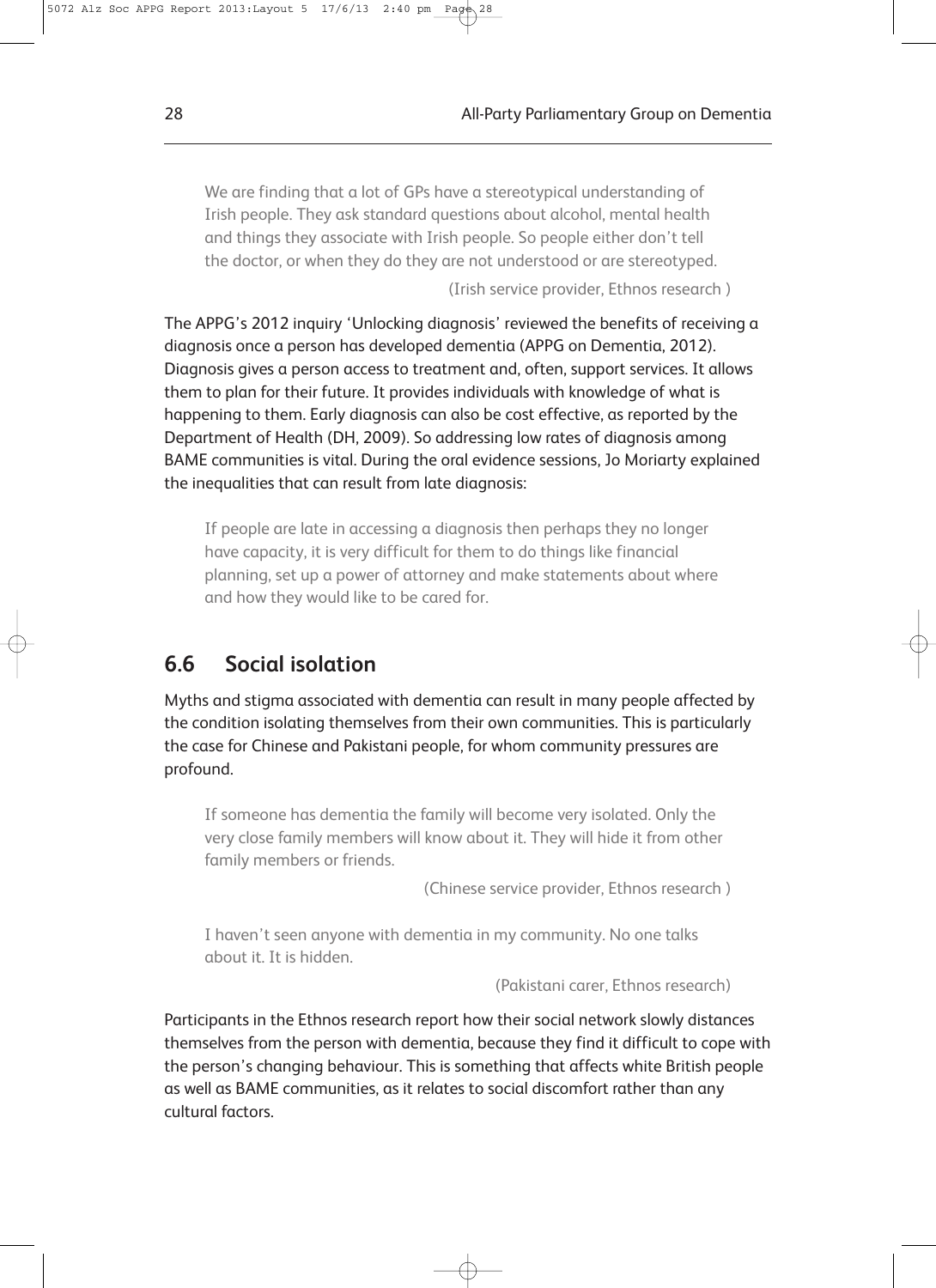Nobody rings her or comes to meet her. Her friends used to come and see her but have stopped now because they can't relate to her. They don't understand her behaviour. She will be speaking OK for a few minutes and then she will be repeating things over and over again. People don't want to meet her now.

(Black Caribbean carer, Ethnos research )

They are also saying that even within our own Irish community, when they go to Irish social clubs and they bring their elders, their behaviours can actually cause them to have anxiety and they are reluctant to bring them.

(Charlotte Curran, oral evidence)

As well as the stigma and taboos surrounding dementia, assumptions that BAME families always 'look after their own' can increase the likelihood of social isolation. Becoming isolated from the community removes potential sources of practical and emotional support for families living with dementia. It also compounds the lack of awareness of dementia among that community.

Certainly the research that has been done among carers from different ethnic groups particularly suggests that they often feel very isolated. They do not have other family members who will come in; they often are the sole carer, and they do not have this huge network of people who will take over for them very regularly.

(Jo Moriarty, oral evidence)

Raising awareness of dementia has been a key part of the national dementia strategies. Clearly there is much more to be done in this area among BAME groups to ensure equality of access to diagnosis and support. As well as raising awareness of the condition, work is required to inform BAME groups about the availability of services, how to access support and the benefits services can offer.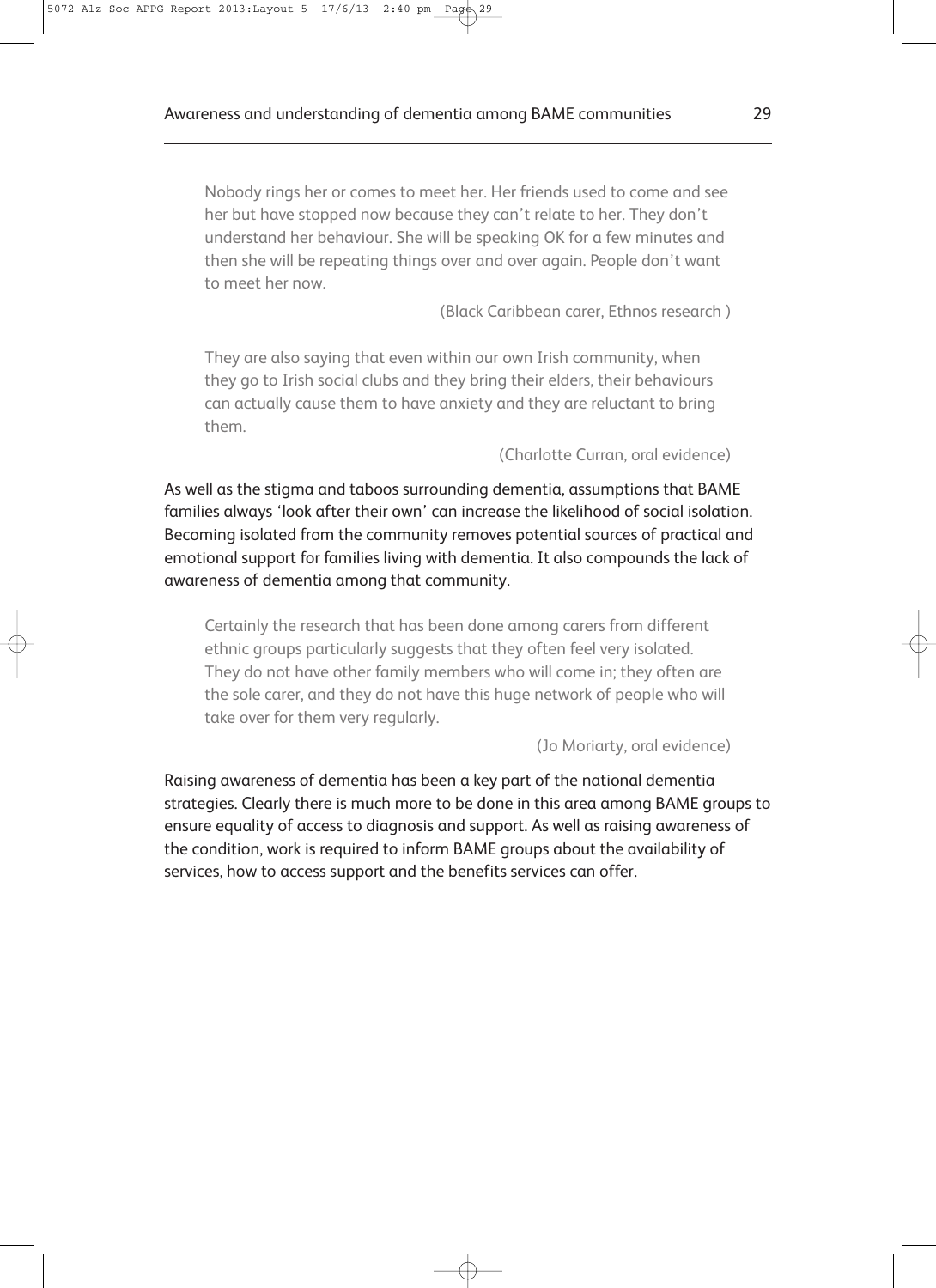# **7 Access to services**

People with dementia from BAME communities are under-represented in support services (Moriarty, Sharif and Robinson, 2011). There is likely to be a range of factors behind this. Evidence presented to the APPG suggests that individuals and families may not seek support from services, but also that suitable services are not available. While some families are equipped and happy to cope without outside services, a lack of support can result in huge pressure on carers. It can have a detrimental effect on the person with dementia if carers are struggling to cope.

#### **7.1 Families and individuals may not seek support**

The reasons individuals and families may not seek support include a desire to care for the person within the family, but also community pressure to do so even when the burden of caring is considerable. This is particularly the case with regard to residential care.

In our culture we don't like to take help. We are capable of looking after our parents at home. We need practical support.

(Pakistani carer, Ethnos research )

There is also a lack of awareness of availability of services, how they might help or how to access them. Also, the stigma that surrounds dementia in some BAME communities deters people from using services that are associated with the condition.

The hostility and racism faced by many migrants to the UK can also be a deterrent to seeking support from the state. Charlotte Curran explained that a sense of insularity has developed among Irish people following the difficult experience of migrating to the UK and this has led to a reluctance to seek help.

Gender roles can also play a part in how some BAME communities interact with statutory services. Rauf (2011, p3) points out that:

The women of the household are usually the carers within the families (not too dissimilar to white British families) but they may not have the same authority to influence or veto decisions made by the men. This creates a situation where a carer might be struggling to cope with caring whilst they may not be able to convince of the need for support. Equally too, it may be that the male family member seeks support services, but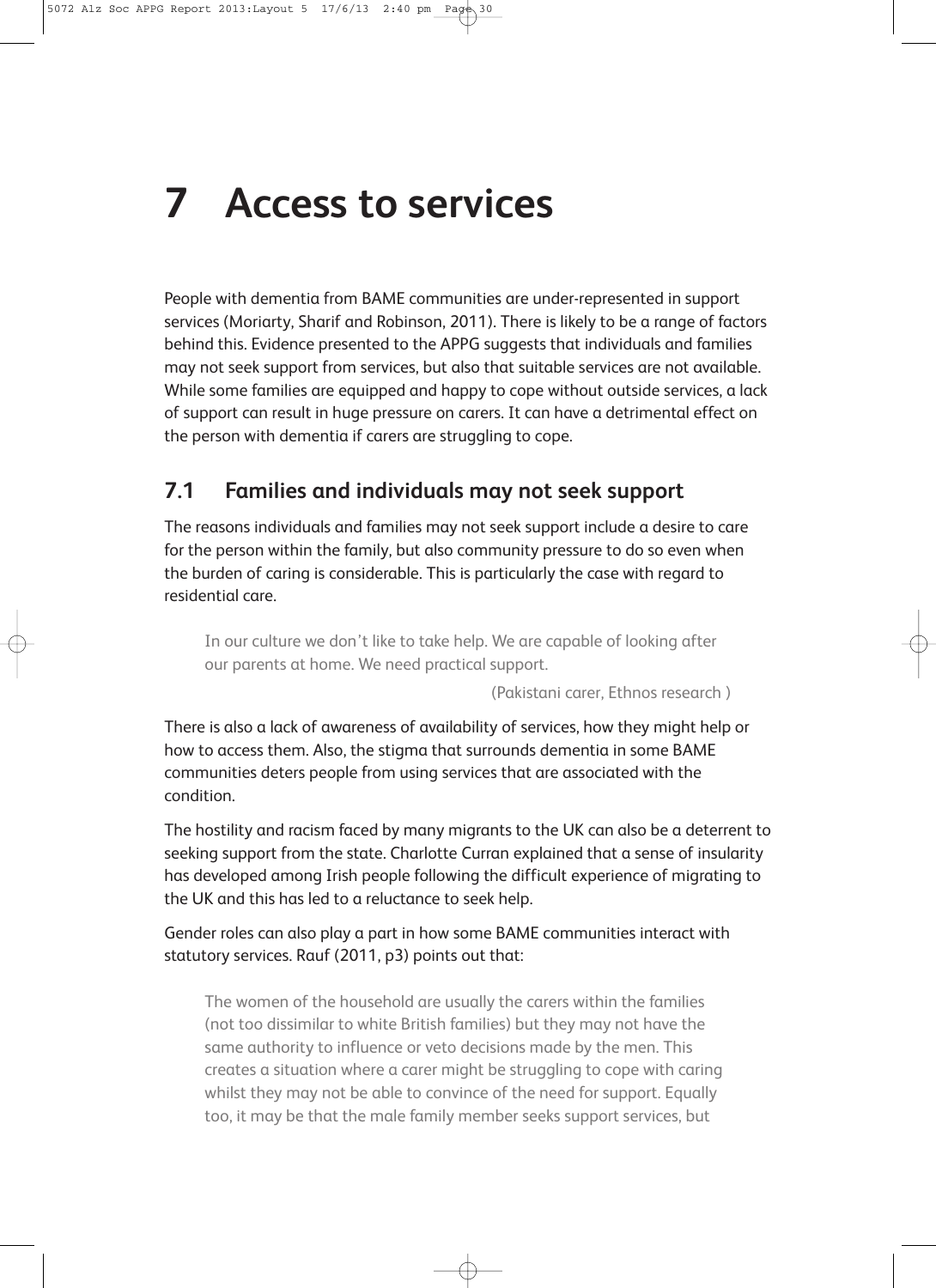the female carer feels it is a discredit to her if she is not able to carry out her duties as a wife, a daughter or a daughter in law.

Although women from BAME communities are more likely to go out to work now, research suggests women may be less likely to speak English which can be a barrier to accessing the support they need (Rauf, 2011).

#### **7.2 Lack of culturally sensitive services**

In addition to people not seeking out services, there is generally felt to be a lack of culturally sensitive dementia services. Often people feel that the support available is not appropriate and does not address needs relating to faith or culture. Families are reluctant to use these services and try to carry on alone.

We just sat there on our own all day; other people were dancing and singing. We had a cup of tea and in the evening they dropped us home. There was no one there we could talk to. There were all English people there.

(Indian carer, Ethnos research)

I felt lonely. There was no one to talk to. They spoke a different language.

(Indian person with memory loss, Ethnos research)

She was in tears every day…She was left in a rest room all day. There was no one to talk to her. All the staff and users were white. She felt like a cabbage. She had to conform to the food they served. She was not getting the food that she wanted. They didn't have halal or vegetarian food, so she started losing weight. I would give lots of biscuits and fruit from home, but she was not getting her own food.

(Black Caribbean carer, Ethnos research)

People from BAME groups may be particularly reluctant to attend support groups, where people can share experiences and gain support. 'Talking therapies' are not part of many cultures. Also the taboos associated with dementia mean people are reluctant to admit publicly that someone in their family has the condition.

I don't want to sit with a group of strangers and talk about my problems. I prefer to go to the ladies group in my mosque and just have a chat. This is my respite.

(Pakistani carer)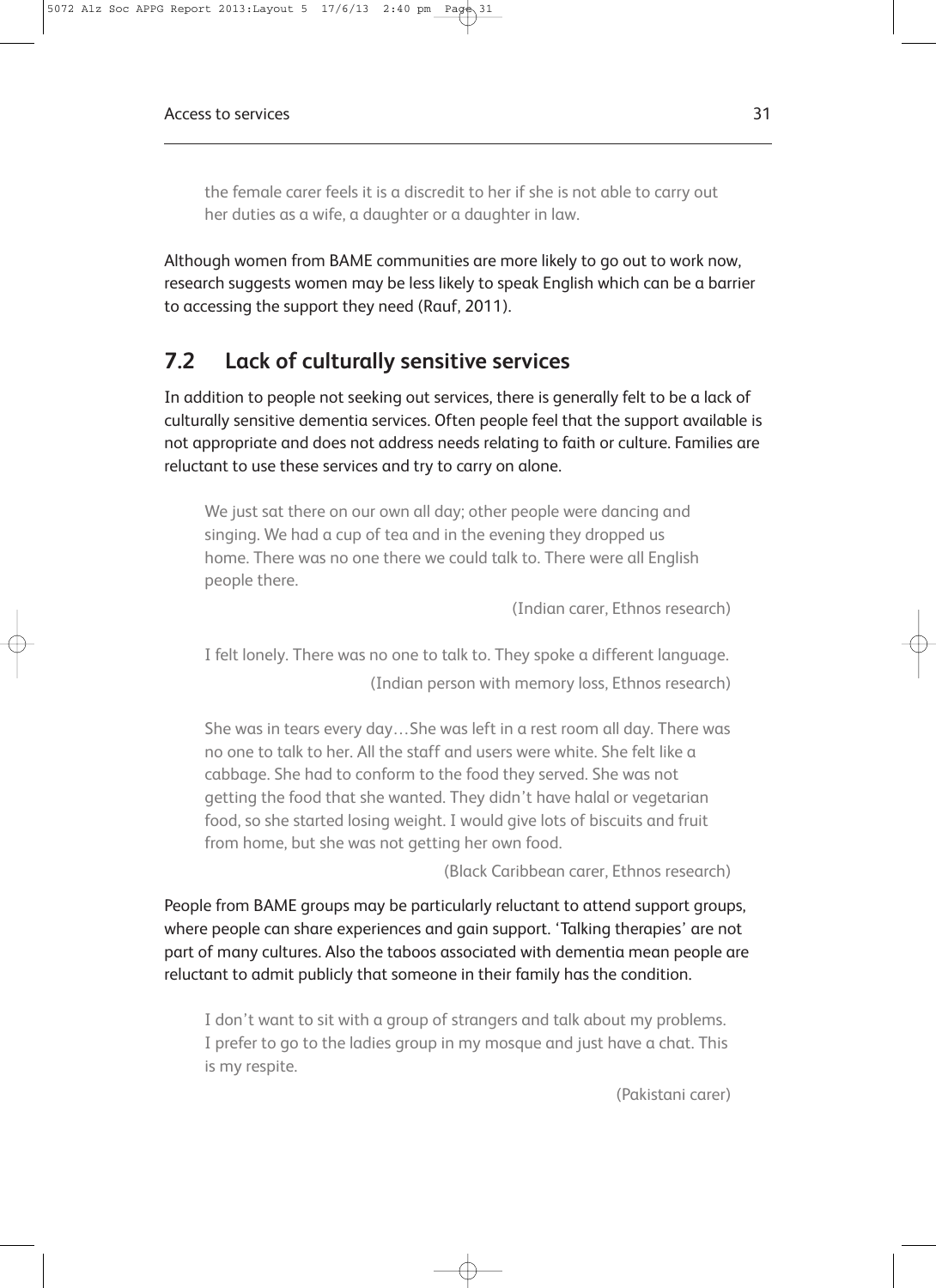However, service providers suggested that, where such groups exist for people from BAME groups, they do participate in them. It would seem that although there may be initial reluctance to participate in such groups, once people have had this experience they do benefit from them.

Language barriers that exist between care staff and people with dementia can also create difficulties. During oral evidence Kirit Nayee explained that it makes it difficult to build a good relationship and level of trust:

Finding domiciliary carers in Crawley who speak Gujurati and the local language – the Gujurati language itself – and also is very culturally sensitive to her needs is very, very difficult. She would not even trust the carers who would come, because she does not understand; she would not be able to explain herself. So obviously we have been the main carers.

Some families had come across unhelpful assumptions among staff that BAME communities will not seek outside help:

I finally decided to call the social worker for help. She asked me why I didn't have family to help because Indian people always have relatives. She asked me so many questions that I felt guilty and put the phone down.

(Indian carer, Ethnos research)

#### **7.3 Opportunities for improving support**

There is a large ethnic minority voluntary sector, providing health and welfare support in a culturally relevant manner. Very few of its organisations provide dementia-specific services. However, because of the lack of culturally specific dementia services, many older people from BAME communities prefer to use generic care services tailored to their ethnic group.

Witnesses discussed the benefits of links between ethnic minority community groups and local specialist dementia services. Specialist dementia staff can offer training to ethnic minority groups to enable them to offer high-quality support to people with dementia. The Admiral Nurse service (Appendix A2.4) worked with a local ethnic minority community service and supported them to create a dementia resource pack to improve their understanding and skills in supporting people with dementia.

There are also specialist ethnic minority dementia services, but these are relatively few and far between. Jo Moriarty also explained that the funding for these services can be precarious: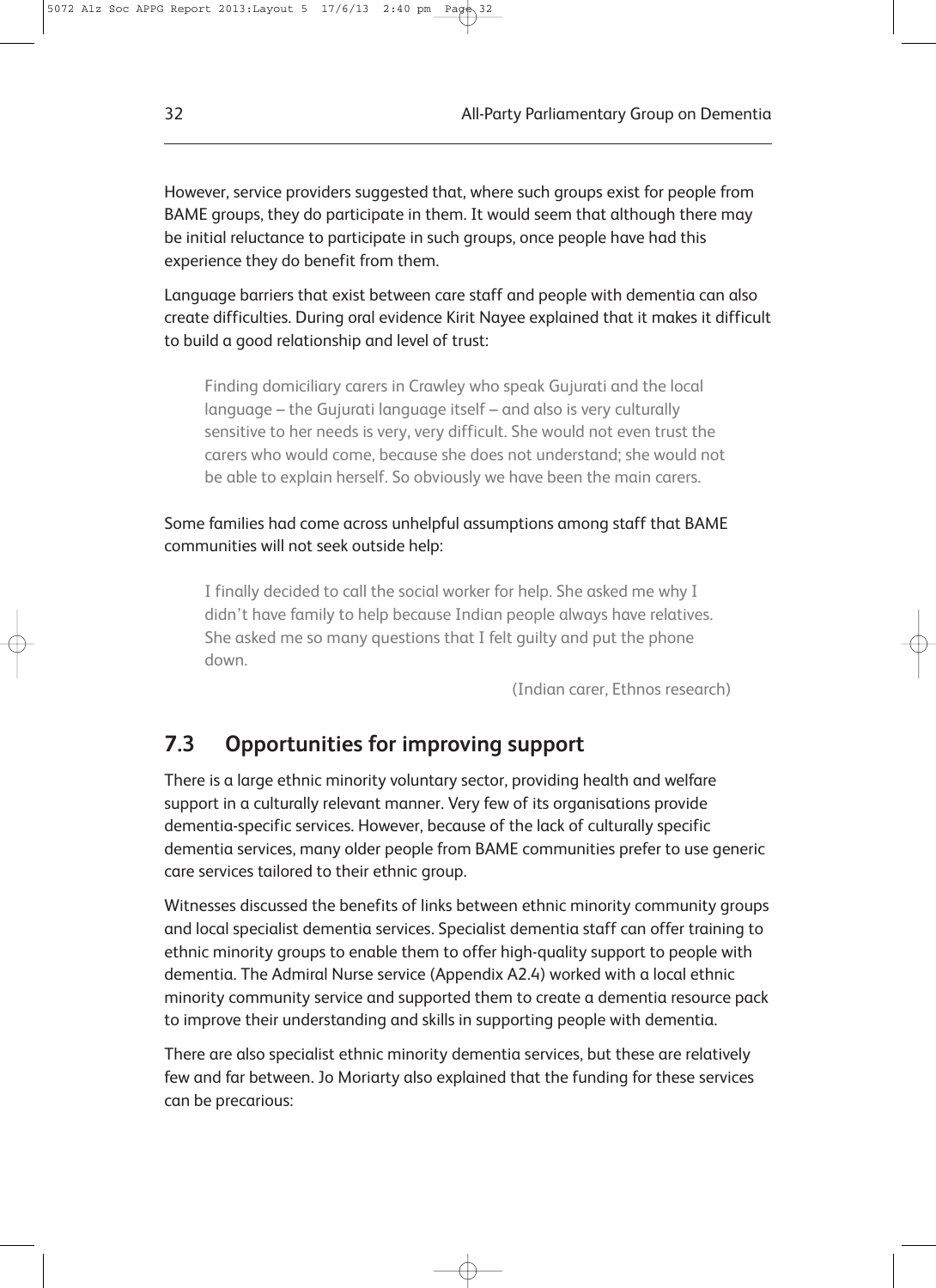There is a particular barrier in that innovative services are set up. They are often set up on initial funding for, say, three years and then they are unable to enter into the mainstream.

Two examples of specialist ethnic minority dementia services include the Rochdale befriending service and Meri Yaadain Dementia Team in Bradford (see Appendices A2.1 and A2.3).

It is also important that generic dementia services are able to offer support that responds to people's cultural and religious needs. Witnesses had a range of ideas for how this could be achieved.

The issue of culturally matching care staff with service users was discussed. This can be beneficial, but it was pointed out that it was not an essential component of good care for people with dementia from BAME groups. Omar Khan explained that staff matching can be inappropriate because 'if you have issues of stigma within the community, where people would rather not have someone from their own community in their own home because there might be gossip.' He advocates that decisions about culturally matching staff should be made on a case-by-case basis.

Equipping staff with the skills to understand and respond to people's individual cultural needs would help them provide good care to people regardless of their background. Karan Juttla of the University of Worcester pointed out at the oral evidence sessions that many staff lack confidence to provide care to people with dementia from different ethnic backgrounds. They may assume it is something they cannot do. But lack of confidence can be overcome through training that emphasises understanding cultural, social and political influences on people's lives as part of their individual needs.

It was also acknowledged that small changes to a service can make it much more acceptable for people from BAME communities. For example, staff could learn a few words of a person's language, which would enable communication and also make the individual with dementia feel more at home. Omar Khan suggested that care homes could order in food from local restaurants once a week:

I think people were pragmatic and they recognised it would be quite difficult if there was not significant demand, especially in a local area, to have a complete home dedicated to one community and people did not necessarily want that. They did want to interact with other communities, but they really wanted to make sure that their legitimate health and social care needs were met. So they talked about maybe one or two days a week having Chinese food. We think more could be done with local restaurants to think about partnering with care homes to provide that food for those older populations.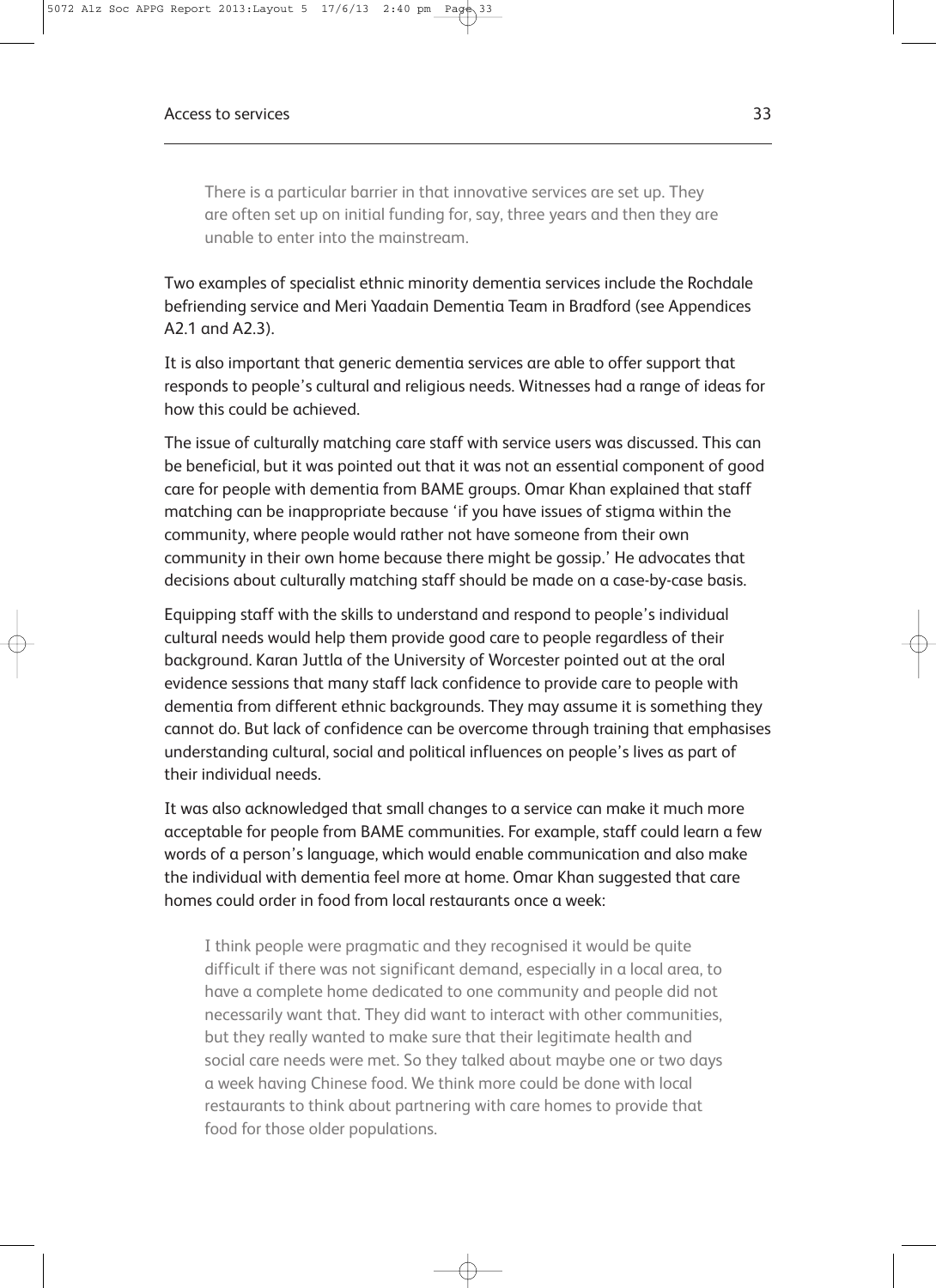Links between local community groups and dementia services are also essential to support dementia services in providing good person-centred care that is tailored to a person's cultural needs. Alzheimer's Society Connecting Communities project is working closely with community leaders, people with dementia and family carers to ensure the awareness-raising material they produce is meaningful and appropriate for diverse communities. They are also consulting on the best approaches to use to raise awareness and the correct terminology (Appendix A2.5).

It was acknowledged that while there are areas with high concentrations of people from BAME communities, some communities are much more dispersed and some people can be isolated from other members of their ethnic group. Alli Anthony pointed out that training staff from generic dementia services was particularly important in these cases.

Also, Kirit Nayee explained that Hindu people living in rural or isolated communities 'will have an affiliation with a Hindu temple or the Hindu community centres and so on. Basically, you can actually communicate to everyone from that culture, including the rural ones.'

#### **7.4 Understanding the needs and assets of the local community**

It was highlighted that local areas need to understand properly the needs of their local community in order to get the right support in place. There may be assumptions in some areas that there would be no demand for culturally sensitive dementia services. However, the growing numbers of people with dementia from ethnic minorities and the increasing dispersal of older people from BAME groups mean all areas need to be aware of local need. Omar Khan pointed out that:

There are now only two local authorities in all of England that have fewer than 800 ethnic minority people living in them, whereas before there were many local authorities that had fewer than 100 ethnic minority people living in them, as recently as 2001.

The Joint Strategic Needs Assessment (JSNA) was seen as the key tool for understanding need. Charlotte Curran of the Federation of Irish Societies explained that they had found the JSNA was not being used effectively to understand need:

We carried out a snapshot analysis last year of JSNA. The Irish health needs are not being analysed. Although we are being recognised under demographics, there is no analysis of our health needs.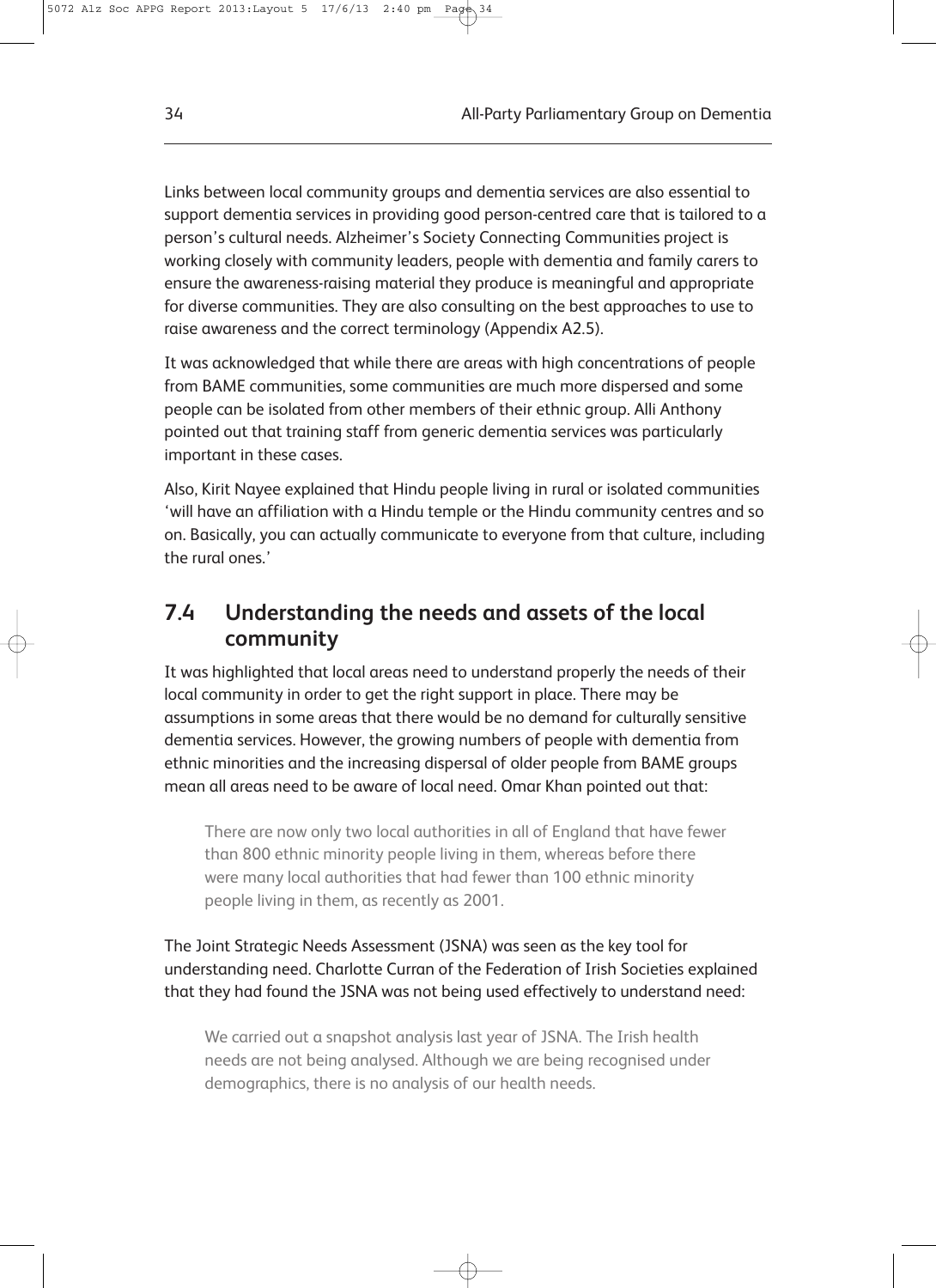As well as understanding local need, local authorities should be looking at what assets they have within their communities that could be used to support people with dementia from ethnic minorities. This would include ethnic minority community groups as well as dementia-specific health, social care and voluntary sector services. Once assets are identified, work could be done on making links between them, to enable the sharing of expertise.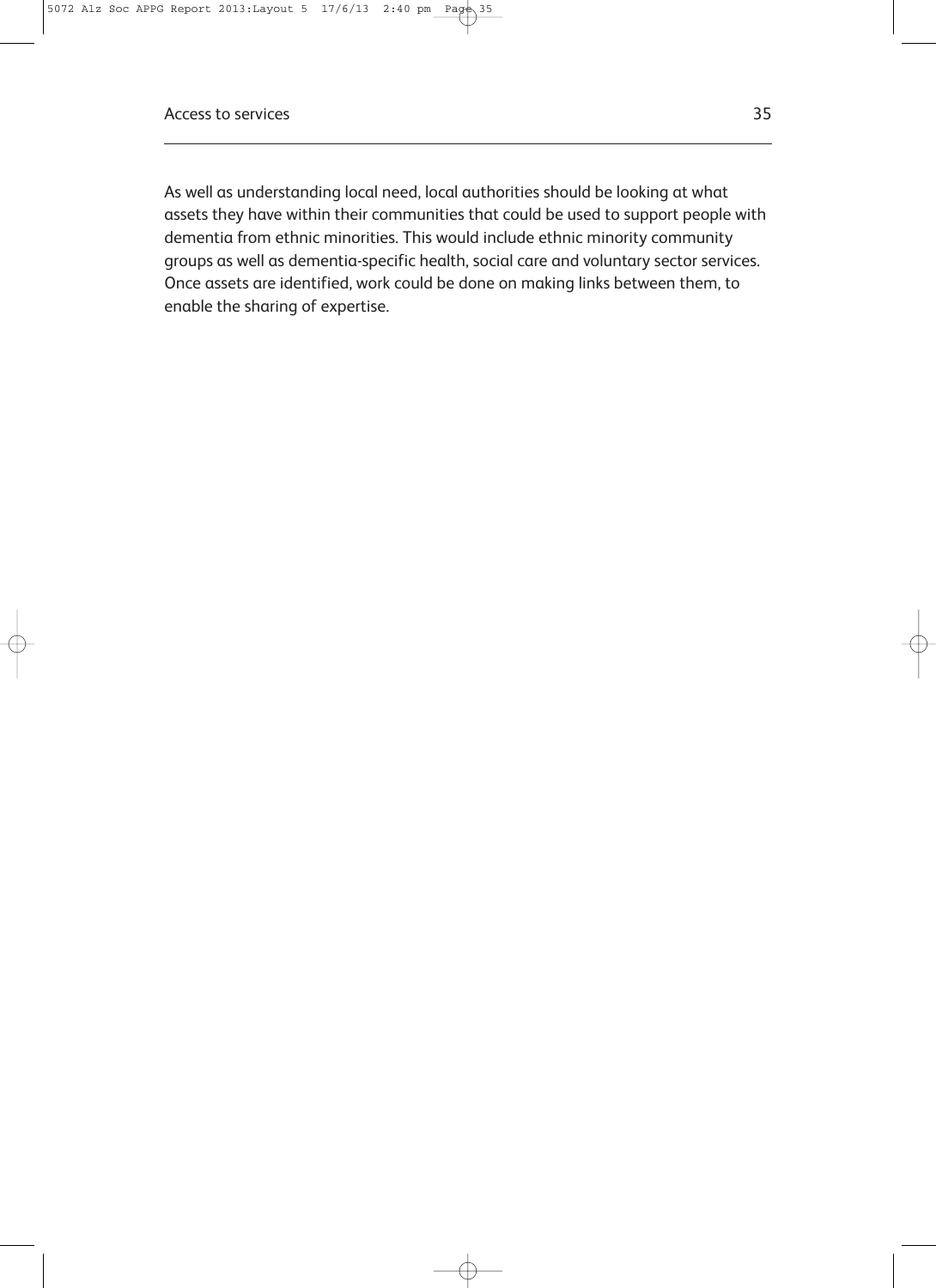## **Appendix 1: Race equality legislation**

Legislation is clear that individuals must not be discriminated against on the basis of their race.

Equality requirements in England, Scotland and Wales are governed by the Equality Act 2010. The Act protects people from direct and indirect discrimination in the workplace and in wider society. Organisations and people providing health and social care services must not discriminate unlawfully in providing their services on the grounds of several protected characteristics, including race. The Act also incorporates a general duty for public bodies to fully consider the impact that change in their policy will have on anyone with a protected characteristic.

Health and social care services covered by the laws under the Equality Act include (among others) all NHS providers and commissioners, those supporting elderly and disabled people in their homes, care in day centres, and residential or nursing homes.

Equality law affects everyone responsible for running an organisation or who might do something on its behalf, including staff or volunteers. The provisions of the Act apply regardless of whether services are provided for free or paid for by the service users or someone else.

Equality legislation in Northern Ireland is made up of several laws, the most significant of which in this context are the Northern Ireland Act and the Race Relations Order. Section 75 of the Northern Ireland Act 1998 places statutory duties on the public sector to have due regard for the need to promote equality of opportunity and the desirability of promoting good relations. The Race Relations (Northern Ireland) Order (the RRO), outlaws discrimination on the grounds of colour, race, nationality or ethnic or national origin. The RRO makes it unlawful to discriminate in the fields of employment, education, the disposal and management of premises, and the provision of goods, facilities and services.

NICE clinical guidelines state that heath and social care staff should identify the specific needs of people with dementia and their carers arising from various characteristics, including ethnicity. Care plans should record and address these needs. Healthcare professionals should also be mindful of the need to secure equality of access to treatment for patients from different ethnic groups, in particular those from different cultural backgrounds. NICE clinical guidance applies in England and Wales but not Scotland. In Northern Ireland clinical guidelines are usually disseminated after general review.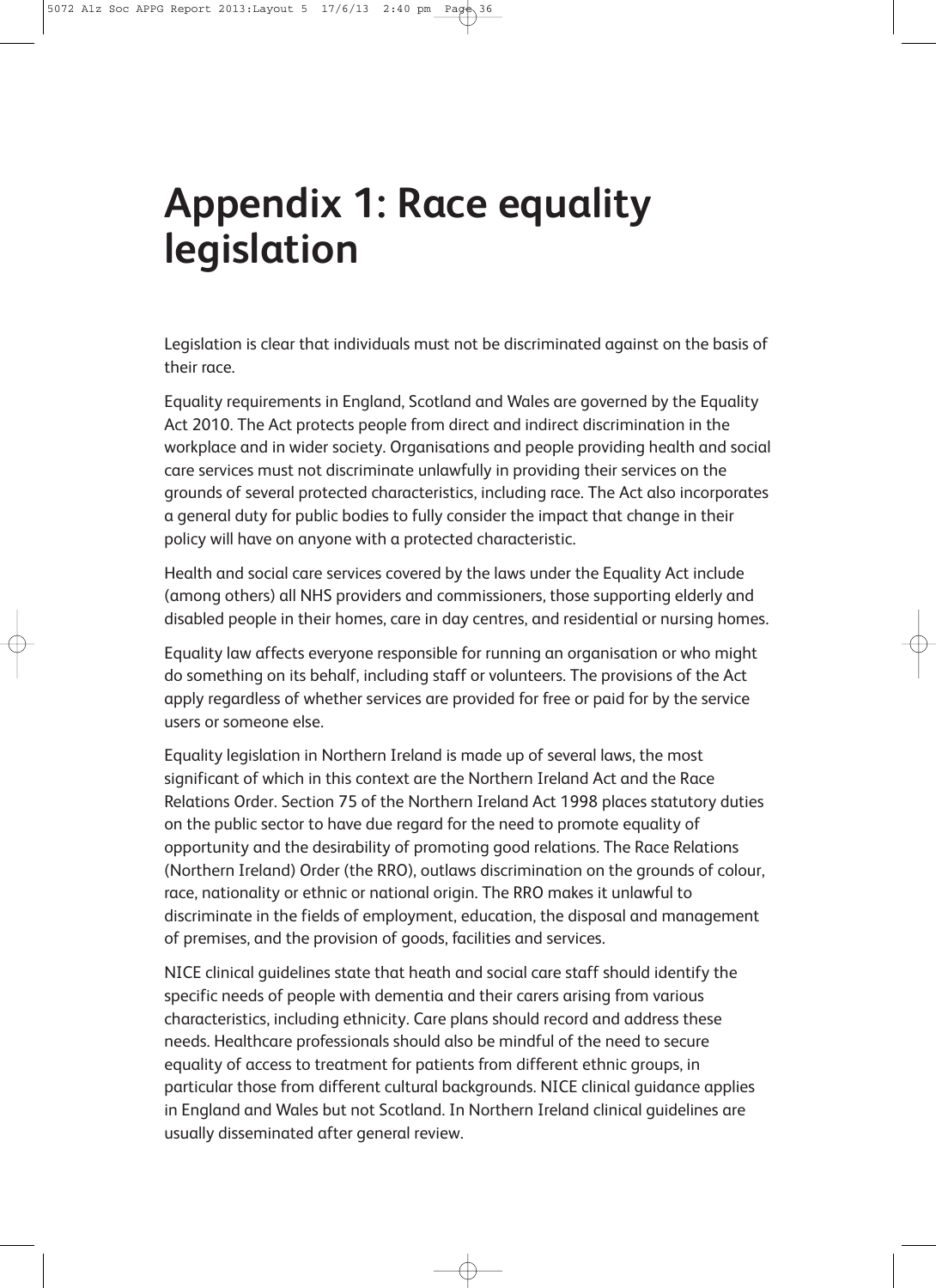## **Appendix 2: Case studies**

#### **A2.1 Bradford Metropolitan District Council information support and advocacy service**

**Service aimed at mainly Pakistani, Indian and Bangladeshi communities, but to a lesser extent also at established older Eastern European communities.**

There was an acknowledged issue that many South Asian people with dementia and their carers in Bradford were not coming forward for information, support and advice services. The Meri Yaadain Dementia Team was established in response to this to offer a culturally competent service providing information, support, advocacy and practical help.

The Meri Yaadain service aims to accommodate cultural sensitivities around language, religion and customs, as well as the taboo around mental ill-health. The words Meri Yaadain mean 'my memories' across the six languages used by targeted South Asian communities. The service looks at the family circumstances of individuals and engages with them on a per-needs basis, for example accommodating that carers may not be next of kin or that next of kin may not be household decision-makers.

To raise awareness of the service, leaflets in the six languages commonly used in these communities were produced and disseminated. A website was also established with video and audio content. In addition, radio programmes, a community roadshow and a monthly support group were organised, alongside the production of a DVD designed to be viewed by a family seeking to better understand dementia.

The project has encountered challenges in terms of the taboo associated with tackling mental ill-health. Furthermore, the lack of a word for dementia in South Asian languages has meant it has been a struggle to get people to understand the condition.

The Meri Yaadain team has improved awareness of memory loss and dementia in the communities where it works and has expanded both its reach and also the size of the team itself. A 2008 review found positive outcomes and the team has won three national awards recognising its work.

In addition, the Meri Yaadain team has helped improve other service providers' awareness and understanding of cultural issues in the provision of information. It has also promoted greater involvement from people from the affected BAME communities in development of services and also in academic research, through participation with the evaluation of the programme.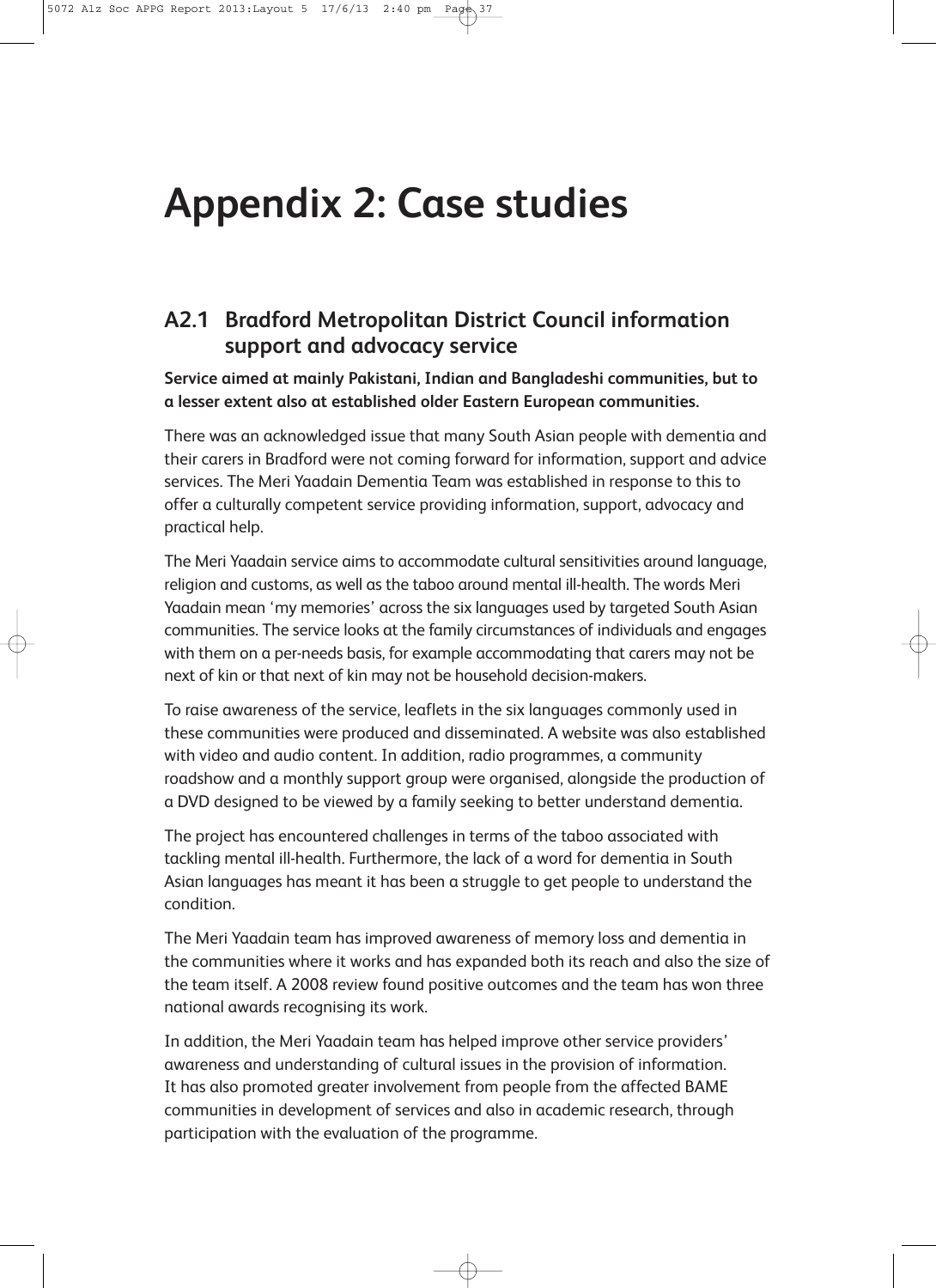For more information please contact Mr Akhlak Rauf, Project Manager, Meri Yaadain Dementia Team, **akhlak.rauf@bradford.gov.uk**, 01274 431308.

#### **A2.2 Family carer using direct payments**

C's mother is 86 years old and has Alzheimer's. She was diagnosed less than a year ago. It was very difficult for C's mother to get a formal diagnosis of dementia as the assessment at the memory clinic did not take account of the fact that C's mother is Chinese and so was not able to answer all the questions relating to English culture. C's mother lives alone in sheltered accommodation and C had concerns that her mother was confusing her medication. C's mother's native language is Cantonese and she is finding it harder to communicate in English as her condition progresses.

Keen that her mother should remain independent in her own home, C contacted the local authority to find some support for her mother. Although C found that there were services available for people with dementia in the local area, there was nothing which met the cultural needs of her mother. C decided that a direct payment could be a good option for her mother, thinking that she could employ a carer who spoke her mother's native language. Initially the local authority would not approve this service and C had to make a formal complaint in order to get the direct payment to employ a carer who could speak Cantonese. Using the direct payment, C now employs a Cantonese-speaking carer for her mother, but C has been training the carer in dementia care herself.

C felt that the local authority showed little cultural awareness, but also a lack of understanding of dementia. However, thanks to C's insistence, her mother now receives support suitable for her needs. This means that C's mother is now able to live independently in her own home and C is confident that her mother is taking her medication properly.

#### **A2.3 Rochdale befriending service**

Rochdale has a large South Asian population, as well as a substantial Polish community. In the past, Alzheimer's Society had set up a Dementia Café for people from BAME communities. However, this was not successful and found not to be culturally suitable for the people Alzheimer's Society was trying to help. This, in part, was due to the large stigma attached to dementia among South Asian communities which meant people with dementia were not comfortable going to a service with other people from their own or other communities.

Alzheimer's Society staff in the Rochdale area went back to the drawing board to rethink how to reach out to the South Asian families affected by dementia. With the help of funding from local health commissioners, Alzheimer's Society in Rochdale set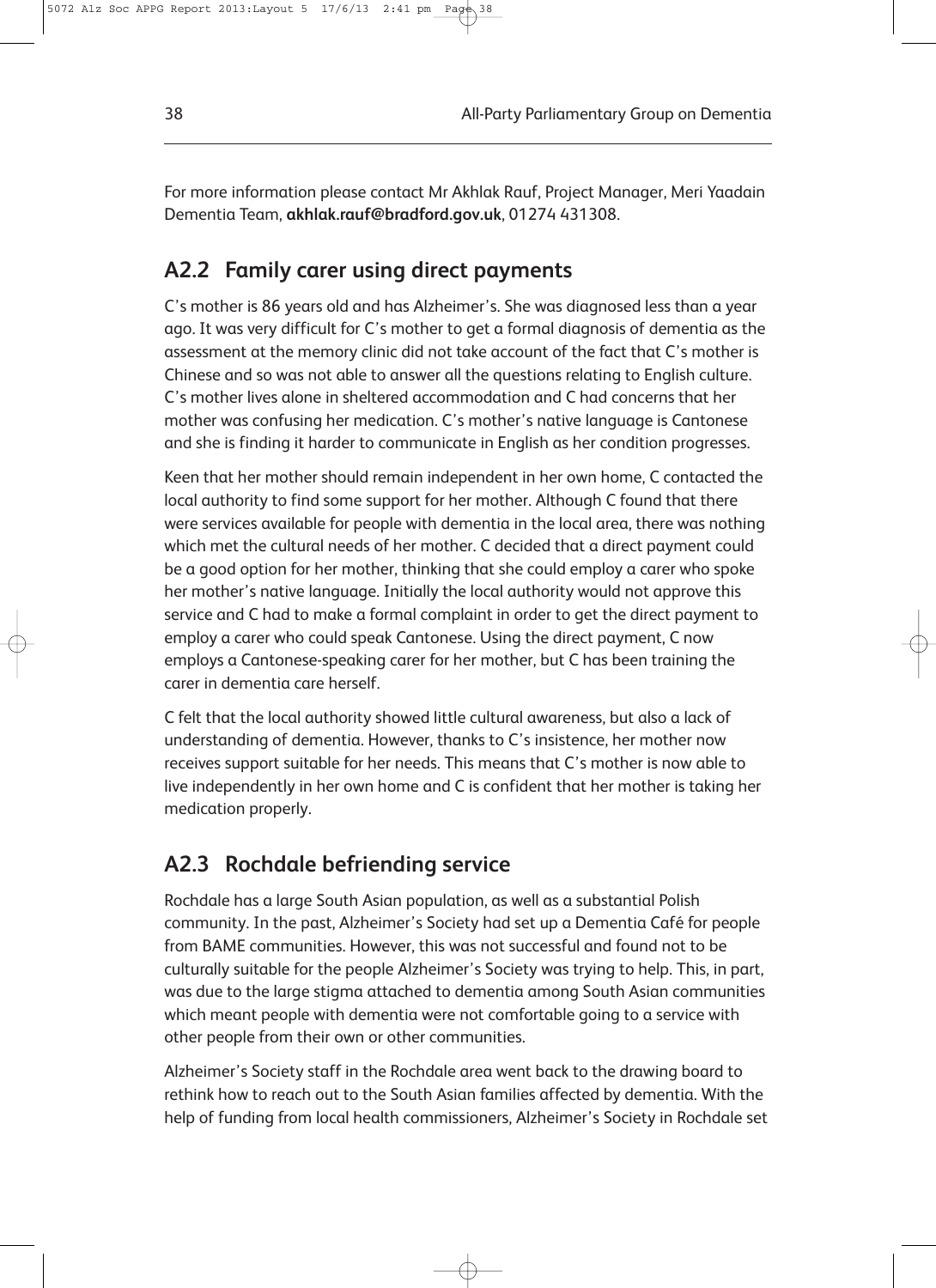up a new befriending service in January 2013. This new service has a specific focus on befriending people from BAME communities.

The befriending service works collaboratively with several organisations, including the local memory service and South Asian community groups. The Befriending Manager attends events for the BAME community which helps to build relationships with the people from all communities. The Befriending Manager will now also start to recruit volunteer befrienders who can speak a range of languages and who have the cultural awareness to work with people from BAME communities. Referrals from the memory clinic to the befriending service are now starting to come through.

Alzheimer's Society recognises that this is a long-term project and will be monitoring the impact of the project and the challenges.

For more information please contact: Hayley Misell, Support Services Manager – Manchester, Oldham and Rochdale. Alzheimer's Society, Unit 15, Enterprise House, Manchester Science Park, Lloyd St N, Manchester, M15 6SE. Tel: 0161 342 0797. Email: hayley.misell@alzheimers.org.uk

#### **A2.4 Royal Borough of Kingston upon Thames Admiral Nurse service**

This Admiral Nurse service aims to meet the needs of a growing South Asian population in Kingston. While the majority of the population in Kingston is white British, there is a growing South Asian population composed primarily of Tamil-speaking Sri Lankans. Existing services for this community did not meet the needs of people living with dementia for a range of reasons including lack of understanding of dementia and stigma. As a result, people in this community living with dementia were often only accessing dementia services at a very late stage and only when support in their own homes had broken down.

An Admiral Nurse service, delivered by South West London and St George's NHS Trust and supported by Dementia UK, was put in place to raise dementia awareness in the community. The Admiral Nurse service aims to provide a service to all sections of the community and to ensure that language is not a barrier to access.

To inform the service and broaden its knowledge base, the Admiral Nurse conducted a literature review of the needs of this particularly community. To raise awareness of the service among the community and to build up trust and approval, the Admiral Nurse made contact with community leaders, including through face-to-face meetings.

The service also used suitably trained interpreters to meet information needs. Specific language barriers existed with there being no word for dementia in Tamil. Working with a Tamil-speaking old-age psychiatrist, a dementia awareness session was delivered to interpreters, with information about the session distributed widely in the borough.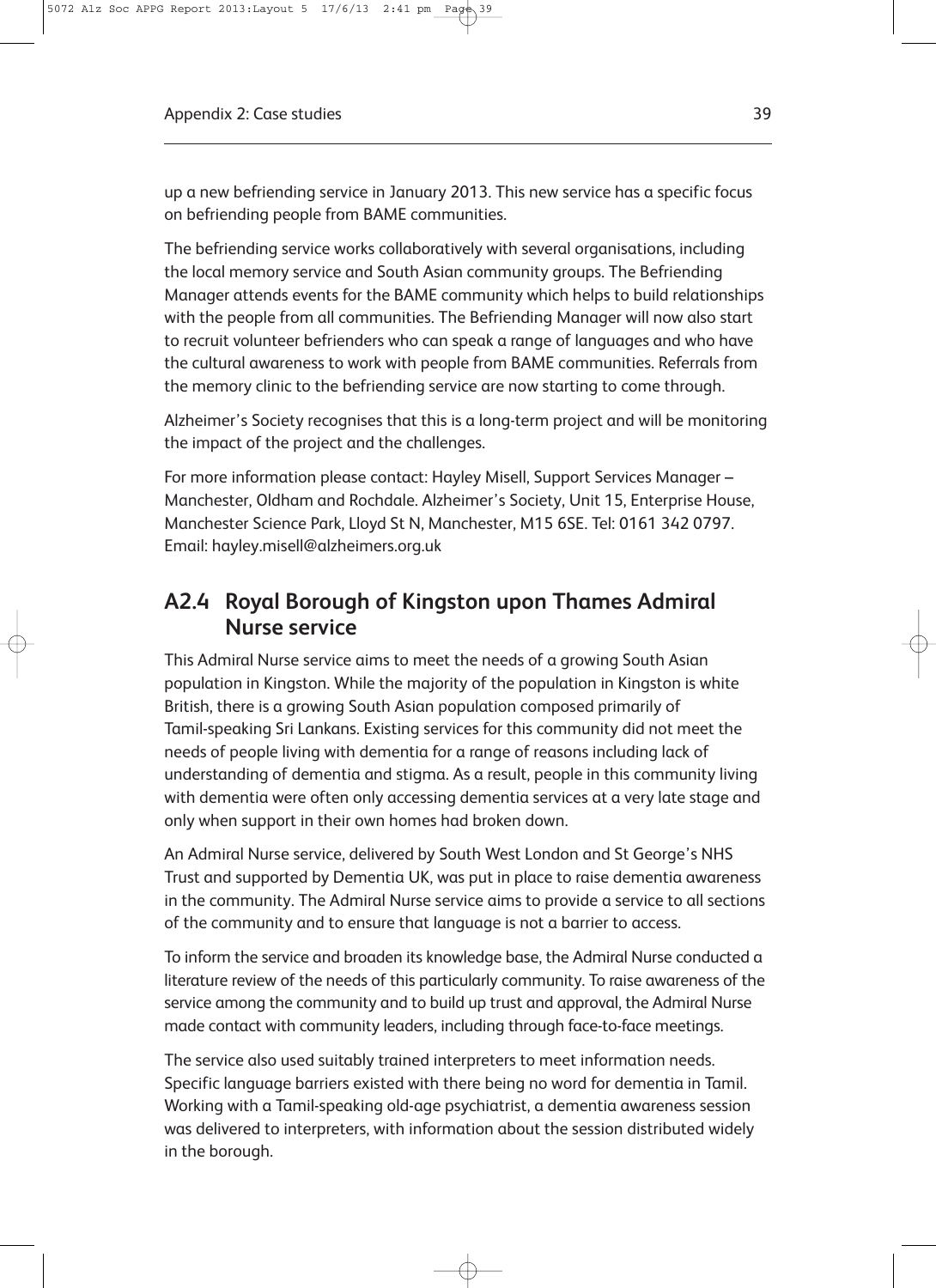A number of challenges were encountered in developing this service, including building up trust with community leaders and avoiding causing harm or offence to people in the community. Alongside these challenges, an additional barrier was the time pressure on people supporting the project, many of whom wanted to help but had little time.

Despite these challenges, the service has had significant success. The service has contributed to helping tackle stigma, raise awareness of dementia and promote early diagnosis and interventions. There has been a substantial increase in referrals to the Admiral Nurse service and the community team from the South Asian community. Feedback from participants in the awareness session was very positive. Staff at the South Asian community service, which had previously not been well suited to the needs of people with dementia, have now created a dementia resource pack and committed to improving their understanding and skills in supporting people with dementia.

Admiral Nurses are mental health nurses specialising in dementia and are supported by the national charity Dementia UK. For more information please visit **www.dementiauk.org** or call 020 7874 7203.

#### **A2.5 Alzheimer's Society Connecting Communities Project**

Having successfully secured three years' funding from the Department of Health for this innovative pilot, the Connecting Communities Project engages volunteers from BAME communities to design and deliver awareness-raising activities appropriate for diverse communities. The project will inform a BAME commissioning toolkit and volunteering best practice guidelines for the UK and London. This project will work to influence London-wide dementia service commissioning and set a standard for volunteering good practice. The project will focus on eight London boroughs with four full-time Volunteering Officers (VOs) working in two boroughs each. The eight boroughs are Croydon, Enfield, Hillingdon, Hounslow, Lambeth, Merton, Newham and Redbridge.

Many different communities are represented in London with different cultural perspectives on volunteering, dementia and local support services. Previous work to engage with communities has identified that it is important to consider communities individually. This project provides the opportunity to do just that, in order to address recognised issues around BAME groups' engagement with dementia care services, including:

- low awareness of dementia in BAME communities
- low numbers of people accessing preventative dementia services, instead engaging with support at a crisis point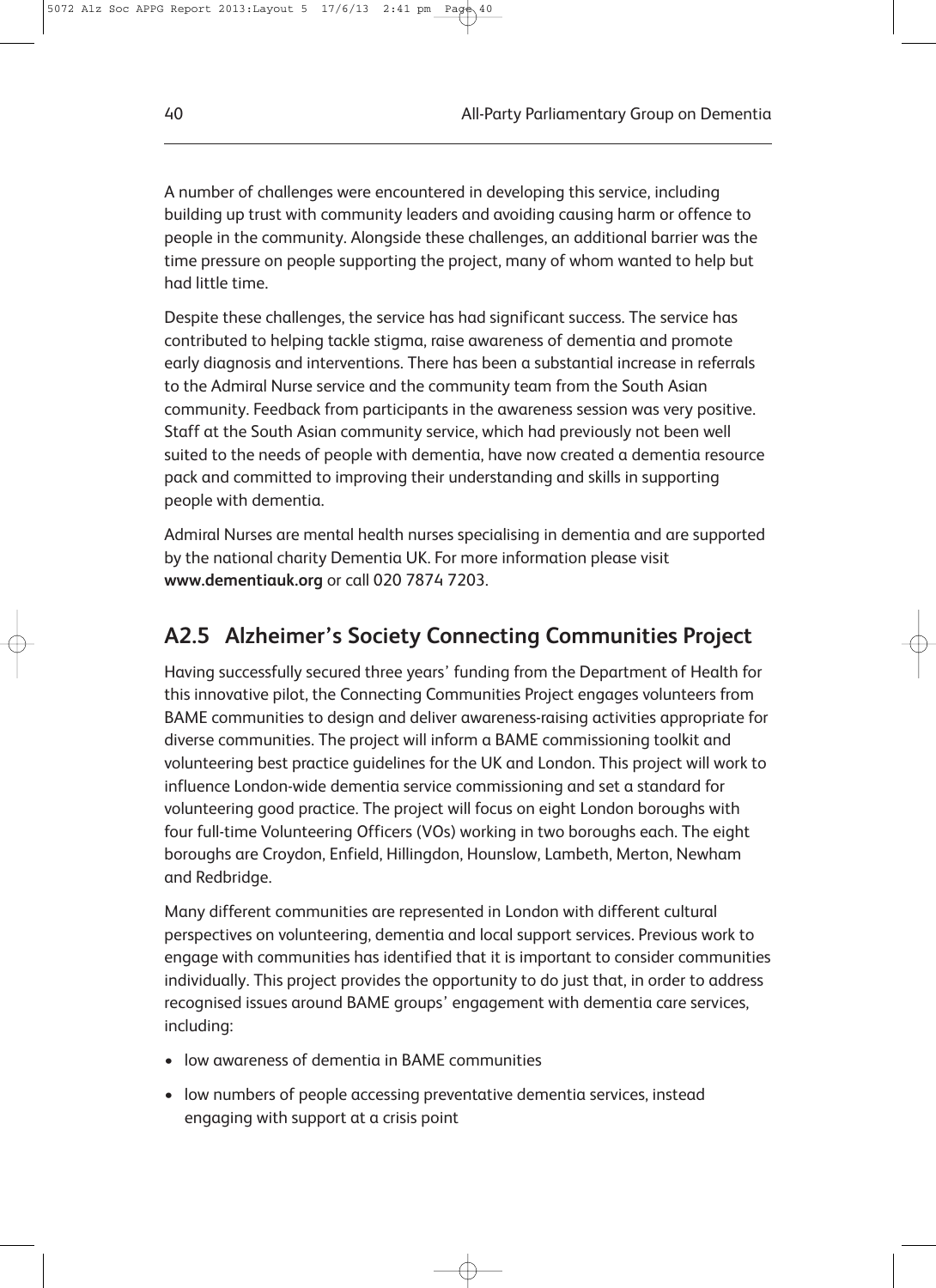• diversity of local volunteers not being reflective of demographic and target client base.

Early engagement work with London's diverse communities has confirmed a lack of awareness of dementia and local dementia services. At a recent awareness talk with a group of West African elders, one person gave the following feedback:

I want to take this opportunity on behalf of African Advocacy Forum to express our gratitude to your team for the great presentation. It was the first time we have ever discussed dementia at such a gathering and your presentation and the following discussions went a long way in creating a lot of awareness and answering some lingering questions about dementia.

The project works to develop culturally specific materials and approaches to ensure that knowledge about dementia is meaningful, appropriate and opens new discussions with diverse communities. Consultations will be held with community leaders, people with dementia, family carers and our volunteers on the best approaches to use and the terminologies which will best suit the different audiences. As the project progresses, the Connecting Communities Project will share its experiences and learning through three public events, through a commissioning toolkit and through a network it is establishing for people working in BAME areas.

For more information please contact: Alli Anthony, Connecting Communities Project Manager and Support Services Manager, Alzheimer's Society, Waltham Forest, 90 Crownfield Road, London E15 2BG. Tel: 020 8503 1613. Email: alli.anthony@alzheimers.org.uk

#### **A2.6 Dementia awareness sessions and a community dementia LINK worker training programme for a range of BAME communities in Gloucestershire**

A community-led programme in Gloucestershire has engaged the Asian, African and Chinese communities. It will soon be extended to Eastern European communities. Led by a community volunteer, this work has been organised through a number of 'community conversations'. Active listening highlighted that basic dementia awareness (around signs, symptoms, information and access to services) was needed.

A small group of people, including individuals closely linked to BAME communities and those from BAME communities, explored how best to deliver the awareness sessions. A half-day dementia awareness session was agreed, which included:

**1** an informal and interactive conversation on dementia, including the signs and symptoms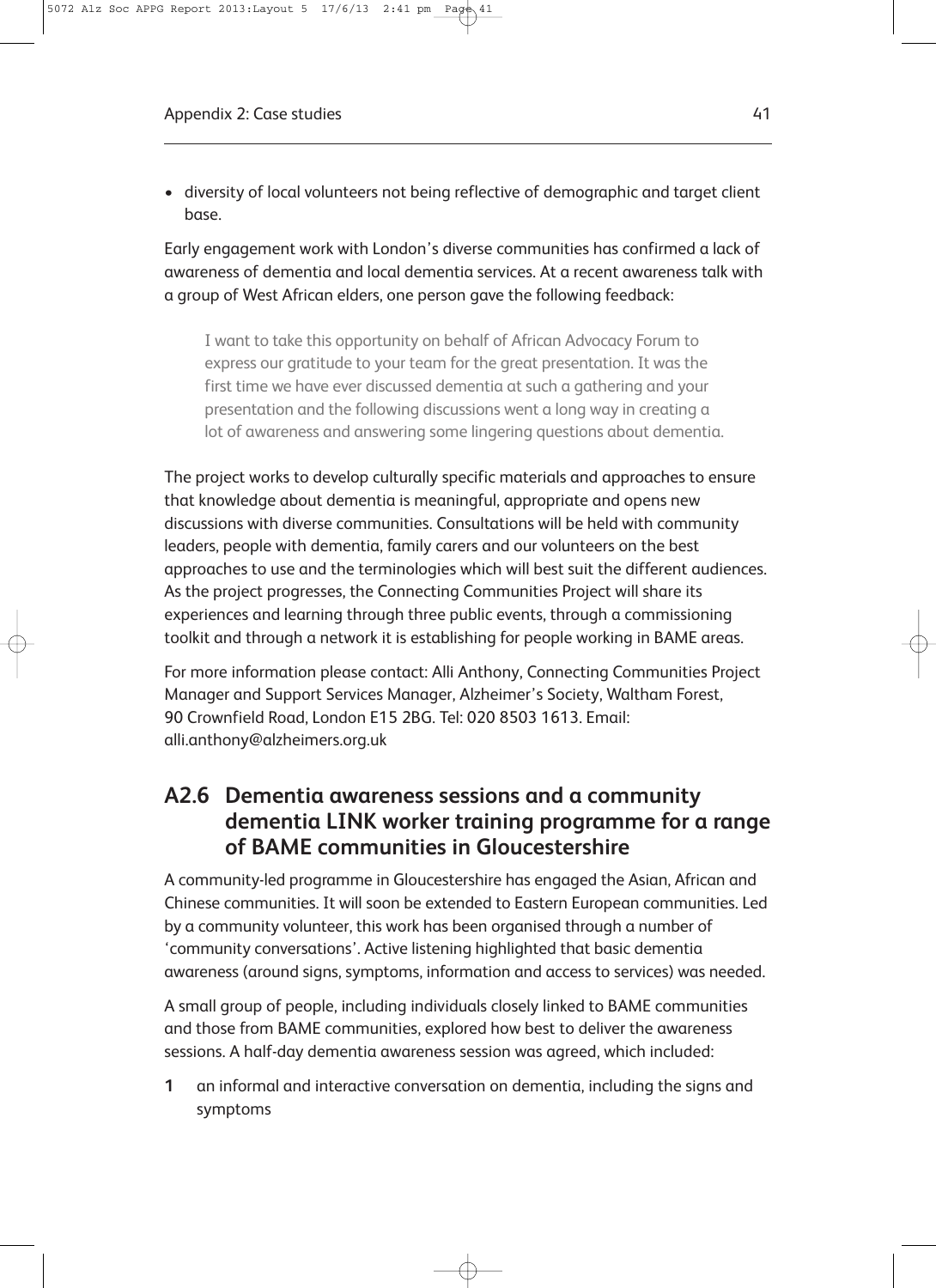- **2** how people from the communities viewed and experienced dementia
- **3** the information and services available for people with dementia
- **4** thoughts on how the dementia awareness session had been delivered.

The awareness-raising sessions were targeted at people from BAME communities who may have dementia, their carers and their families, or people from BAME communities who wanted information and knowledge on dementia. Recognising that different communities have both similar and different needs, each event was developed with input from the relevant BAME community to ensure it was appropriate. We also ensured the logistics and functional requirements met the specific needs of the community, for example a session for the Polish community took place on a Sunday afternoon, based on the community's feedback.

The benefits of the awareness-raising sessions include a much wider awareness of dementia, provision of the knowledge and information to openly challenge stigma and misinformation, and a sense of empowerment through shared learning and knowledge.

The BAME community dementia LINK worker course organically rose from, and worked in parallel with, the dementia awareness programme. This accredited course, of one day a month for nine months, includes modules looking at dementia as well as the support structures in place for people with dementia and their carers. The presentation material for the course was agreed through a working group that included individuals and carers from BAME communities, and organisations delivering dementia education and training. The course includes people from BAME communities giving an insight into their experience of caring for a family member with dementia. The course recognises that dementia needs for BAME communities are not homogeneous, and that participants, course tutors and speakers can all learn from one another.

Success has been measured at individual and community levels using quantitative and qualitative outcomes, including follow-up telephone calls and questionnaires. The knowledge gained from our work has been shared with BAME communities, taken back into the County Dementia Project Board and their respective agencies and organisations, and used to identify how to improve commissioning of services for diverse communities.

The programme started in January 2010 and is ongoing. Costs and resources are not just financial and the success of this ongoing work is based in successful relationships. It is felt that there is more to do to improve positive experiences of dementia services for BAME communities, but there has been a meaningful beginning.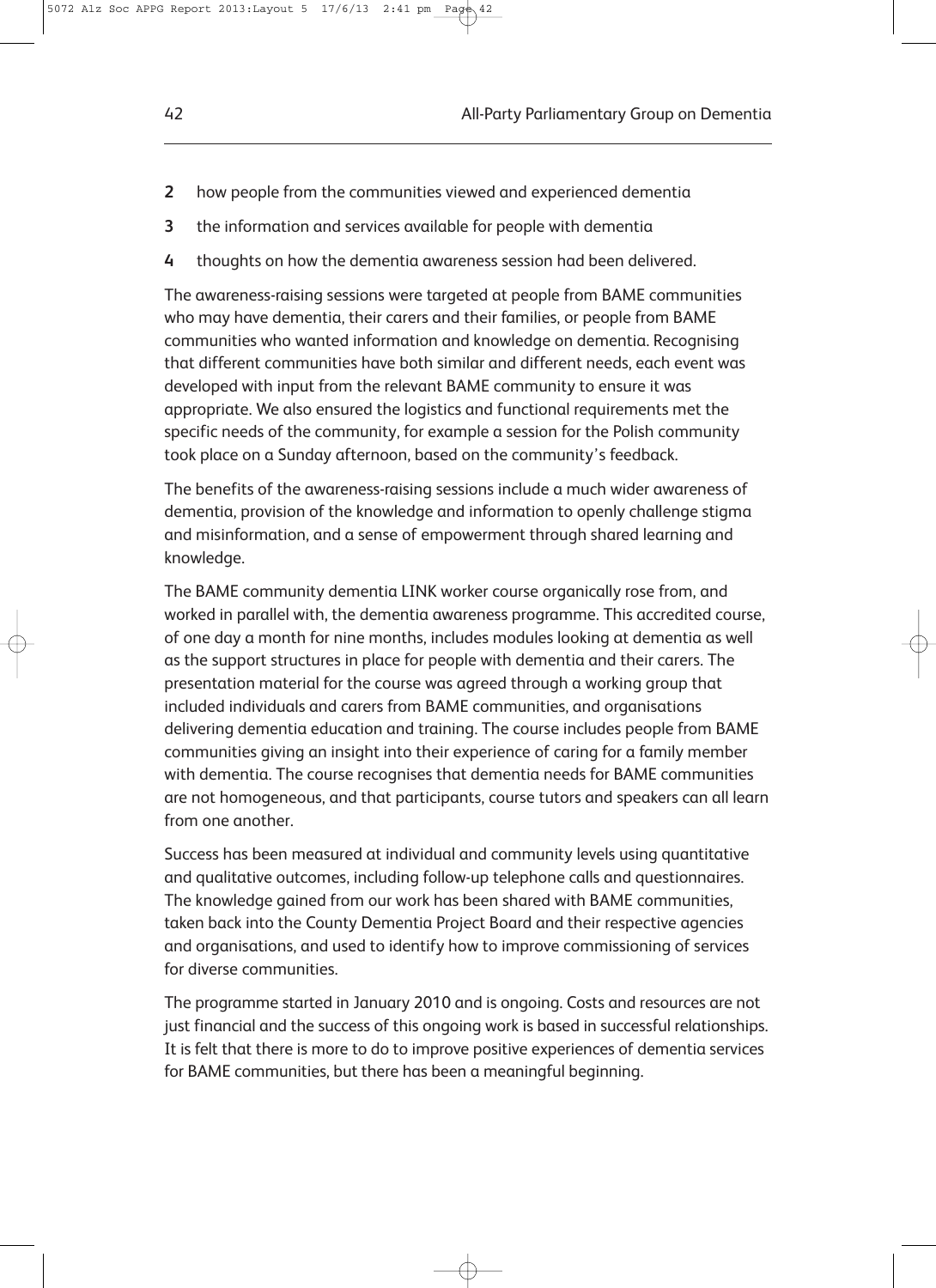**I would like to acknowledge**: Agnes Koszewska, Amina Kathdra, Chris Camm, Hein Le Reux, Helen Bown, Mary Keating, Saba Amjad, Sue Keane, Vera Li, and the many wonderful people and communities that have/continue to make this work happen.

**For more information please contact**: Bren McInerney, Community Volunteer, on 07940 045770 **brenmcinerney@hotmail.com**

#### **A2.7 Somali Mental Health Network (SMHN) and Bangladeshi Mental Health Network (BMHN) in Camden**

The Somali and Bangladeshi communities are the two largest BAME groups in Camden. The service was put in place because research showed there is a lack of awareness of dementia in the BAME communities in Camden, and that BAME communities are not accessing mainstream dementia services. Commissioned as Community Development Service (mental health) for the area, Voluntary Action Camden worked with the community to identify their needs and as a result established the mental health networks. These look at dementia along with other mental health concerns. Through the network, the communities share information and best practice and meet with providers to discuss issues. These discussions help to ensure services are tailored to meet the needs of the BAME community.

The service uses partnership working to promote its work. For example, Voluntary Action Camden has been working in partnership with the London Borough of Camden, NHS Camden, Tavistock and Portman NHS Foundation, Camden and Islington NHS Foundation Trust, schools, and a plethora of voluntary and community sector groups and organisations, including Somali and Bangladeshi agencies and older people's agencies. Using networks and working in partnership with the community and religious leaders, as well as dementia service providers and commissioners, the service is able to raise awareness of the service and engage the communities. The partnership working also improves the relationship with communities.

The benefits include increased awareness of dementia among the communities, thus destigmatising the issue. It also enables providers to meet with service users from the communities. Challenges have included engaging with certain community and religious leaders, particularly as some communities do not regard dementia as an issue for formal services. There is also a lack of knowledge among some staff working in the statutory sector regarding BAME issues.

Success was measured through feedback from the community groups, attendance at events and take-up of training.

Mr Somanah Achadoo, Voluntary Action Camden, tel 020 7284 6556, www.vac.org.uk